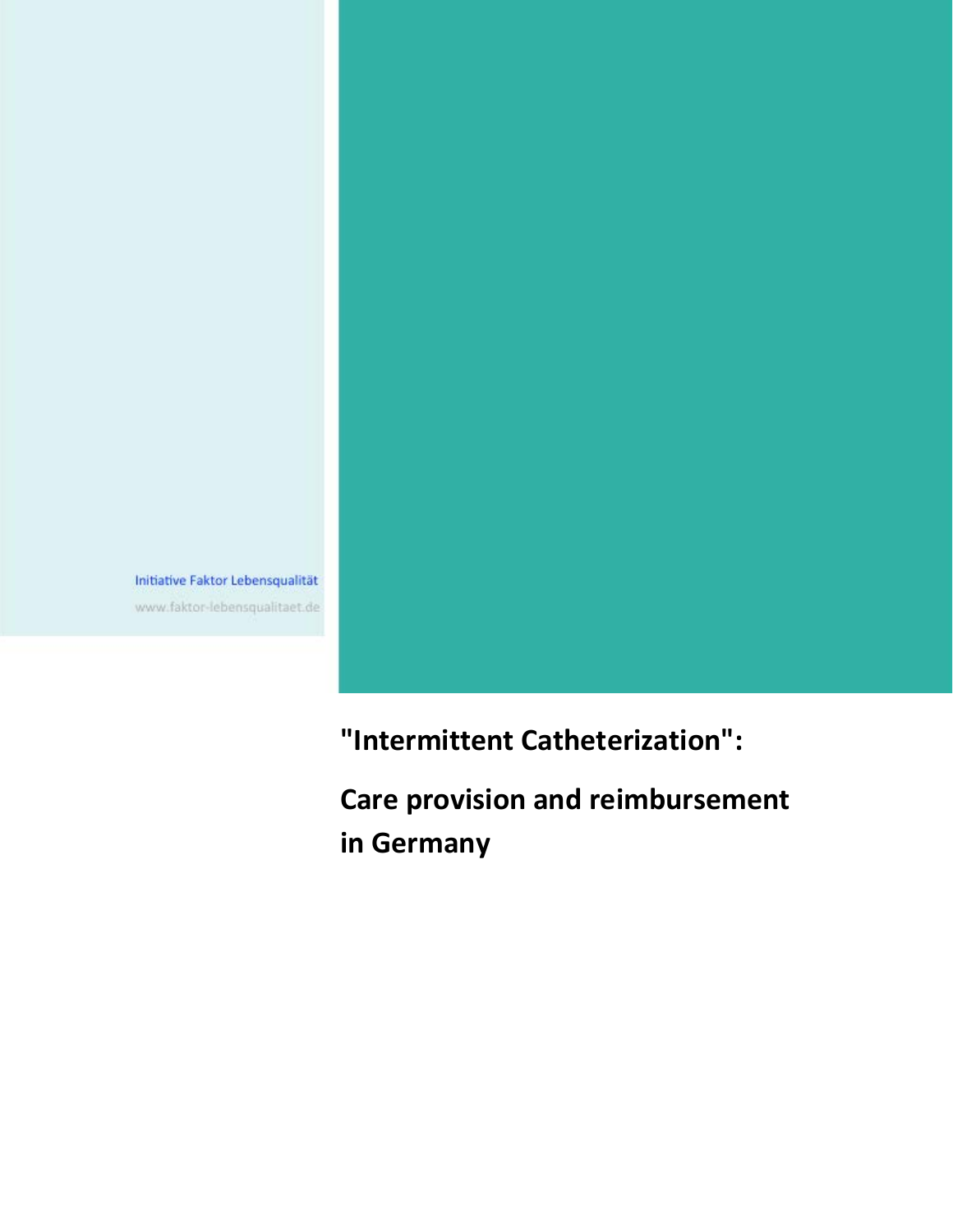**Faktor Lebensqualität** ("Quality of Life Factor") is a joint initiative of the leading German manufacturers of ISC devices that are members of BVMed. It unites the manufacturers of medical technical aids for intermittent self-catheterization (ISC) that put the well-being of the patients at the center of their activities.

- > Coloplast GmbH
- > Hollister Incorporated Niederlassung Deutschland
- > Teleflex Medical GmbH
- > Wellspect HealthCare (DENTSPLY IH GmbH)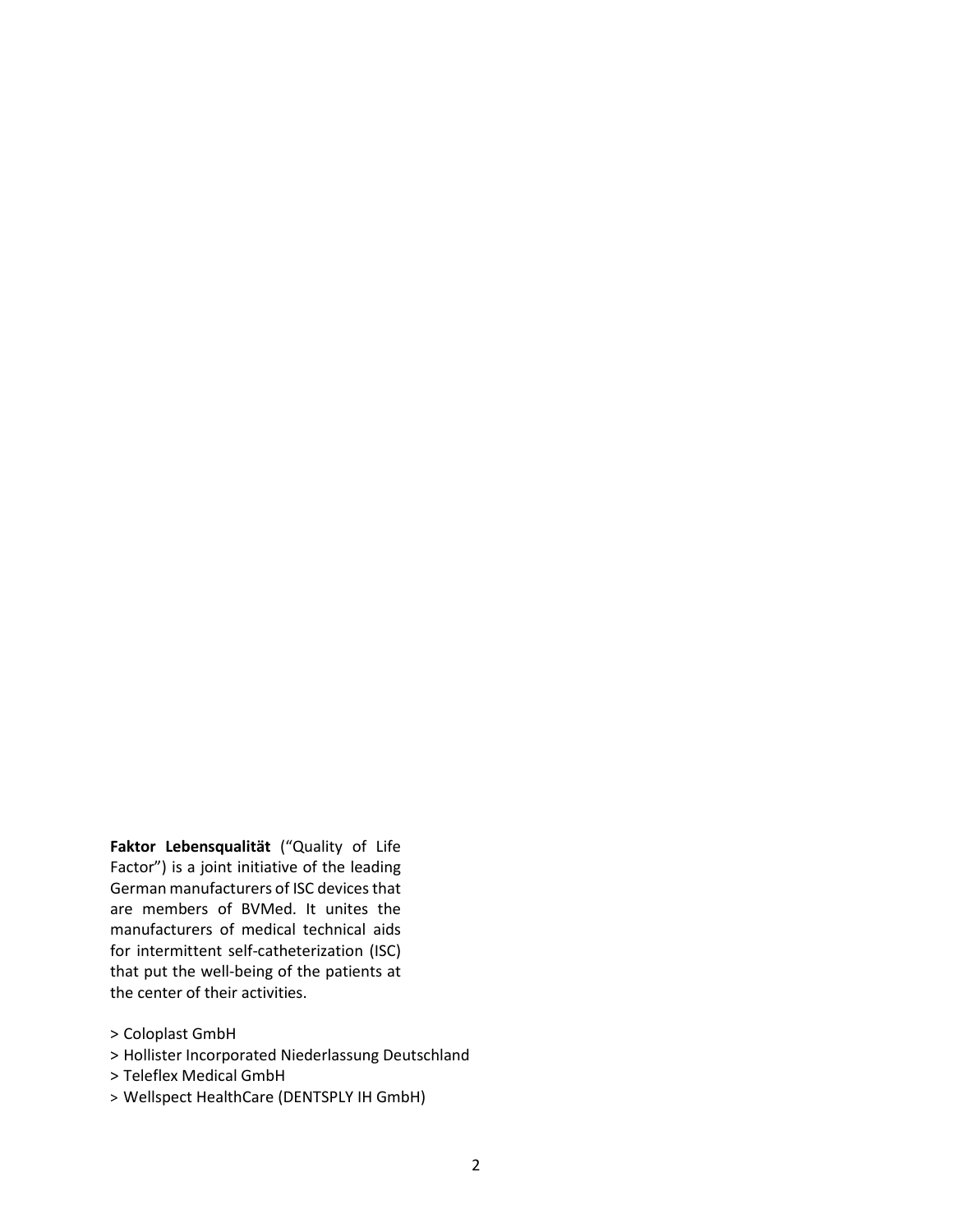# **Contents**

| 1. |     |                                                                                 |  |
|----|-----|---------------------------------------------------------------------------------|--|
| 2. |     |                                                                                 |  |
|    |     |                                                                                 |  |
|    |     |                                                                                 |  |
|    |     |                                                                                 |  |
|    |     |                                                                                 |  |
| 3. |     |                                                                                 |  |
|    |     |                                                                                 |  |
|    |     |                                                                                 |  |
|    |     |                                                                                 |  |
|    |     |                                                                                 |  |
|    | 3.5 |                                                                                 |  |
|    |     |                                                                                 |  |
|    |     |                                                                                 |  |
| 4. |     |                                                                                 |  |
|    |     |                                                                                 |  |
|    |     |                                                                                 |  |
|    |     |                                                                                 |  |
|    |     |                                                                                 |  |
|    |     |                                                                                 |  |
| 5. |     |                                                                                 |  |
|    |     |                                                                                 |  |
|    |     |                                                                                 |  |
| 6. |     |                                                                                 |  |
|    |     |                                                                                 |  |
|    | 6.2 |                                                                                 |  |
|    | 6.3 |                                                                                 |  |
|    | 6.4 |                                                                                 |  |
|    | 6.5 | Representation of the requirements in the register of medical technical aids 18 |  |
|    | 6.6 |                                                                                 |  |
|    | 6.7 |                                                                                 |  |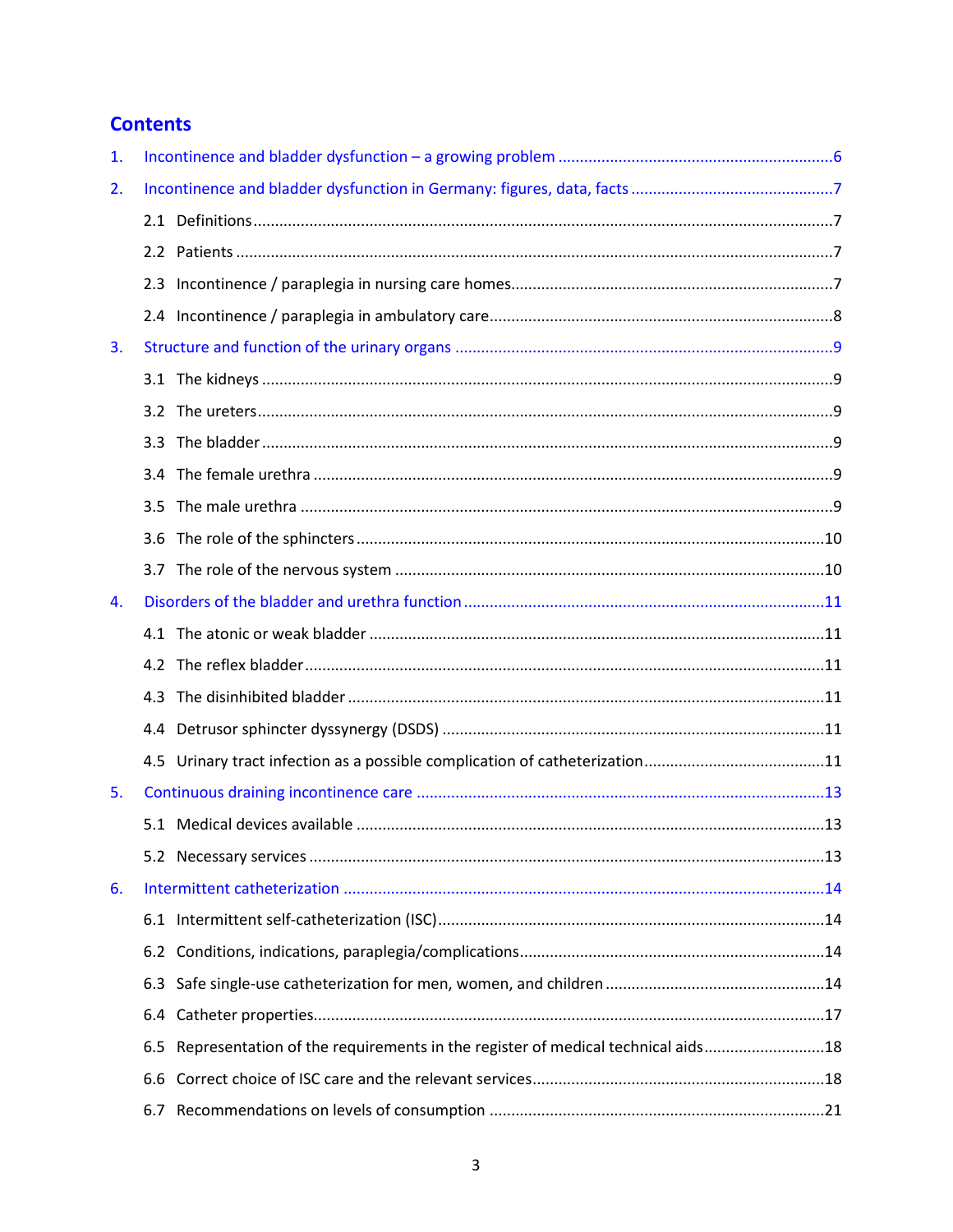| 7 <sub>1</sub> |                                                                                      |  |  |  |
|----------------|--------------------------------------------------------------------------------------|--|--|--|
|                |                                                                                      |  |  |  |
|                |                                                                                      |  |  |  |
|                |                                                                                      |  |  |  |
|                |                                                                                      |  |  |  |
|                |                                                                                      |  |  |  |
|                |                                                                                      |  |  |  |
| 8.             |                                                                                      |  |  |  |
|                |                                                                                      |  |  |  |
|                | 8.2 Register of medical technical aids (article 4 Medical Technical Aid Guideline)25 |  |  |  |
|                |                                                                                      |  |  |  |
| 9.             |                                                                                      |  |  |  |
|                |                                                                                      |  |  |  |
| 10.            |                                                                                      |  |  |  |
| 11.            |                                                                                      |  |  |  |
|                |                                                                                      |  |  |  |
|                |                                                                                      |  |  |  |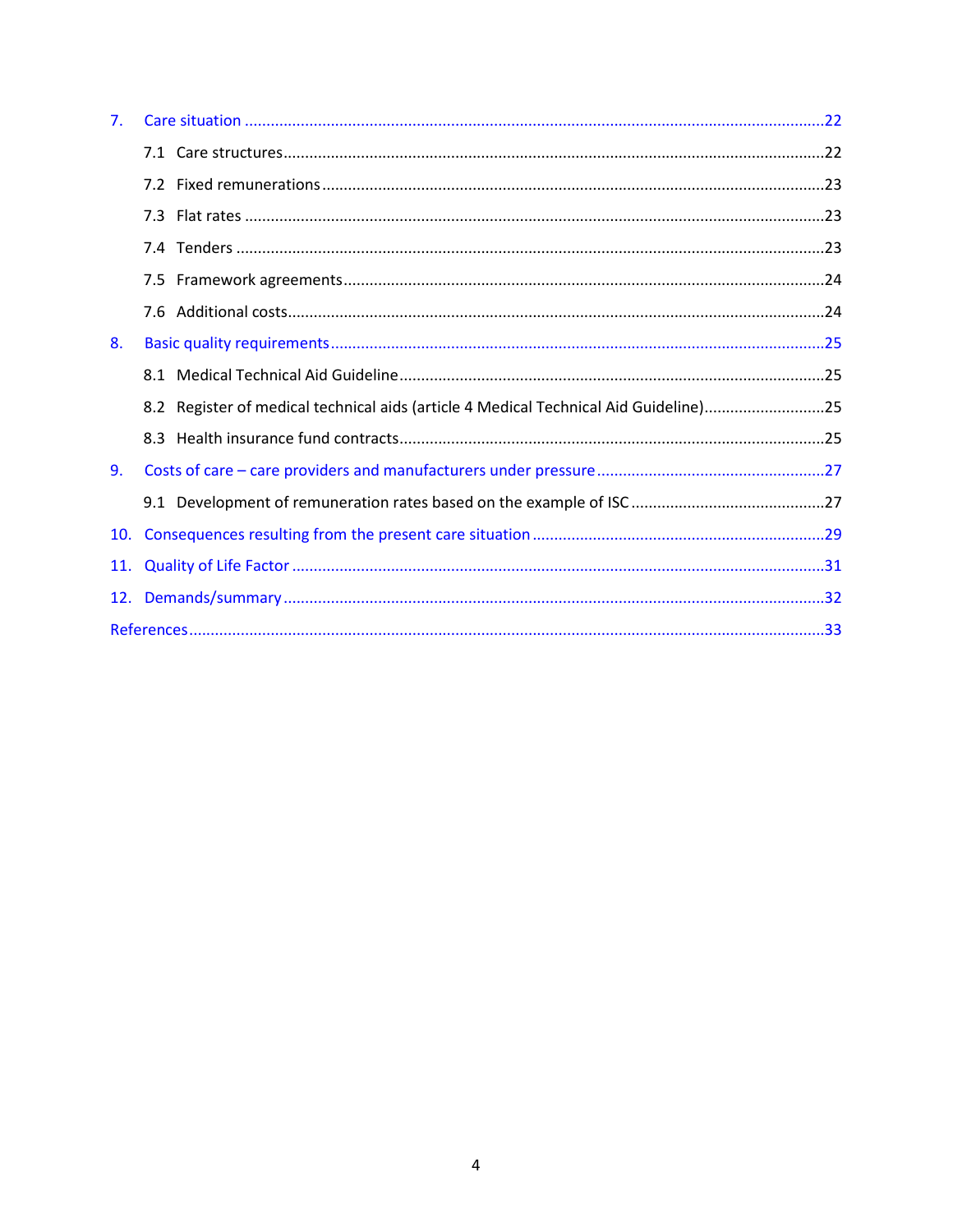# **Let's have a word**

The Competition Reinforcement Law (GKV-Wettbewerbsstärkungsgesetz) introduced in 2007 and the amendments made through the Organizational Further Development Law (GKV-Organisationsweiterentwicklungsgesetz) in early 2009 were meant to increase competition between the Statutory Health Insurance funds. The fixed remuneration rates stipulated by the Federal Association of the Statutory Health Insurance Funds, with the contribution of the relevant manufacturer and care provider associations, which had applied before, were downgraded to the status of mere reference prices. This initiated a price competition process through tenders and framework agreements, that suppliers can join, but it did not implement effective quality assurance.

The developments described are particularly significant for those product groups (PG) of the register of medical technical aids where adjustment, choice of a particular medical device and the instruction of the patient by the physician or the professional staff working for the care provider<sup>[1](#page-4-0)</sup> are a medical necessity in order to prevent diseases or a worsening of the condition, or to avoid the need for nursing care. These sensitive product groups include without a doubt the PG 15 Incontinence Helps, which lists absorbing as well as draining incontinence helps.

The current system e.g. allows for market participants that have no experience with the effort involved in intermittent self-catheterization (ISC) services to conduct the relevant contract negotiations and thus play a significant role in fixing the current reimbursement amounts. Some health insurance funds knowingly abuse this regulation. The experiences of specialized homecare companies and medical supply stores are frequently disregarded and these providers can then only accede to the framework agreement. In case of tenders they are often not able to compete in terms of price. Frequently, some providers are able to offer low prices only by factoring in the additional payments made by the patients for quality devices, thus undermining the principle of benefits in kind of the Social Security Code V (SGB V). Unfortunately, several health insurance funds tacitly accept this approach[1]. It should be mentioned that, fortunately, there are renowned health insurance funds that take their service obligation seriously and negotiate agreements with competent care providers, ensuring adequate remuneration and medically necessary quality of care with the individual patient in mind, as envisaged by the Social Security Code and the Medical Technical Aids Guidelines.

Against this background, this paper focuses on bladder catheters for intermittent self-catheterizing systems, which are used for instance by paraplegic patients, those with multiple sclerosis and spina bifida, as well as other conditions accompanied by neurogenic bladder dysfunction. Other types of draining incontinence devices, such as condom catheters and leg bags, will be covered as well. We have tried to present the anatomical-physiological and medical and nursing aspects as well as the necessary product differentiation in a compact and comprehensible way.

We think it is important that the decision-makers working for the funding institutions as well as politicians are made aware of the problems mentioned above. Our main concern is to initiate a rethinking process, leaving behind us a competition focusing on price alone and moving towards one based on the best quality of care. After all, it should be the aim of all those involved in providing care to patients to ensure a level of care that meets individual needs while providing state-of-the-art medical technology. In order to do this, we must work together on creating the necessary framework.

<span id="page-4-0"></span><sup>&</sup>lt;sup>1</sup> The care providers are those other care providers listed in article 126 of the Social Security Code V, such as homecare companies, medical supply stores, and pharmacies.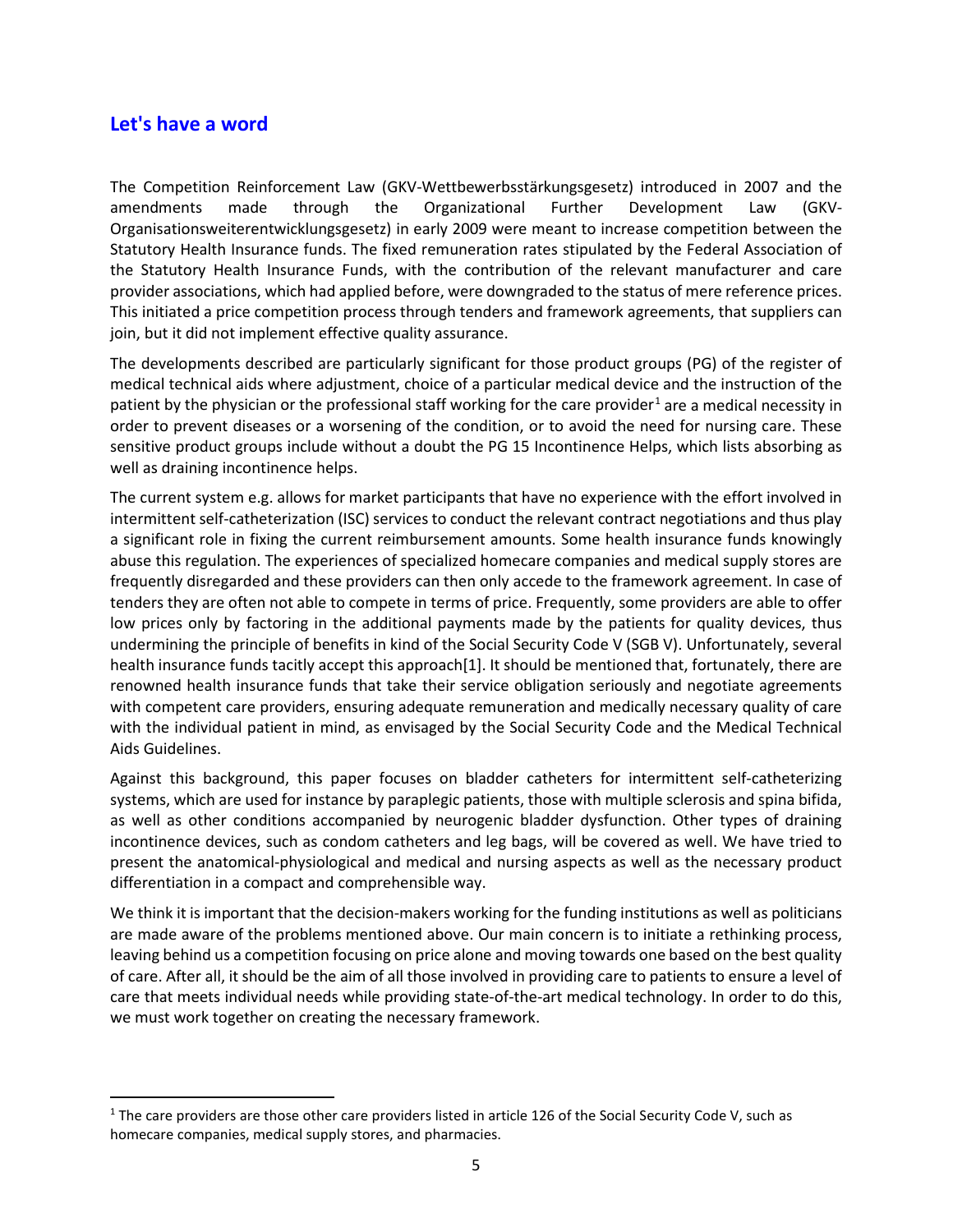# <span id="page-5-0"></span>**1. Incontinence and bladder dysfunction – a growing problem**

The most common type of bladder dysfunction, and also the fastest growing, are the different forms of incontinence in old age. This type of incontinence often occurs at a time when other bodily functions, and often mental functions, have decreased as well. Therefore, the incontinence care chosen, often automatically, for caring for old-age incontinence is absorbent incontinence care, i.e. diapers. But also in patients with old-age incontinence diapers should only be used after other types of incontinence care have been considered. This is especially relevant for the younger age-group of patients with incontinence, because bladder dysfunction can occur in people of all ages.

Intermittent self-catheterization is regarded as the type of care with the lowest rate of complications and the best prognosis for the patient and should always be considered first, as is also made clear by the recommendation of the commission for hospital hygiene and infection prevention "Kommission für Krankenhaushygiene und Infektionsprophylaxe (KRINKO)" of the Robert Koch Institute (RKI). The recommendation says: "In order to prevent catheter-associated infections, intermittent catheterization is preferable to an indwelling bladder catheter, wherever practicable."[3]

The most common reason for incontinence in younger patients is partial or complete paraplegia. Paraplegia can be caused by trauma or disease or be congenital, as in spina bifida, a malformation of the spinal cord. According to the available literature, there are an estimated number of about 1,500 to 2,000 new cases of paraplegia in Germany every year.[2] Only a few years ago, about 70 percent of all cases of paraplegia were caused by accidents, these days more than half are non-traumatic. Of all cases of traumatic paraplegia, 70 to 80 percent are in men, which can be attributed to the fact that men are more willing to take risks than women. Incontinence can also occur without paraplegia, e.g. because of circulatory disorders, inflammation, tumors or metastases, and neurodegenerative disorders such as multiple sclerosis.

However, bladder dysfunction can also occur without any of the above reasons, e.g. due to changes of the connective tissue in women after giving birth, prostate enlargement in men, or as a consequence of operations in the pelvic region. The regular care for this type of bladder dysfunction should be surgery.

We will have to face an increasing number of cases of bladder dysfunction in the coming years. While the number of cases of paraplegia caused by traffic accidents has decreased due to improved restraint systems, paraplegia because of leisure activities and sports as well as the number of cases of non-traumatic paraplegia are on the increase.

There is a clear connection between age and non-traumatic bladder dysfunction. Especially circulatory disorders, tumor metastases, and neurodegenerative disorders are more present in higher age and therefore will increase also in absolute numbers because of the expected demographic development. Together with the increase of incontinence in old age this will lead to a growing and challenging care problem.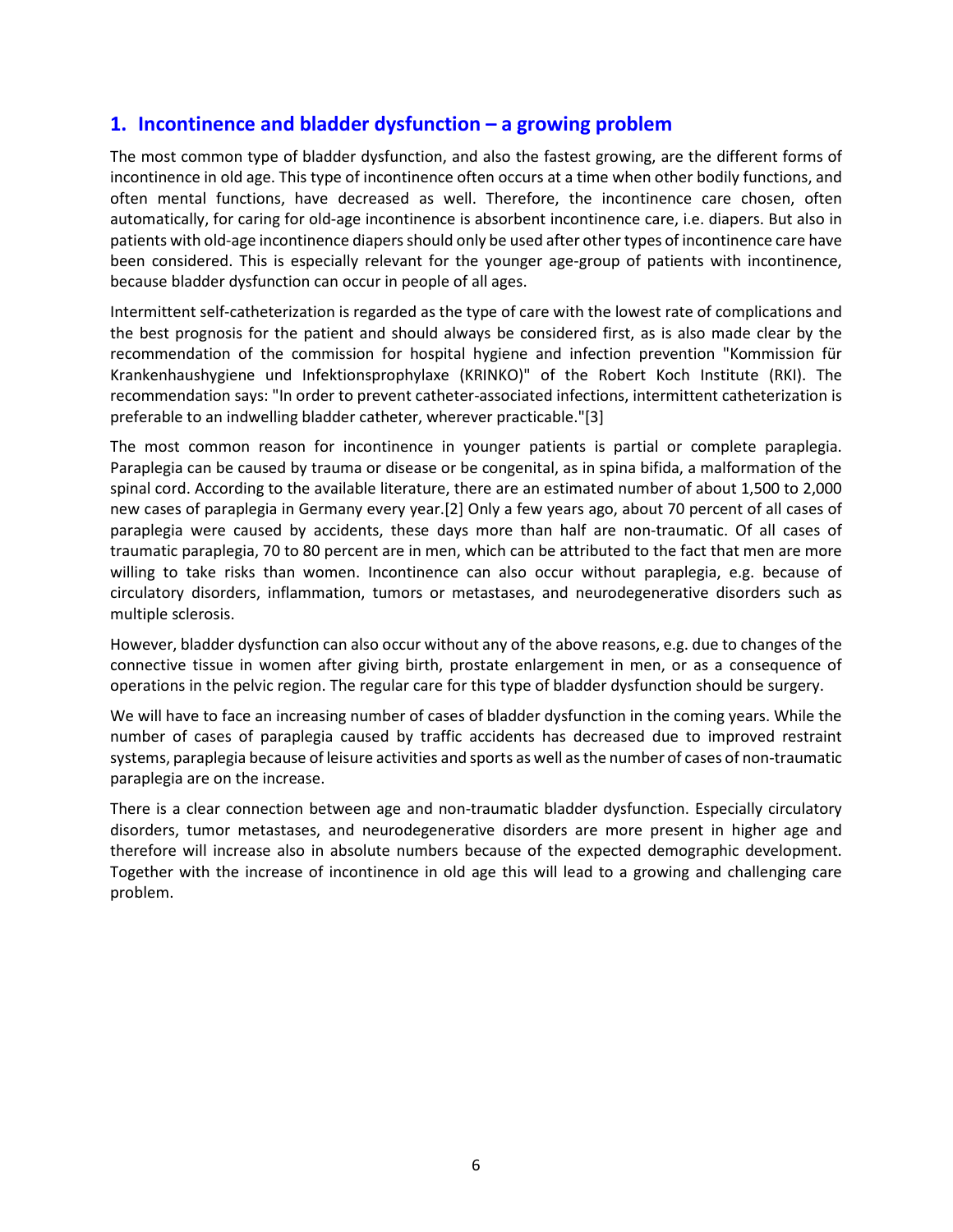# <span id="page-6-0"></span>**2. Incontinence and bladder dysfunction in Germany: figures, data, facts**

# <span id="page-6-1"></span>**2.1 Definitions**

Incontinence is a lack of or an insufficient ability of the body to safely store the contents of the bladder or the intestines and to decide when and how these are to be emptied. The consequences are involuntary loss of urine or feces [4], mostly as a result or a side effect of an underlying disease. Urinary incontinence is defined as "any involuntary leakage of urine" by the International Continence Society (ICS). This definition does not include urinary retention, which can lead to an overflow bladder and thus also to incontinence.

Paraplegia is a consequence of a damage of the spinal cord or cauda equina (anatomic structure of the lower end of the spine in the form of a horse's tail) caused by traumatic or non-traumatic (e.g. vascular, inflammatory, metabolic, neoplastic) factors and with acute or chronically progressing occurrence.

## <span id="page-6-2"></span>**2.2 Patients**

a. Incontinence

- In Germany, over 9 million people are affected by involuntary loss of urine and/or feces, which significantly interferes with their everyday lives.[4] Because the symptoms are treated as a taboo, however, the information regarding the prevalence of this condition varies, with different sources stating between five and over fifty percent. It is considered certain, however, that the problem will become more significant as the age distribution among the population continues to change.[5]

- The Statutory Health Insurance fund Barmer GEK with its around 9 million insured, spent 58.2 million euros on incontinence helps (7.4% of the total expenditure on medical technical aids) in 2013.[6] Extrapolated to the total number of people covered by the Statutory Health Insurance (SHI), the expenditure on incontinence products should be at around 450 million euros, i.e. about 0.24 percent of the total SHI expenditure in 2013.

- around 1.2 million patients who receive ambulatory care covered by the SHI.

- around 300,000 patients in nursing homes

### b. Paraplegia

In industrialized countries the annual incidence (number of new cases) of acute traumatic spinal cord lesions is at 10 to 30 cases per one million inhabitants. With 70% of all cases, men are more frequently affected. The average age at the time of the accident is 40.[7, 8]. The incidence of non-traumatic paraplegia (amongst other reasons tumors, spinal circulatory disorders, myelitis) is unknown, but its occurrence increases with the aging of the population. Among the cases of non-traumatic, non-compression-related paraplegia the most common reason is multiple sclerosis (43%), followed by systemic autoimmune diseases (17%), spinal ischemia (14%), infectious myelitis (6%), and radiation onset myelopathy (4 %).[9]

Altogether, there are currently around 100,000 people with paraplegia in Germany.[10, 11]

## <span id="page-6-3"></span>**2.3 Incontinence / paraplegia in nursing care homes**

### a. Incontinence

73.4% of those living in nursing care homes required devices helping them deal with incontinence or a bladder catheter in 2013.[12] While 76.8% of the residents needed incontinence helps (pads, incontinence pants), only 4.0% received care with a suprapubic catheter and 6.6% with a transurethral catheter.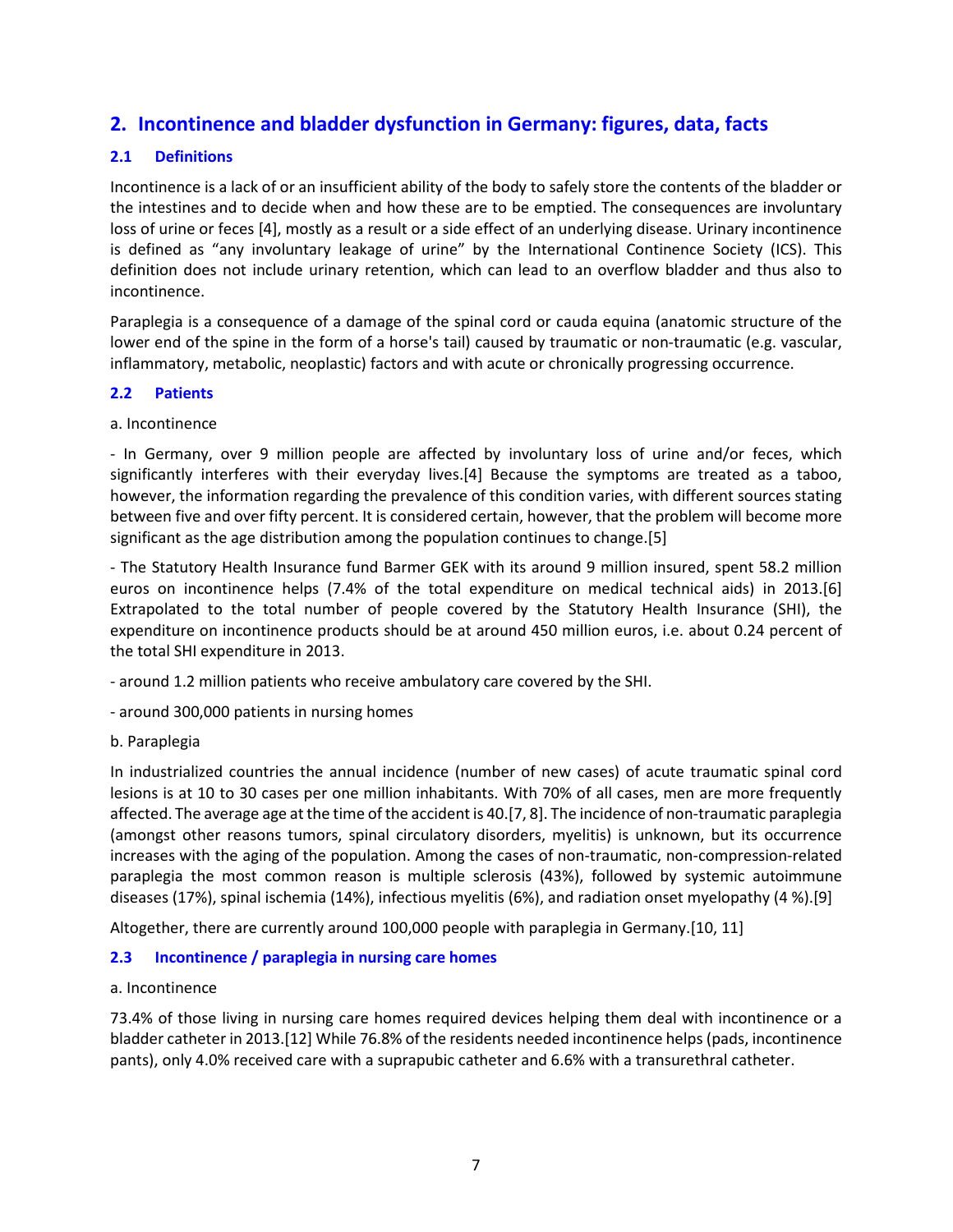### b. Paraplegia

In Germany, every year there are about 1,500 to 2,000 new cases of paraplegia.[2, 13] About 90% of those patients receive their initial treatment in one of the qualified treatment centers, e.g. in one of the hospitals that are part of the group of hospitals of the German Social Accident Insurance (Klinikverbund der gesetzlichen Unfallversicherung gGmbH, KUV). These hospitals treat patients based on a comprehensive treatment program consisting of three phases: care for the newly injured, continuing rehabilitation, and lifelong aftercare.

### <span id="page-7-0"></span>**2.4 Incontinence / paraplegia in ambulatory care**

- a. Incontinence
- 75% of incontinence patients are treated at home
- 53% of all patients cared for by ambulatory nursing services suffer from incontinence[14]
- b. Paraplegia

The statistics of severely disabled persons 2013 ("Statistik der schwerbehinderten Menschen - 2013"), published by the Federal Statistical Office[15] according to article 131 of the Social Security Code IX, show only 17,031 paraplegic persons who are officially registered as severely handicapped. The actual number of cases of paraplegia, however, is much higher (see 2.2.b).

The distribution of costs among the funding organizations and insurance providers[16] is as follows:

- Statutory Health Insurance: 78%
- Employers' liability insurance associations: 8%
- Private funds: 7%
- Others: 7%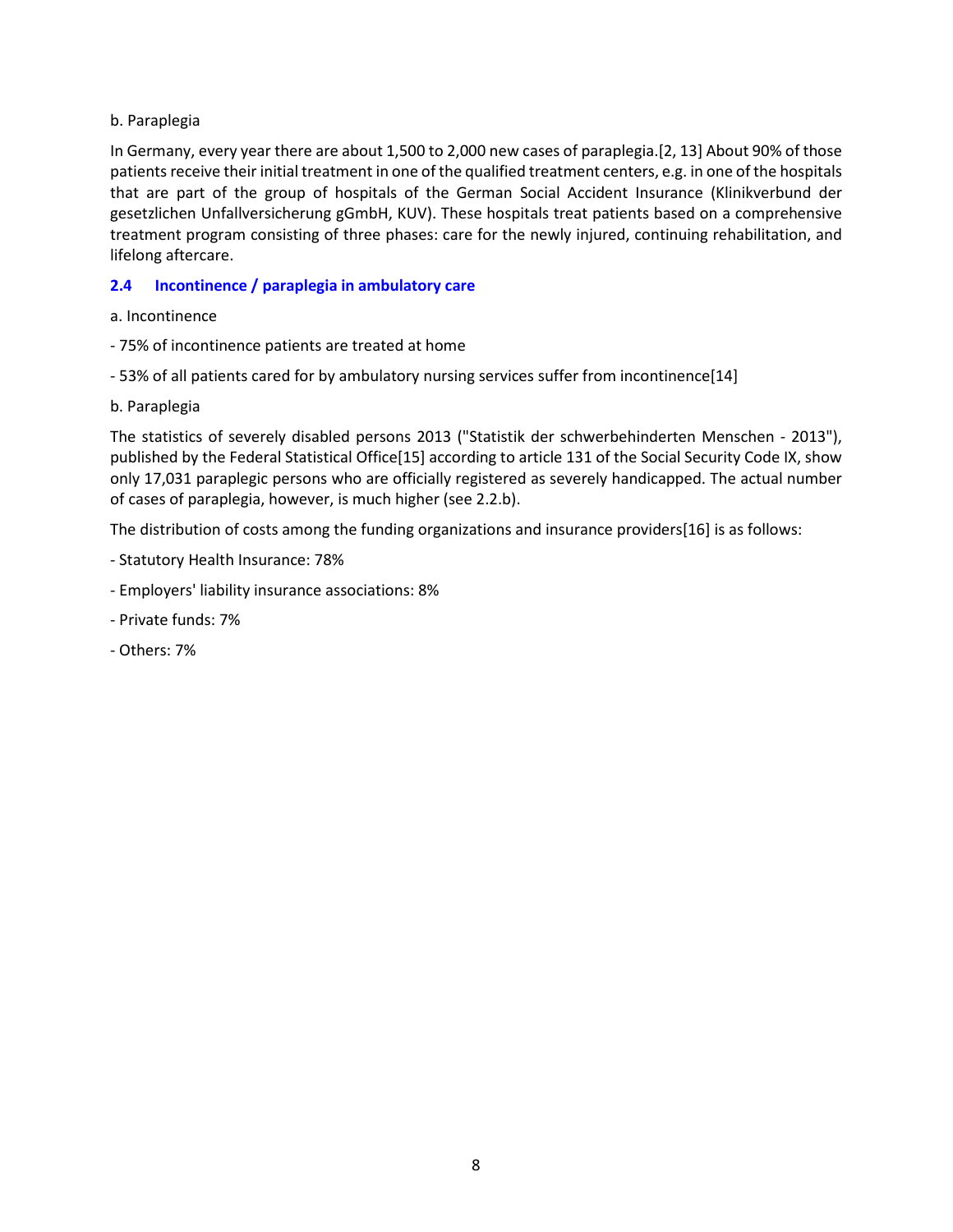# <span id="page-8-0"></span>**3. Structure and function of the urinary organs**

In order to understand the complexity of care for bladder dysfunction, it is useful to be familiar with the anatomy and function of the urinary organs.

## <span id="page-8-1"></span>**3.1 The kidneys**

The kidneys filter urinary excretion substances from the blood, i.e. all those substances that would be harmful if their concentration in the body was too high. These include water, salt, and other metabolic products. The kidneys produce about 30 to 90°ml of urine per hour. Urine is produced continuously and it flows through the renal pelvis and into the ureters.

### <span id="page-8-2"></span>**3.2 The ureters**

The two ureters are narrow tube-like organs connecting the kidneys with the bladder. They are each about 25 to 30°cm long. The ureters end in the bladder via a kind of check valve that prevents the backflow of urine from the bladder into the ureters. The ureters have muscular walls actively used for the transport of urine. This means that urine is transported into the bladder not only through the force of gravity but also when lying down.

### <span id="page-8-3"></span>**3.3 The bladder**

The bladder is a hollow organ with a strong muscular wall. It stores urine and ensures voiding at short intervals. At a filling volume of about 200 ml the urge to urinate sets in. On average, the bladder can hold about 500°ml in a relaxed state. The urge to urinate can occur, individually and especially when urinary tract infections are present, already from much smaller bladder filling volumes. The size of the bladder varies significantly among individuals and is also gender-specific. Bladder emptying is a complicated process which involves involuntary as well as voluntary nervous activities. Once a certain filling level has been reached, the bladder signals to the brain that voiding is needed. Someone with a healthy nervous system is able to suppress this need over a longer period of time until they voluntarily enable the bladder to empty. During this process the sphincter muscles are opened and the bladder contracts, leading to a fast flow of urine from the bladder. The bladder should be emptied completely without any residual urine.

The flow of urine passes through the urethra, which has a different shape in men and women. Therefore, the urethra should be considered separately for both sexes.

## <span id="page-8-4"></span>**3.4 The female urethra**

In women the urethra (picture 1) is only 3 to 5°cm long, and due to its shortness and the strains it is exposed to during giving birth the female bladder is a very vulnerable organ. This concerns infections as well as voiding dysfunction. Because the female bladder is straight it can however be easily catheterized.

### <span id="page-8-5"></span>**3.5 The male urethra**

In men the urethra (picture 2) is about 20 to 25°cm long. In a curved shape, it leads from the bladder through the prostate and the pelvic flow to the tip of the penis. Due to its length, its bend, and a possible prostatic hypertrophy catheterizing the male urethra is often difficult.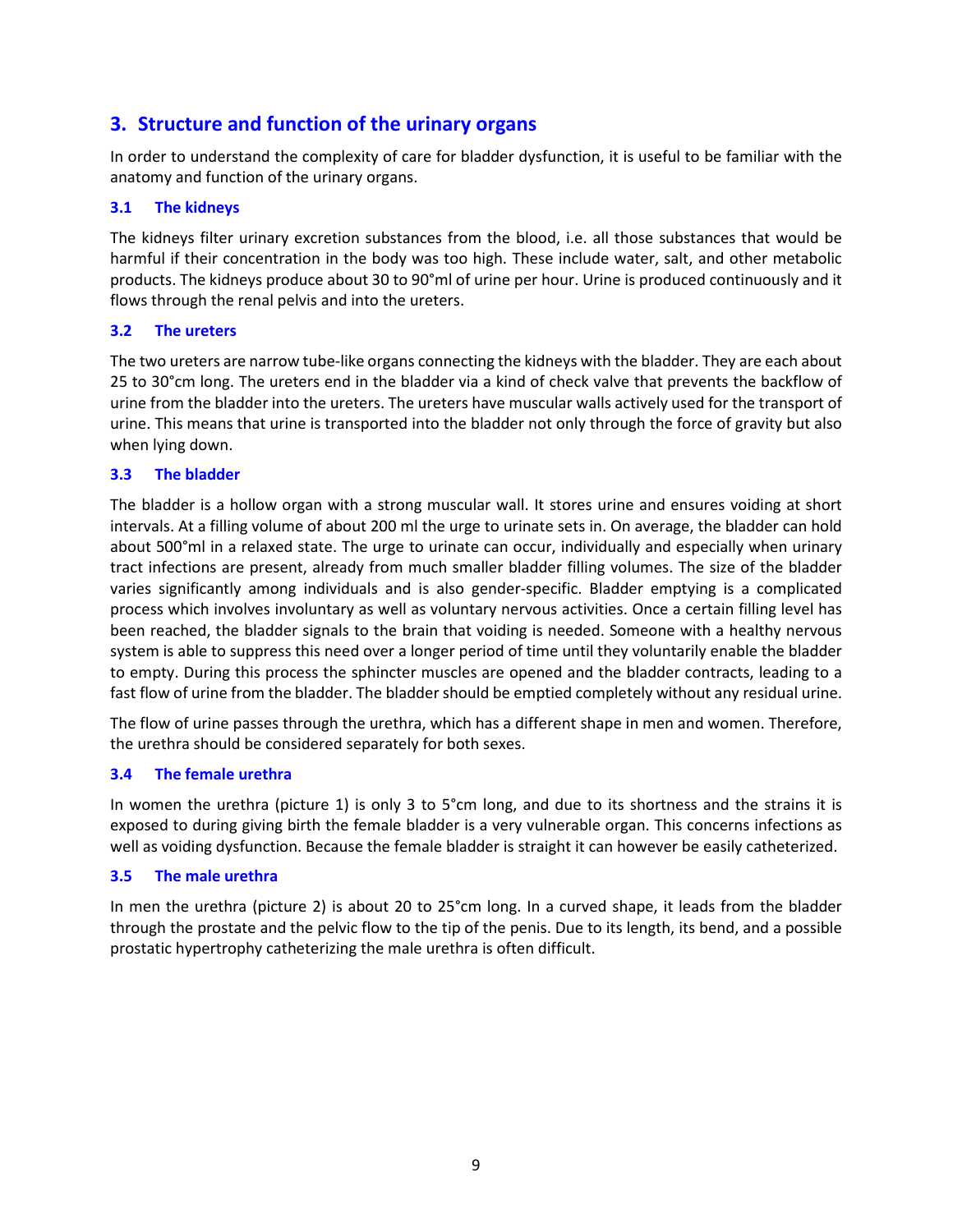



Picture 1: Course of the urethra in women Picture 2: Course of the urethra in men

### <span id="page-9-0"></span>**3.6 The role of the sphincters**

Spontaneous voiding of the bladder is prevented by two circular muscles that surround the urethra, i.e. the inner sphincter and the outer sphincter. The inner sphincter is controlled involuntarily, the outer one is subject to deliberate control. Especially in women the sphincter function also depends on other muscles of the pelvic floor that keep the pelvic organs in place.

### <span id="page-9-1"></span>**3.7 The role of the nervous system**

The proper filling and voiding of the bladder depends on an intact nervous system. The spinal cord, at about the level of the first lumbar vertebra, contains a center that sends impulses to the brain when the bladder is filled. The brain then sends impulses for the contraction of the bladder and the relaxation of the sphincters. In doing this, the brain is able to prevent the relaxation of the outer sphincter through voluntary control and can thus suppress the emptying of the bladder.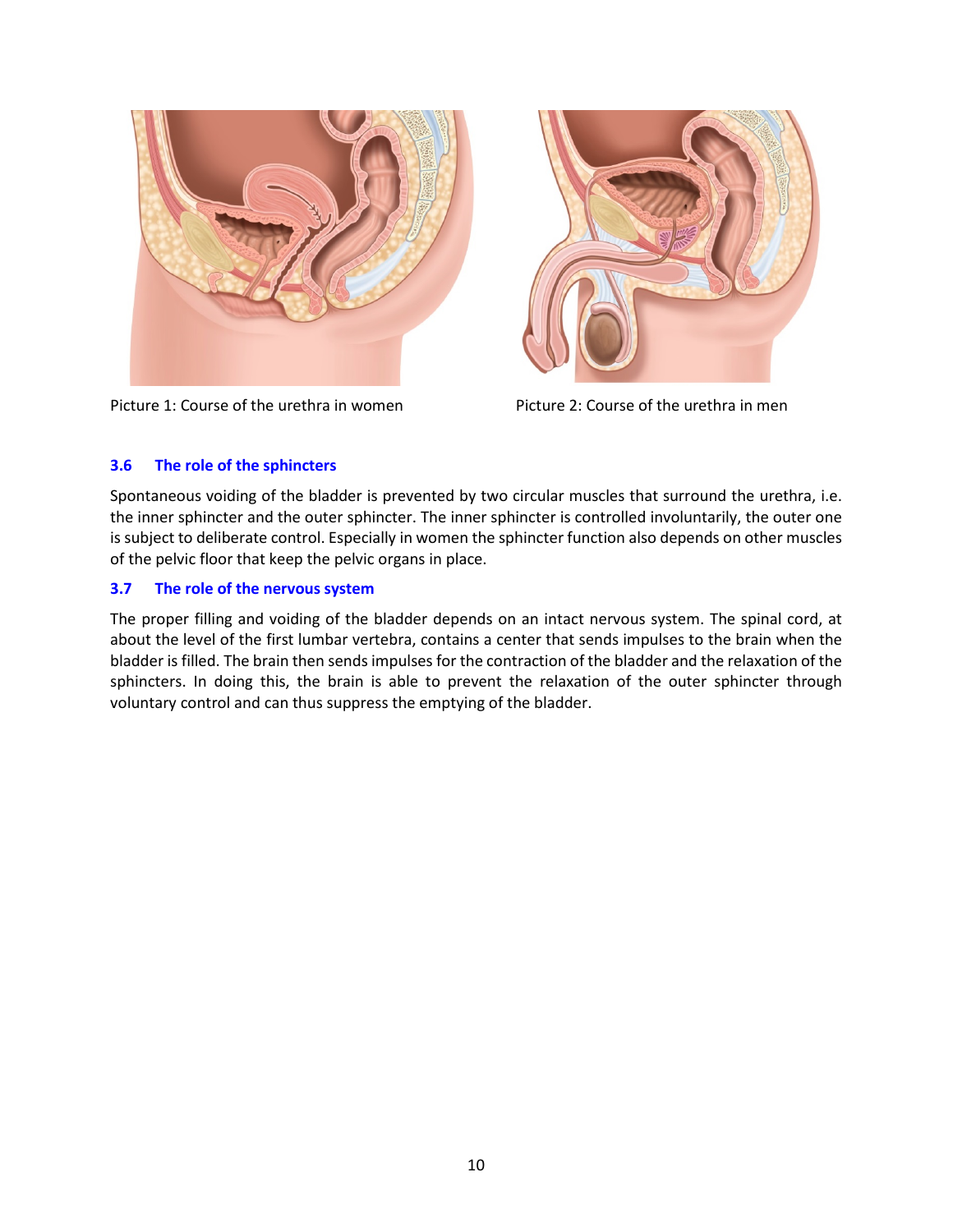# <span id="page-10-0"></span>**4. Disorders of the bladder and urethra function**

Basically, functional disorders of the bladder and the urethra can be distinguished on the basis of neurogenic disorders and mechanical disorders. Mechanical disorders comprise mostly benign prostate enlargement and urethral strictures in men, as well as sphincter insufficiency.

In women, a common cause of sphincter insufficiency are changes to the shape of the urethra that can occur due to a weakening of the connective tissue in the lesser pelvis after giving birth. There are different methods of treatment available for this condition, from pelvic floor muscle exercises to various surgical therapies. Therefore, permanent incontinence should only occur in exceptional cases.

In men, the most common cause, apart from neurogenic disorders and old-age incontinence, is a previous operation on the prostate. An operation for a benign prostate enlargement should not normally lead to an impairment of the sphincter function. In radical surgery for prostate cancer, however, a certain percentage of mechanical or neural disorders of the sphincter function must be expected.

In the following, however, we will focus on neurogenic bladder dysfunction, i.e. those types that are caused by damage to the neural control of the bladder and the sphincter. In a simplified manner, four types of neurogenic bladder dysfunction can be distinguished.

### <span id="page-10-1"></span>**4.1 The atonic or weak bladder**

We talk about an atonic or weak bladder if, after an injury to the spinal cord, the bladder cannot contract. It cannot take an active part in emptying itself. This may also be caused by surgery to the pelvic area or by complications resulting from diabetes.

### <span id="page-10-2"></span>**4.2 The reflex bladder**

We talk about a reflex or spastic bladder if, once a certain filling level has been reached, a contraction reflex of the bladder sets in automatically and without the patient being able to influence it so that urine is being emptied. Often, this occurs when the spinal cord is damaged above the center of the bladder.

### <span id="page-10-3"></span>**4.3 The disinhibited bladder**

The disinhibited or uncontrolled bladder is characterized by a frequent and strong urge to urinate with disinhibited voiding, which is often caused by changes in the brain from injury, stroke, or multiple sclerosis.

### <span id="page-10-4"></span>**4.4 Detrusor sphincter dyssynergy (DSDS)**

This is a complex neurological disorder with disturbed coordination between bladder contraction and the function of the sphincter. The bladder contracts and at the same time the sphincter is closed, which in turn leads to increased pressure on the bladder. This can result in the complication of a backflow into the kidneys and in the long term to kidney damage.

## <span id="page-10-5"></span>**4.5 Urinary tract infection as a possible complication of catheterization**

A urinary tract infection can also occur in people without voiding dysfunction, especially in women, for a number of reasons. It is one of the most common forms of complication from emptying the bladder through a catheter inserted into the urethra. As an ascending infection it often affects other organs, e.g. the bladder, the prostate, and even the kidneys. In the long term, if it is not detected and treated, a urinary tract infection may therefore lead to kidney failure. The symptoms of a urinary tract infection are frequent urination, pain when urinating, involuntary voiding, in spastic paraplegia also increased muscle spasms, elevated body temperature, fever, back pain, cloudy or dark or malodorous urine.

Some of these symptoms do not occur in paraplegic patients because the patients are not able to detect them due to a disorder of the sensory nerves. When a urinary tract infection is suspected, it is therefore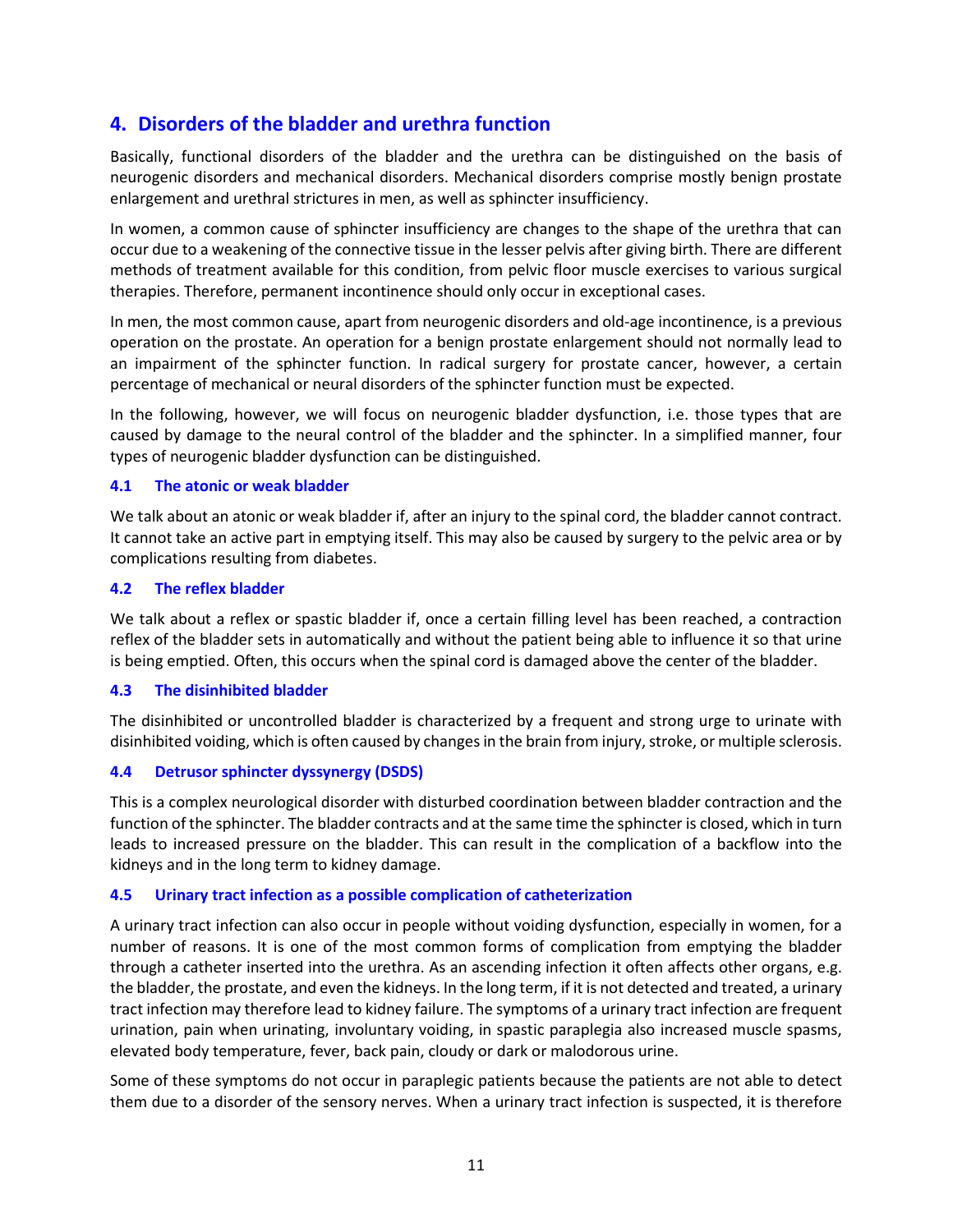important to immediately analyze a urine sample, if possible also with a urine culture, so that antibiotics may be given not haphazardly, but targeted to the relevant germ.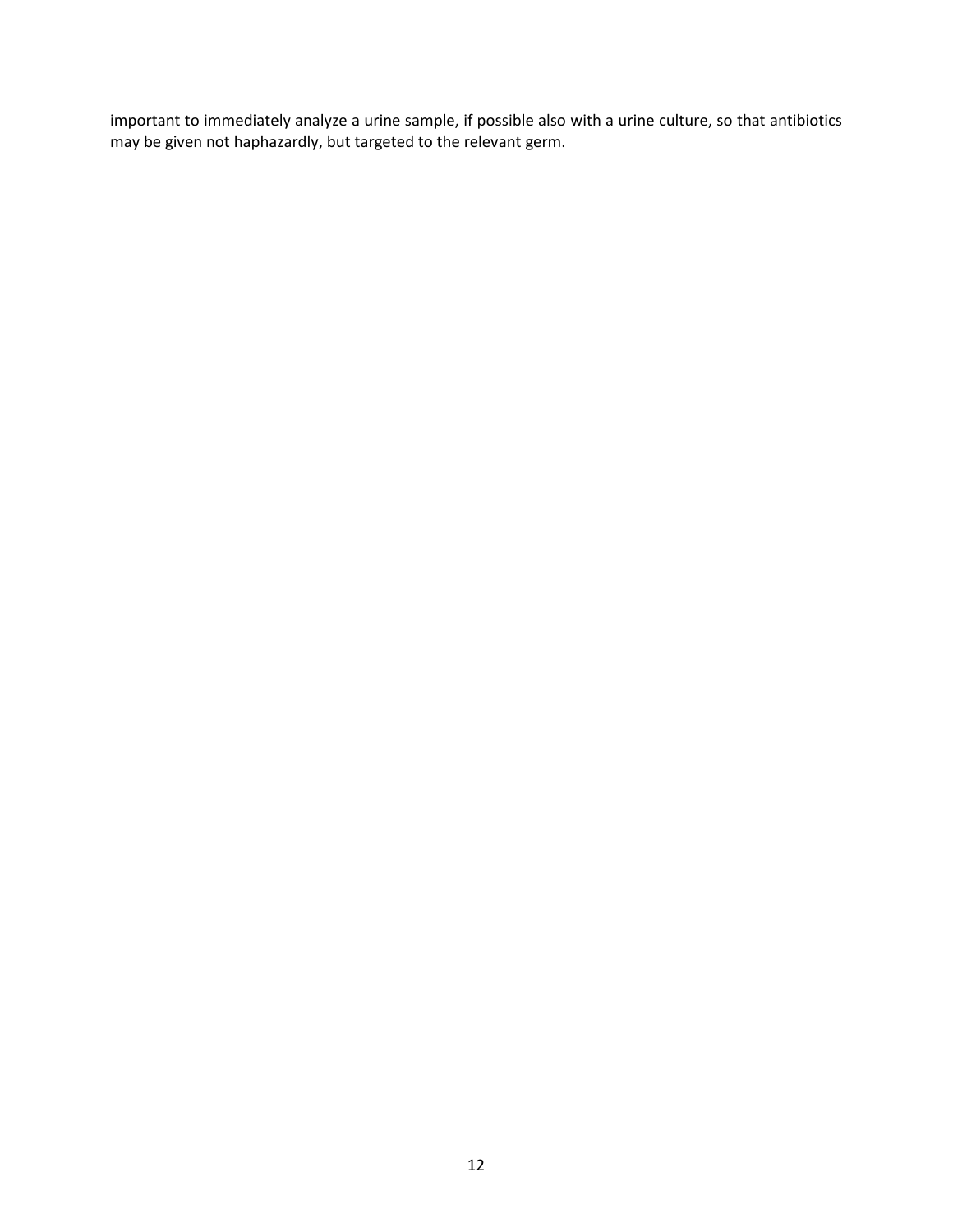# <span id="page-12-0"></span>**5. Continuous draining incontinence care**

In general, for bladder dysfunction, draining incontinence care is to be preferred to absorbing incontinence care. While the use of diapers is relatively uncomplicated in infants, absorbing incontinence care in adults often leads to stigmatization of the patient and in old age to a number of complications, such as dermatitis, or increased risk of the formation of decubitus.

### <span id="page-12-1"></span>**5.1 Medical devices available**

In men, non-invasive urinary diversion is possible with the help of condom catheters. A condom catheter is a solution that leads to little stigmatization, especially when continuous, dripping discharge of urine is to be expected and therefore intermittent catheterization is not possible. During the day urine can be collected via a leg bag and during the night via bigger bed bags. External urinary drainage systems are a special type of care for immobile, incontinent men. The system enables secure sealing through individual adjustment of the skin protection surfaces to the anatomic conditions and it fits securely and comfortably even in problematic care situations such as retracted penis.

Incontinence care in women is more difficult. External urinary drainage systems are a special type of care for immobile, incontinent women. The system enables secure sealing through individual adjustment of the skin protection surfaces to the anatomic conditions.

If the application of external urinary drainage systems is not possible and intermittent catheterization cannot be used either, long-term catheterization is possible. Because of the probably lower infection rate and the protection of the urethra, suprapubic catheterization, i.e. drainage through the abdominal wall, is to be preferred.[17]

If the patient rejects suprapubic drainage or this does not seem appropriate, but catheterization must be carried out[17], urine can also be discharged through an indwelling urethral catheter. In general, this is secured against slipping back by means of a balloon that is inflated inside the bladder.

Urine can be collected in a number of different collection bags. Leg bags usually have a small volume so that they cannot be detected through the leg of the trouser, and they can normally be emptied. For the night, bigger bed bags are available that can collect the volume discharged during the entire night.

## <span id="page-12-2"></span>**5.2 Necessary services**

For non-invasive continuous draining care it is usually sufficient to instruct the patient in detail how to use the system. If invasive catheters are used, complications must always be expected. Therefore, the areas where the catheter is inserted must be controlled on a regular basis, they must be cleaned regularly and disinfected. It must be ensured that urinary tract infections are detected and treated early.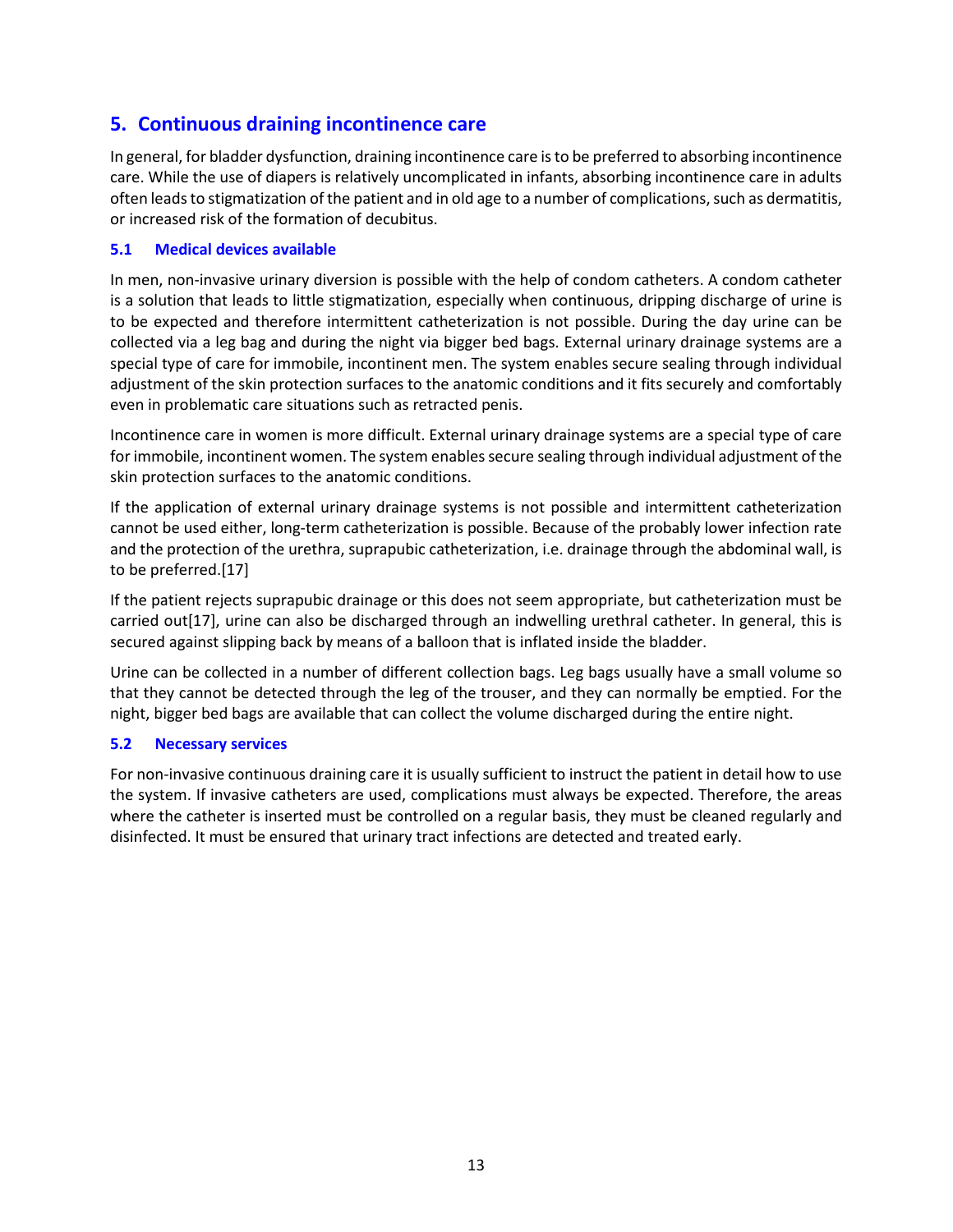# <span id="page-13-0"></span>**6. Intermittent catheterization**

If a catheter is inserted through the urethra into the bladder for complete voiding and then removed, this is called intermittent single-use catheterization. If the patient performs this procedure themselves, it is called intermittent self-catheterization (ISC). If another person, e.g. a nurse or a relative, carries it out, the procedure may simply be called intermittent catheterization. Intermittent catheterization is the type of draining incontinence care that has the lowest rate of complications, as is also confirmed by the commission for hospital hygiene and infection prevention (KRINKO) of the Robert Koch Institute (RKI).[3, 17] Through the introduction of intermittent catheterization it was possible to half the incidence of renal failure and the resulting mortality in paraplegic patients.[18] In the following, we will look at intermittent self-catheterization (ISC).

### <span id="page-13-1"></span>**6.1 Intermittent self-catheterization (ISC)**

The use of modern lubricated or hydrophilic coated single-use catheters that are thus free from contamination only restricts the ability of patients to take part in social life to a very little degree. Catheterization can be undertaken in any toilet, if necessary even outside. There are no signs that reveal to anyone nearby that the user is incontinent. No pads or leg bags can be detected under the clothes and there are no tell-tale noises made by a leg bag when walking. If the patient's sexual function is not affected by the underlying condition, it will not be impaired by intermittent self-catheterization either. This is therefore a technology that can improve a patient's life-expectancy as well as their quality of life not only slightly, but dramatically.

### <span id="page-13-2"></span>**6.2 Conditions, indications, paraplegia/complications**

ISC can be used for almost all forms of incontinence, i.e. most of the types of bladder and urethra dysfunction mentioned in chapter 4 can be cared for with ISC. ISC is not suitable for complete sphincter insufficiency, which leads to continuous urinary discharge. The application of ISC may also be limited in case of a disinhibited bladder (4.3). The frequency of self-catheterization that is necessary depends largely on the underlying diagnosis as well as on the volume of fluid consumed. ISC leads to far fewer complications than permanent catheterization, but it is not free from complications.

A certain rate of urinary tract infections must be expected in ISC too, although with the use of catheters protected from contamination and an aseptic catheterization technique this can be kept low. Another risk are injuries of the urethra, especially in men. Most of those using ISC have restricted sensitivity of the urethra and thus do not notice injuries, which may lead to long-term consequences such as narrowing of the urethra. However, this risk may largely be avoided through the use of optimized catheters.

### <span id="page-13-3"></span>**6.3 Safe single-use catheterization for men, women, and children**

The male bladder is long and and has a prominent bend. Due to the length of the urethra it is not possible to hold the catheter only at the base and to insert it into the urethra without touching it with the hands. Touching the catheter with the hands or other body parts or clothes must be avoided by all means, however. When using simple catheters this can only be achieved with a sophisticated catheterization technique. The S2k guideline of the German Society of Urology[19] calls for: "[...] an atraumatic tip, rounded catheter eyes without sharp edges and a surface that, along with special lubricants, possesses optimal smoothness."

The catheter must not be touched with the hands or non-sterile gloves.

Modern ready-to-use catheters (picture 3) are protected from accidental touching through different measures. Applications make safe catheterization much simpler.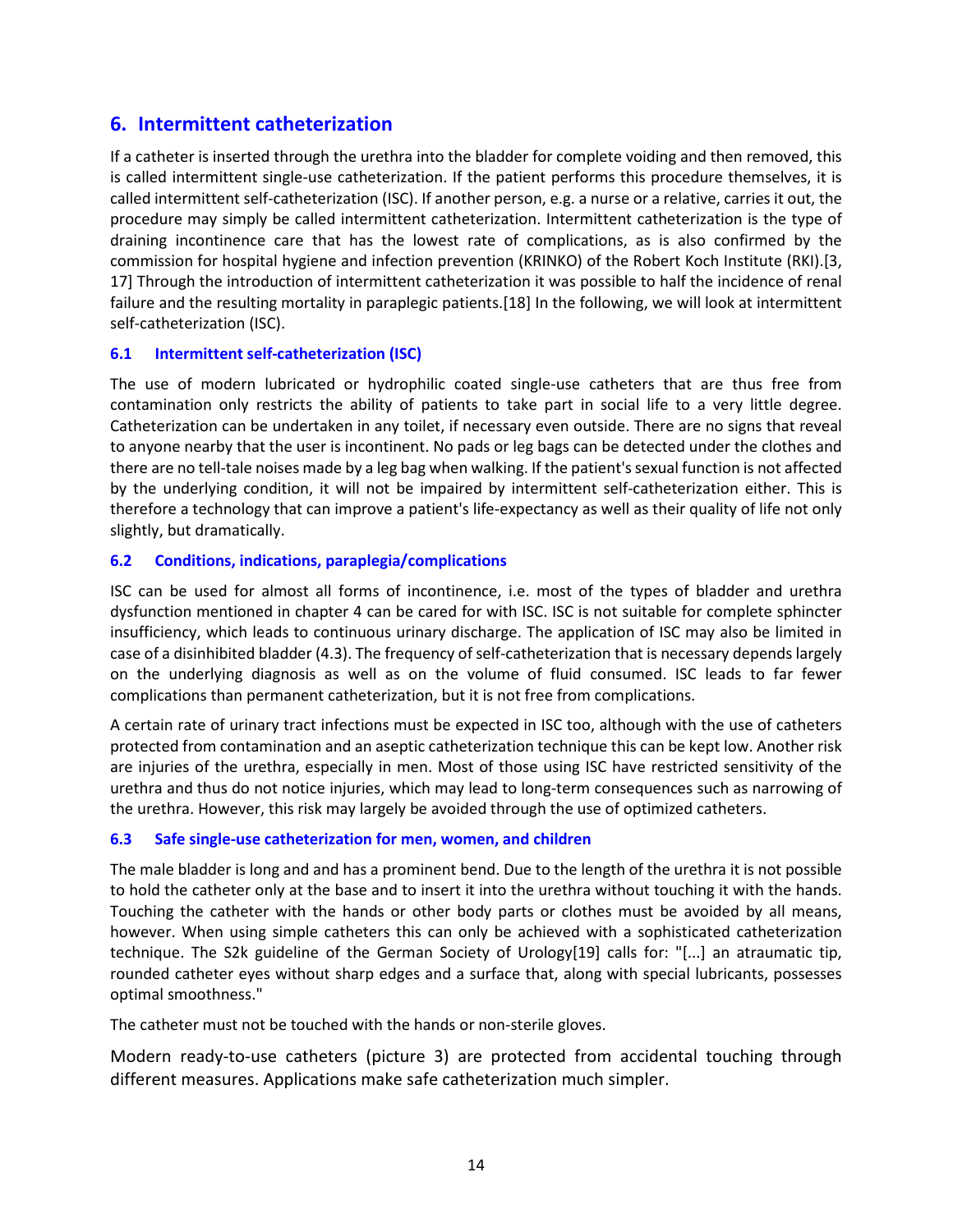

Picture 3: Different catheters for ISC

Because of the high rate of repetitions it is very important that the catheter glides well and is constructed in an atraumatic way. This is especially important with regard to the side holes of the catheter, the socalled catheter eyes, because these are very close to the wall of the urethra, especially because of the bend of the male urethra. In order to avoid micro-lesions of the mucous membrane it is necessary that the catheter eyes are rounded and have no sharp edges. (S2k guideline[19], "Material für den ISK", p. 13) In order to ensure ready-to-use handling, different devices are available where the hydrophilic surface coating can be activated fast and easily and without adding water from the outside, i.e. where the gel is already inside the packaging or inside a gel sachet and will moisten the catheter automatically when used. Both versions are available in film packaging in order to prevent accidental touching of the catheter.

The female bladder is short. Therefore, the catheter can be short as well. However, this does not really make the application much easier because due to anatomic reasons a woman cannot see the point where the catheter is inserted. There are aids available, however, such as mirrors which can be stuck to or between the thighs (picture 4), or labia spreaders, which enable the entrance of the urethra to be viewed. As the catheter is short it is possible to hold its base and to directly insert it into the urethra in a targeted manner (picture 5) without the catheter touching any surfaces. Of course, the catheter may also be inserted out of its film packaging and thus safely avoid any contact with other parts of the body. Another possibility is an applicator with a safe design (picture 7).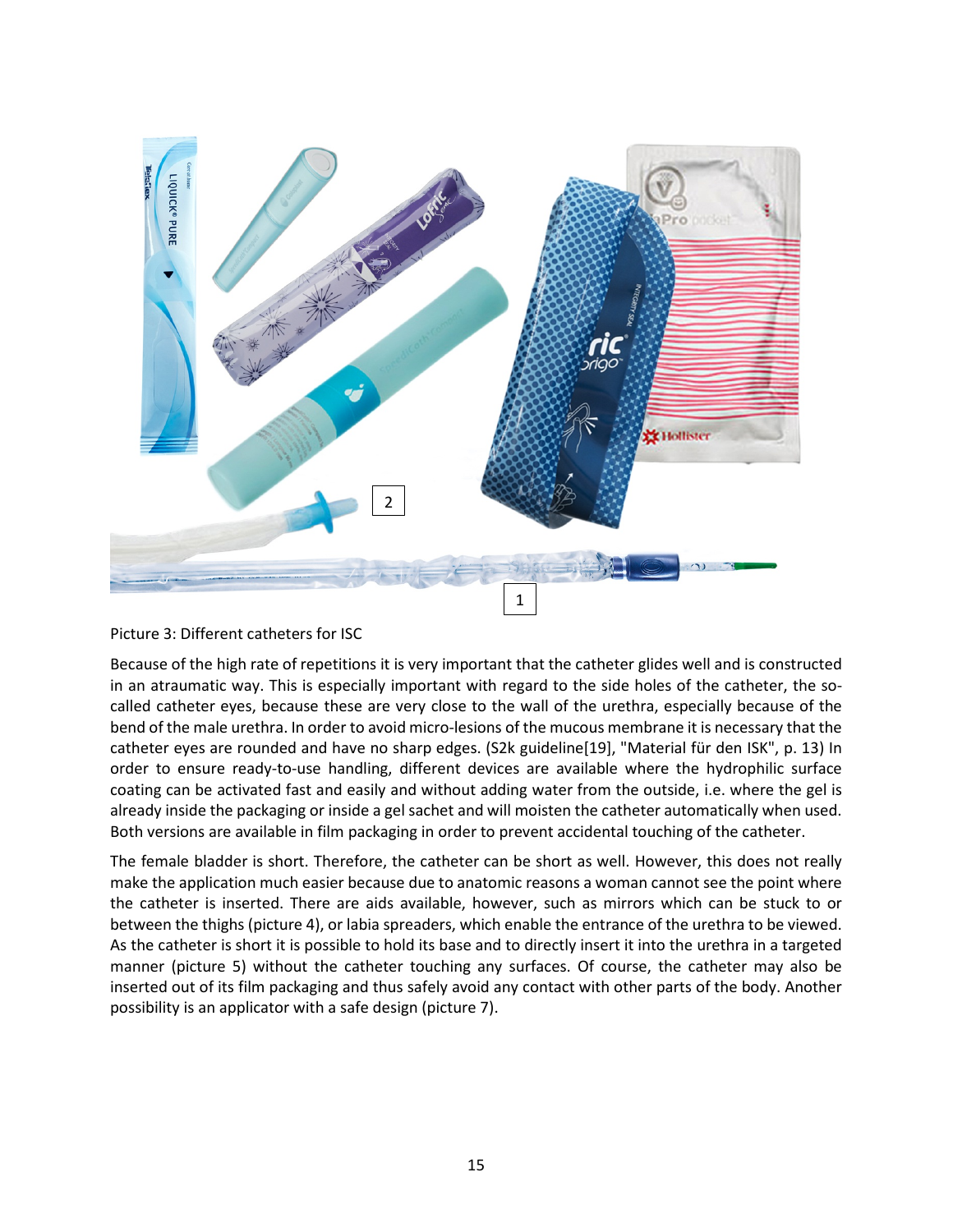

Picture 4: Mirror with light Picture 5: Short catheter for women

From a certain age, children too are able to learn self-catheterization. Especially modern catheter sets that are designed specifically for children permit an easy and safe procedure. A simple, sterile single-use catheter is an inexpensive device. Its disadvantage, however, is the fact that it cannot be inserted without touching and thus it does not comply with the present standard of medical care.[19]



Picture 6: Insertion of a no touch catheter in men Picture 7: Catheter with applicator

Modern single-use catheters are designed in a way which allows safe and sterile insertion of catheters through applicators, or they have an additional protective sleeve [cf. picture 3: no. 2. picture 6]: Medical safety must always be the most important aspect, but it is especially important e.g. for mobile patients that the catheter systems are as discrete and small as possible and are supplied in convenient packaging.

Catheter systems e.g. for mobile patients often contain an attached urine collection bag, which means that the patient can use the device immediately, even when no toilet is available.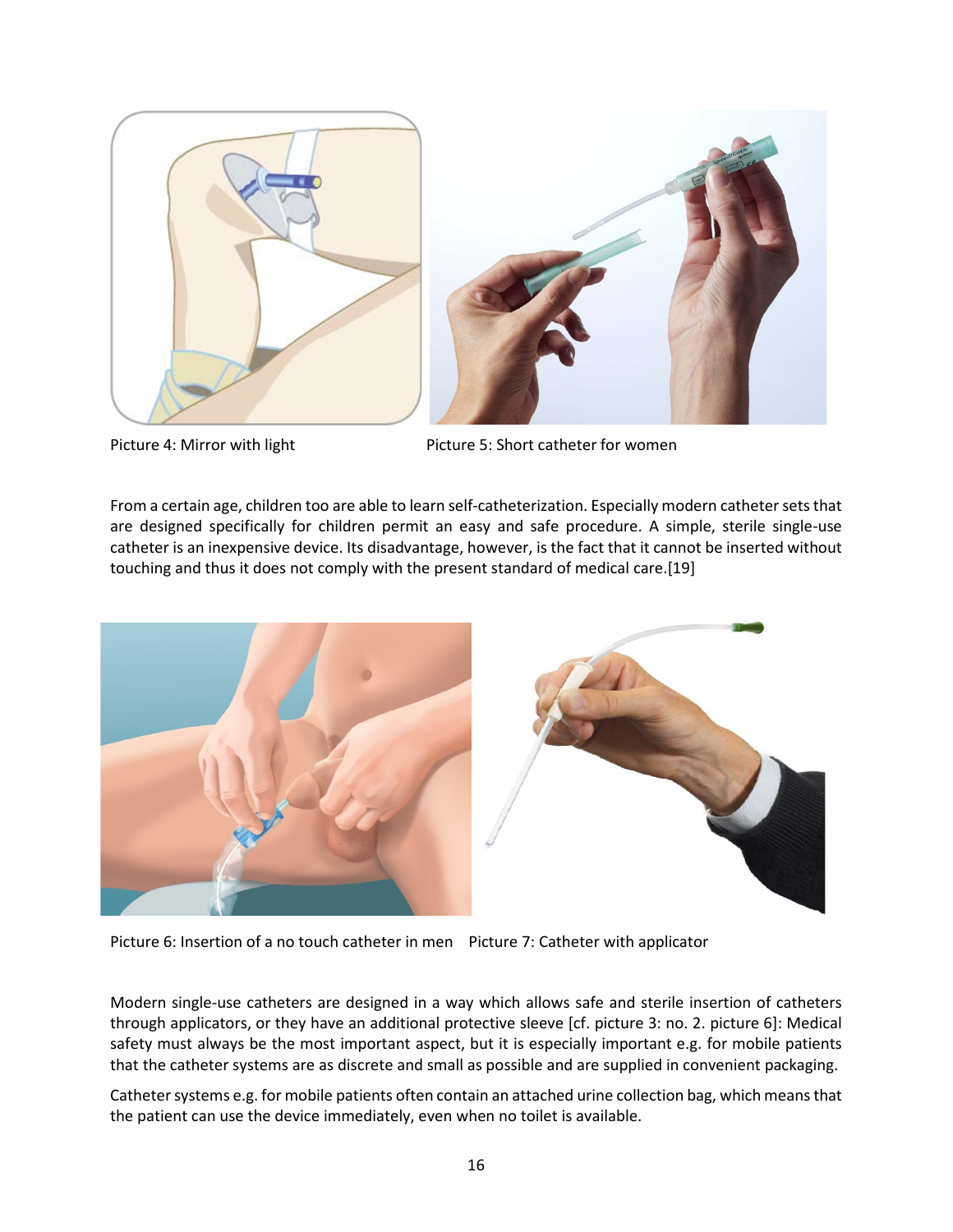Some of these devices have been adapted specifically for patients with impaired movement and contain finger-holes for easy opening, or other aids. It will not be surprising that devices that have been optimized with these impairments of the patient in mind are more expensive than simple catheters. Any price comparison must also take into account the fact that with simple catheters also accessories such as sterile lubricants must be included in the price.

Patients who need catheterization even when their bladder contains a relatively small amount of urine may use ISC only during the day and a condom catheter at night so as not to have to get up for catheterization. Mobile patients may use single-use catheters with an attached collection bag when needed.

### <span id="page-16-0"></span>**6.4 Catheter properties**

A catheter that is used for intermittent self-catheterization has to meet many, sometimes conflicting, requirements. On the one hand it must be sufficiently flexible in order to be guided along the bends of the urethra without much obstruction, but on the other hand it must be firm enough to be inserted without buckling.

It must be assured that the surface of the catheter, if it is guided through a lubricant reservoir, will collect a sufficient amount of lubricant. If it has a hydrophilic coating, moistening with sterile water should be possible without danger of contamination.

Avoiding any trauma to the urethra is of much greater importance in ISC than with permanent catheters. The latter is inserted about once within a period of four weeks, while ISC is carried out more than six times a day. It is also essential that the catheter has optimal gliding properties when it is inserted into the urethra. At the tip of the catheter there are inlet openings for the urine, the so-called eyes. In all highquality devices their design and production control guarantee that the eyes are atraumatic, i.e. they do not cause any injury to the urethra.



Picture 8: Sharp catheter eye **Picture 9: Atraumatic catheter eyes** Picture 9: Atraumatic catheter eyes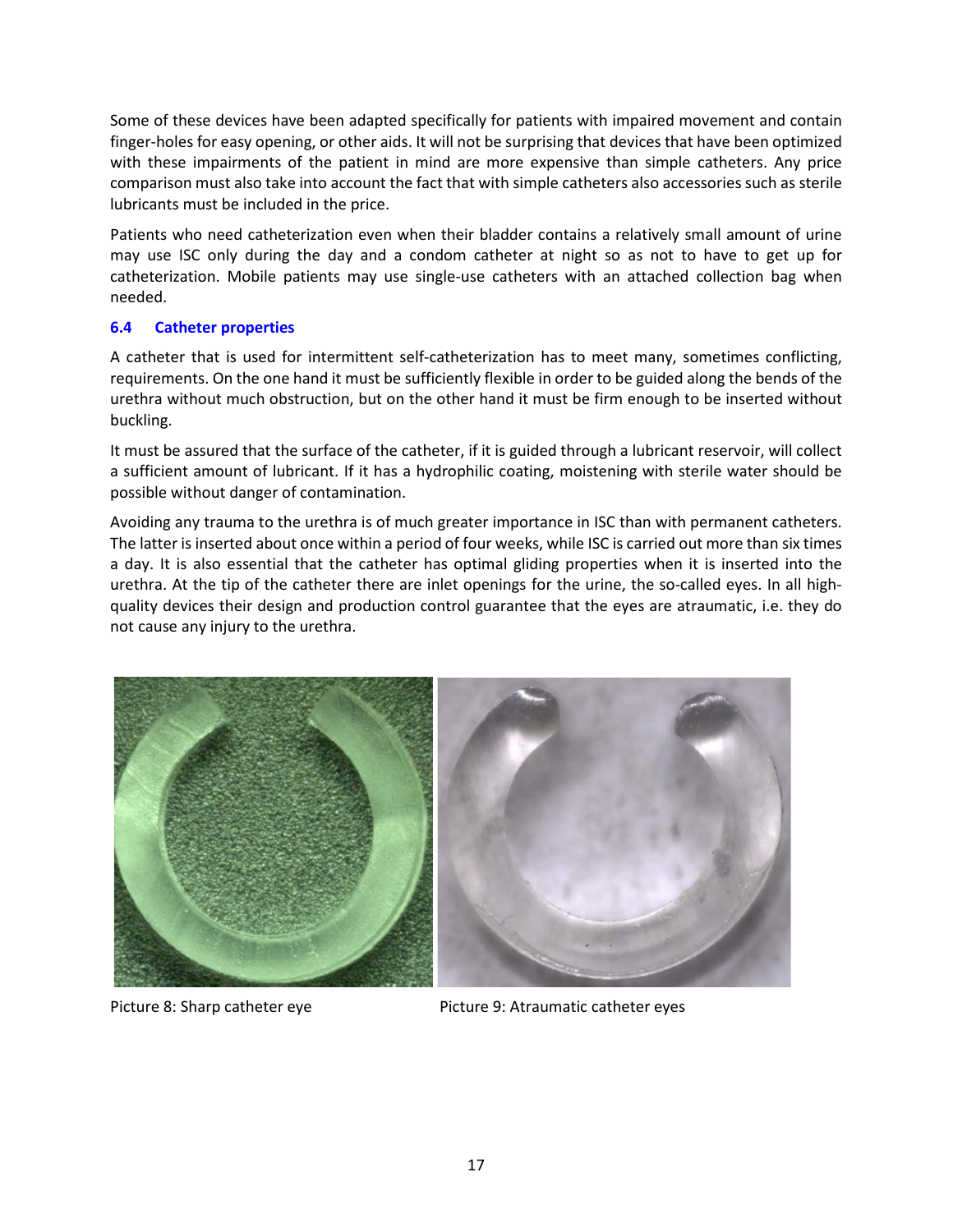There are several technologies used for rounding the side-eyes of the catheter (picture 8), such as warm forming, by treatment with solvent, or already during the manufacturing process.



10a: Device with sharp eyes of a winner of a tender contract

10b: Catheter eye of catheter 10a under a microscope: sharp, cutting edges on the outside of the eye, long barb on the inside of the eye

10c: Catheter eye of catheter 10a under a microscope: short barb on the surface

Even though the short contact period means that the material properties are less critical, no PVC catheters with phthalate plasticizers, such as DEHP, should be used in ISC. DEHP is suspected of being carcinogenic[20]. Catheters made from DEHP-free PVC, PUR, or POBE with a microrough surface and atraumatic side-holes as well as possibly a tip made of softer material, that already contain the lubricant (picture 3; no. 1 and 2; page 15), are considered state-of-the-art technology nowadays, or alternatively catheters with hydrophilic coating.

## <span id="page-17-0"></span>**6.5 Representation of the requirements in the register of medical technical aids**

The present structure of PG 15 of the register of medical technical aids was developed in 2006.

Since then, significant progress has been made in the technology of ISC catheters, both with regard to their safe applications as well as handling by the patients. This progress, however, has so far not led to a definition of minimum requirements in terms of quality nor has it been included in the group structure of the register of medical technical aids. Thus, devices that have different quality properties and therefore cannot be compared are included in the same product type.

### <span id="page-17-1"></span>**6.6 Correct choice of ISC care and the relevant services**

The safe performance of ISC requires a learning process. The length of this learning process depends on how well the patient is able to use his or her fine motor skills. The instruction of the patient and the choice of the type of ISC care needed should therefore not be standardized but adapted to the specific needs of the patient. In addition, it must be pointed out to the patient which symptoms indicate complications, e.g. a developing urinary tract infection.

It might also be appropriate that, based on a decision made together with the physician, the patient requires different catheters in different situations (at home, outside the home, at night). Depending on the requirements of the situation, systems in small packages or systems with integrated bags may be used. If the patient self-catheterizes at night as well, it might be useful to make available a system with a collection bag.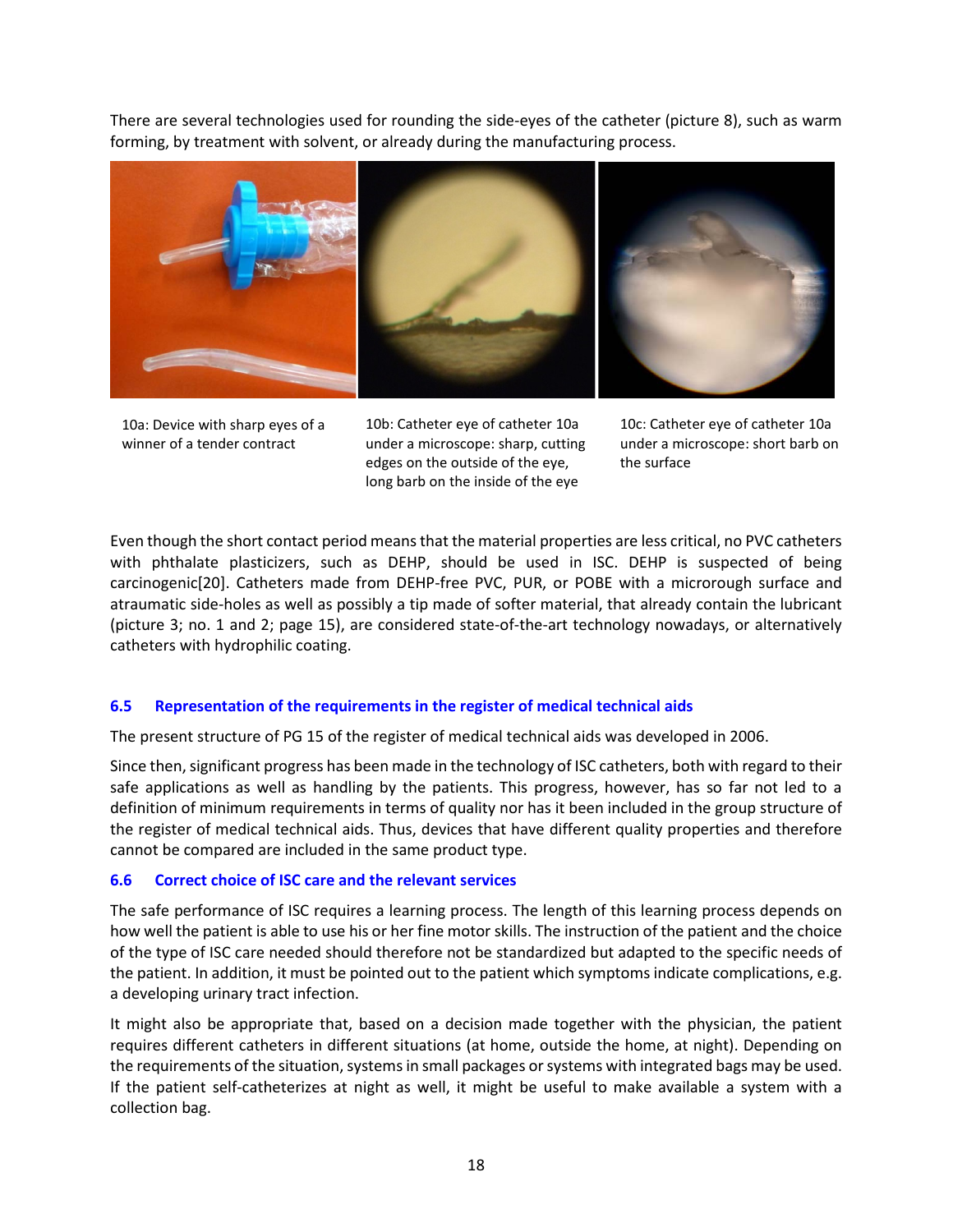The sectoral interest group Ostomy and Incontinence Care (FBSI) of the German Medical Technology Association BVMed and the professional society for ostomy, continence and wound care (Fachgesellschaft Stoma, Kontinenz und Wunde e.V., FgSKW) have each developed service criteria for the choice of ISC devices. The following section presents the service criteria of BVMed.

| Quality of care                  | PG 15 (here 15.25.14. Single-use catheters for                                                                                                                                                                                                                                                                                                                                                                                                                                                                                                                                                                                                                                                                                                                                                                  | Version: 0.6             |
|----------------------------------|-----------------------------------------------------------------------------------------------------------------------------------------------------------------------------------------------------------------------------------------------------------------------------------------------------------------------------------------------------------------------------------------------------------------------------------------------------------------------------------------------------------------------------------------------------------------------------------------------------------------------------------------------------------------------------------------------------------------------------------------------------------------------------------------------------------------|--------------------------|
|                                  | intermittent self-catheterization)                                                                                                                                                                                                                                                                                                                                                                                                                                                                                                                                                                                                                                                                                                                                                                              | Date: 14 October<br>2015 |
| <b>Structural quality</b>        |                                                                                                                                                                                                                                                                                                                                                                                                                                                                                                                                                                                                                                                                                                                                                                                                                 |                          |
|                                  |                                                                                                                                                                                                                                                                                                                                                                                                                                                                                                                                                                                                                                                                                                                                                                                                                 |                          |
|                                  | = fulfilling the suitability criteria according to the prequalification (PQ)                                                                                                                                                                                                                                                                                                                                                                                                                                                                                                                                                                                                                                                                                                                                    |                          |
| <b>General conditions</b>        | ultimately PQ, cf. the current version of the recommendations made by the<br>Federal Association of the Statutory Health Insurance Funds                                                                                                                                                                                                                                                                                                                                                                                                                                                                                                                                                                                                                                                                        |                          |
| <b>Organizational conditions</b> | ultimately PQ, cf. the current version of the recommendations made by the<br>Federal Association of the Statutory Health Insurance Funds                                                                                                                                                                                                                                                                                                                                                                                                                                                                                                                                                                                                                                                                        |                          |
| <b>Material conditions</b>       | ultimately PQ, cf. the current version of the recommendations made by the<br>Federal Association of the Statutory Health Insurance Funds                                                                                                                                                                                                                                                                                                                                                                                                                                                                                                                                                                                                                                                                        |                          |
| <b>Staff requirements</b>        |                                                                                                                                                                                                                                                                                                                                                                                                                                                                                                                                                                                                                                                                                                                                                                                                                 |                          |
| technical director<br>a)         | ultimately PQ, cf. the current version of the recommendations made by the<br>Federal Association of the Statutory Health Insurance Funds                                                                                                                                                                                                                                                                                                                                                                                                                                                                                                                                                                                                                                                                        |                          |
| carers/advisors<br>b)            | Qualification<br>Qualified nurse <sup>2</sup><br>$\blacksquare$<br>The care provider must assure that the patient/insured person receives<br>care by the provider's own staff who have additional professional<br>qualifications in counseling, training and instructing patients. Cf. for<br>instance the requirements for further training as a nursing expert for<br>ostomy, continence and wound care or the further training in urotherapy <sup>3</sup><br><b>Advanced and further training</b><br>The relevant members of staff must prove that they take part in regular<br>trainings (once a year, at least 8 hours of training) dealing with the following<br>topics:<br>medical basics<br>continence care<br>medical technical aids<br>law<br>development and advancement of methodological expertise |                          |
| Process quality/<br>description  |                                                                                                                                                                                                                                                                                                                                                                                                                                                                                                                                                                                                                                                                                                                                                                                                                 |                          |
| (acute care) hospital            |                                                                                                                                                                                                                                                                                                                                                                                                                                                                                                                                                                                                                                                                                                                                                                                                                 |                          |
| preoperative<br>a)               |                                                                                                                                                                                                                                                                                                                                                                                                                                                                                                                                                                                                                                                                                                                                                                                                                 |                          |
| postoperative<br>b)              |                                                                                                                                                                                                                                                                                                                                                                                                                                                                                                                                                                                                                                                                                                                                                                                                                 |                          |
| <b>Rehabilitation clinic</b>     |                                                                                                                                                                                                                                                                                                                                                                                                                                                                                                                                                                                                                                                                                                                                                                                                                 |                          |
| Ambulatory care <sup>4</sup>     |                                                                                                                                                                                                                                                                                                                                                                                                                                                                                                                                                                                                                                                                                                                                                                                                                 |                          |
|                                  |                                                                                                                                                                                                                                                                                                                                                                                                                                                                                                                                                                                                                                                                                                                                                                                                                 |                          |

<span id="page-18-0"></span> $2$  A qualified nurse is a person who has finished their training in one of the following nursing professions with a state examination and certification: nurse, pediatric nurse, or geriatric nurse.

<span id="page-18-1"></span><sup>&</sup>lt;sup>3</sup> Access is calculated on the basis of a patient-staff ratio as follows: 1-500 patients cared for: 1 nurse with the relevant qualification, 501-1000 patients cared for: 2 nurses with the relevant qualification, 1001-1500 patients cared for: 3 nurses with the relevant qualification, etc.

<span id="page-18-2"></span><sup>4</sup> By personal counseling provided by the chosen care provider.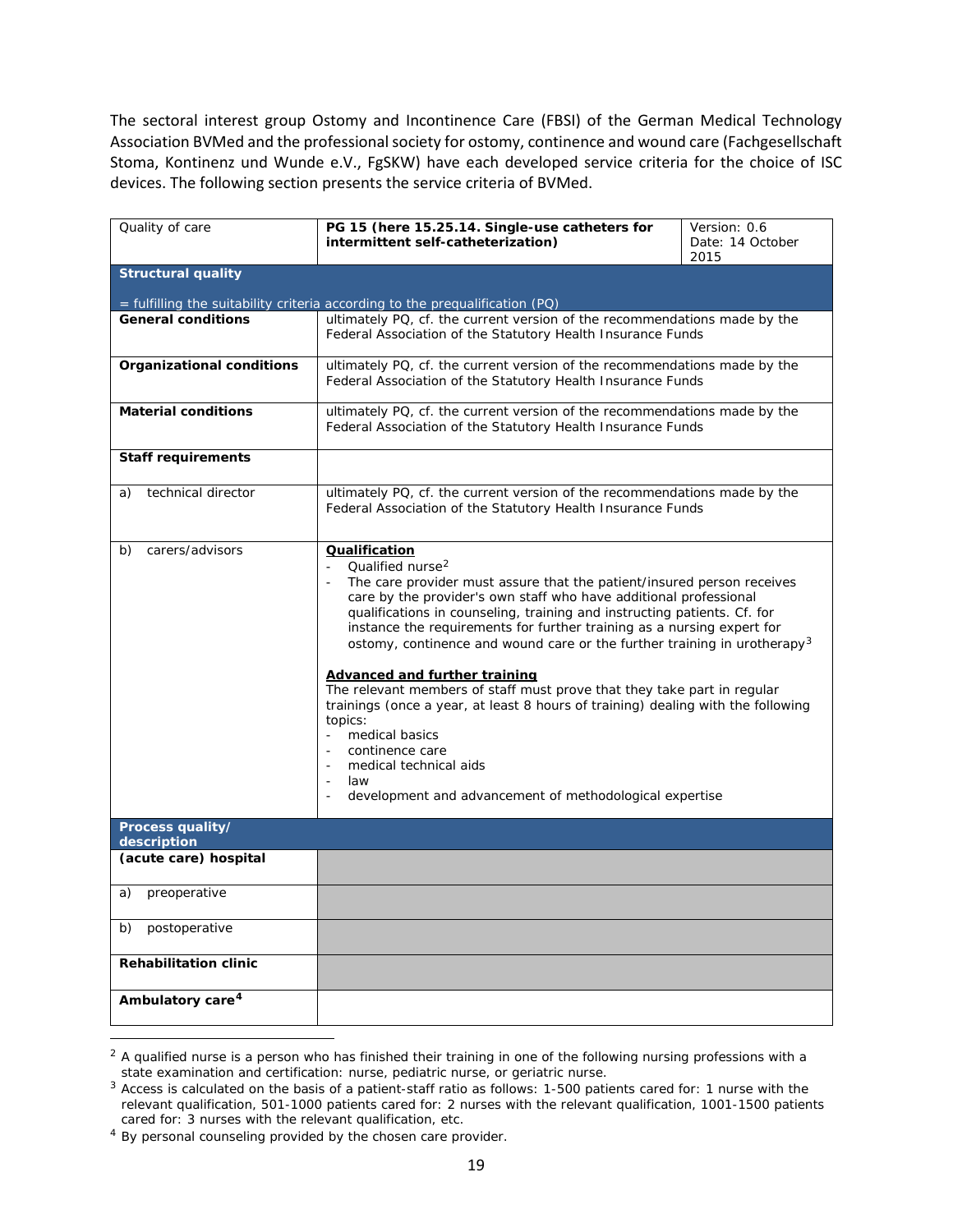| (initial) care<br>a)       | (month 1 to 6)                                                                                                                                                                                                                                                                                                                                                                                                                                                                                                                                                                                                                                                                                                                                                                                                                                                                                                                                                                                                                                                                                                                                                                                                                                                                                                                                                                                                                                                                                                                                                                                                                                            |
|----------------------------|-----------------------------------------------------------------------------------------------------------------------------------------------------------------------------------------------------------------------------------------------------------------------------------------------------------------------------------------------------------------------------------------------------------------------------------------------------------------------------------------------------------------------------------------------------------------------------------------------------------------------------------------------------------------------------------------------------------------------------------------------------------------------------------------------------------------------------------------------------------------------------------------------------------------------------------------------------------------------------------------------------------------------------------------------------------------------------------------------------------------------------------------------------------------------------------------------------------------------------------------------------------------------------------------------------------------------------------------------------------------------------------------------------------------------------------------------------------------------------------------------------------------------------------------------------------------------------------------------------------------------------------------------------------|
|                            | First home visit on the day the patient is discharged from hospital or the<br>$\overline{\phantom{a}}$<br>day the prescription is made out, at the latest on the following working day<br>Indication paraplegia:<br>$\overline{\phantom{a}}$<br>Two further home visits during the first 4 weeks after discharge/referral<br>Indication pouch care:<br>Two further home visits during the first 4 weeks after discharge/referral<br>Indication spina bifida:<br>Four to five further home visits during the first 4 weeks after<br>discharge/referral<br>Indication multiple sclerosis:<br>Four to five further home visits during the first 4 weeks after<br>discharge/referral<br><b>Other indications</b><br>Two further home visits during the first 4 weeks after discharge/referral<br>Further home visits based on needs<br>Contents:<br>$\sim$<br>Needs assessment<br>٠<br>Education of patients and relatives with the goal of patients leading<br>independent lives as much as possible and assuring that patients<br>change their care devices themselves, as well as information about any<br>possible complications during care<br>The patients should learn the technique of intermittent urinary<br>diversion and be able to use it safely.<br>Hygiene measures<br>Patients must be able to recognize complications and to initiate<br>٠<br>required measures in consultation with the physician treating them in<br>ambulatory care<br>Feedback to the acute-care hospital or to the primary care or specialist<br>physician treating the patient<br>Providing information to the patient about offers made by self-help<br>organizations |
| Follow-up care<br>b)       | (from month 7)                                                                                                                                                                                                                                                                                                                                                                                                                                                                                                                                                                                                                                                                                                                                                                                                                                                                                                                                                                                                                                                                                                                                                                                                                                                                                                                                                                                                                                                                                                                                                                                                                                            |
|                            | yearly advice and control<br>Contents:                                                                                                                                                                                                                                                                                                                                                                                                                                                                                                                                                                                                                                                                                                                                                                                                                                                                                                                                                                                                                                                                                                                                                                                                                                                                                                                                                                                                                                                                                                                                                                                                                    |
|                            | Checking the ISC care and adjustments if necessary<br>Education of patients and relatives<br>٠<br>Patients must be able to recognize complications and to initiate<br>required measures in consultation with the physician treating them in<br>ambulatory care                                                                                                                                                                                                                                                                                                                                                                                                                                                                                                                                                                                                                                                                                                                                                                                                                                                                                                                                                                                                                                                                                                                                                                                                                                                                                                                                                                                            |
|                            | For children, personal counseling will take place when they reach a new<br>developmental step (e.g. start nursery or primary school or learn self-<br>catheterization) or device adjustment becomes necessary due to<br>growth                                                                                                                                                                                                                                                                                                                                                                                                                                                                                                                                                                                                                                                                                                                                                                                                                                                                                                                                                                                                                                                                                                                                                                                                                                                                                                                                                                                                                            |
| Special requirements<br>C) |                                                                                                                                                                                                                                                                                                                                                                                                                                                                                                                                                                                                                                                                                                                                                                                                                                                                                                                                                                                                                                                                                                                                                                                                                                                                                                                                                                                                                                                                                                                                                                                                                                                           |
| <b>Outcome quality</b>     |                                                                                                                                                                                                                                                                                                                                                                                                                                                                                                                                                                                                                                                                                                                                                                                                                                                                                                                                                                                                                                                                                                                                                                                                                                                                                                                                                                                                                                                                                                                                                                                                                                                           |
|                            | The patient is able to use the medical technical aids themselves.<br>The desired continence/therapy goal has been reached.<br>$\overline{\phantom{a}}$<br>The patient or their relatives are aware of the risk factors and the signs of<br>complications.<br>Measures and medical technical aids have been adapted to the individual<br>patient's need for support.<br>The patient and their relatives are aware of the ways of and points of<br>contact for initiating any measures that become necessary.<br>If needed, the patient is aware of any measures that preserve continence<br>and knows how to apply these.                                                                                                                                                                                                                                                                                                                                                                                                                                                                                                                                                                                                                                                                                                                                                                                                                                                                                                                                                                                                                                  |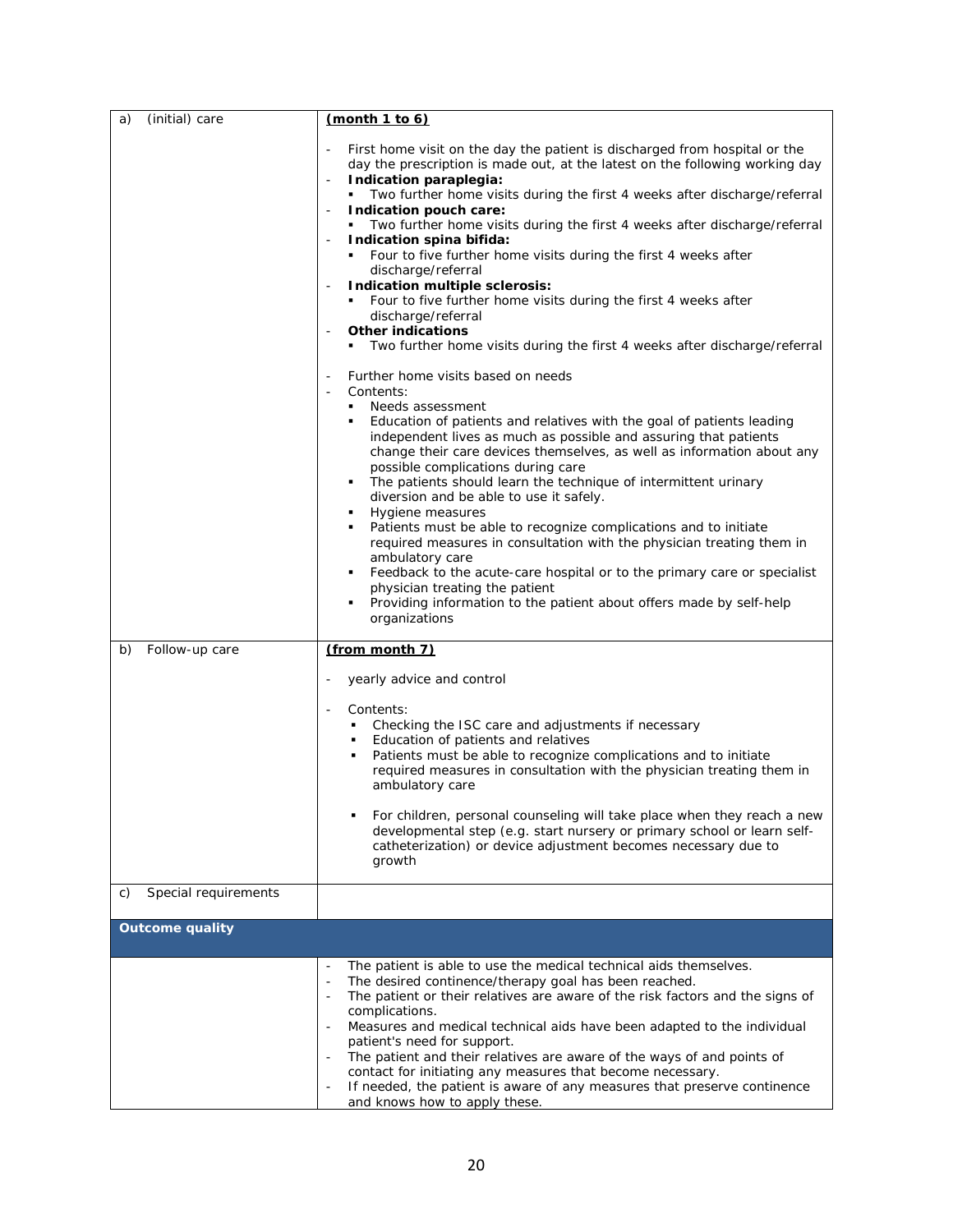#### **Sources and further information**

- Qualitätsverbund Hilfsmittel e.V.: Grundlegende Anforderungen, PG 15
- DNQP: Expertenstandard Entlassungsmanagement in der Pflege (2009)
- Leitlinie der Deutschen Gesellschaft für Urologie: Management und Durchführung des Intermittierenden
- Katheterismus (IK) bei Neurogenen Blasenfunktionsstörungen (2014)
- DNQP: Expertenstandard Förderung der Harnkontinenz in der Pflege (2014)
- RKI: Prävention und Kontrolle Katheter-assoziierter Harnwegsinfektionen (2015)

#### <span id="page-20-0"></span>**6.7 Recommendations on levels of consumption**

In this area, no fixed targets for consumption are possible. Patients with a weak or atonic bladder will always need relatively few catheters because they need to catheterize only when the bladder is full. Patients with an autonomous bladder need to catheterize before the trigger level for spontaneous voiding has been reached. This trigger level can vary and it can change over time as well. Accordingly, it is only the physician in consultation with the patient who can decide on the number of catheters needed per day. This decision cannot and must not be made by the care provider or the health insurance fund. There is no reason to fear that the patient may demand more catheters than needed because no-one will catheterize more often than is necessary.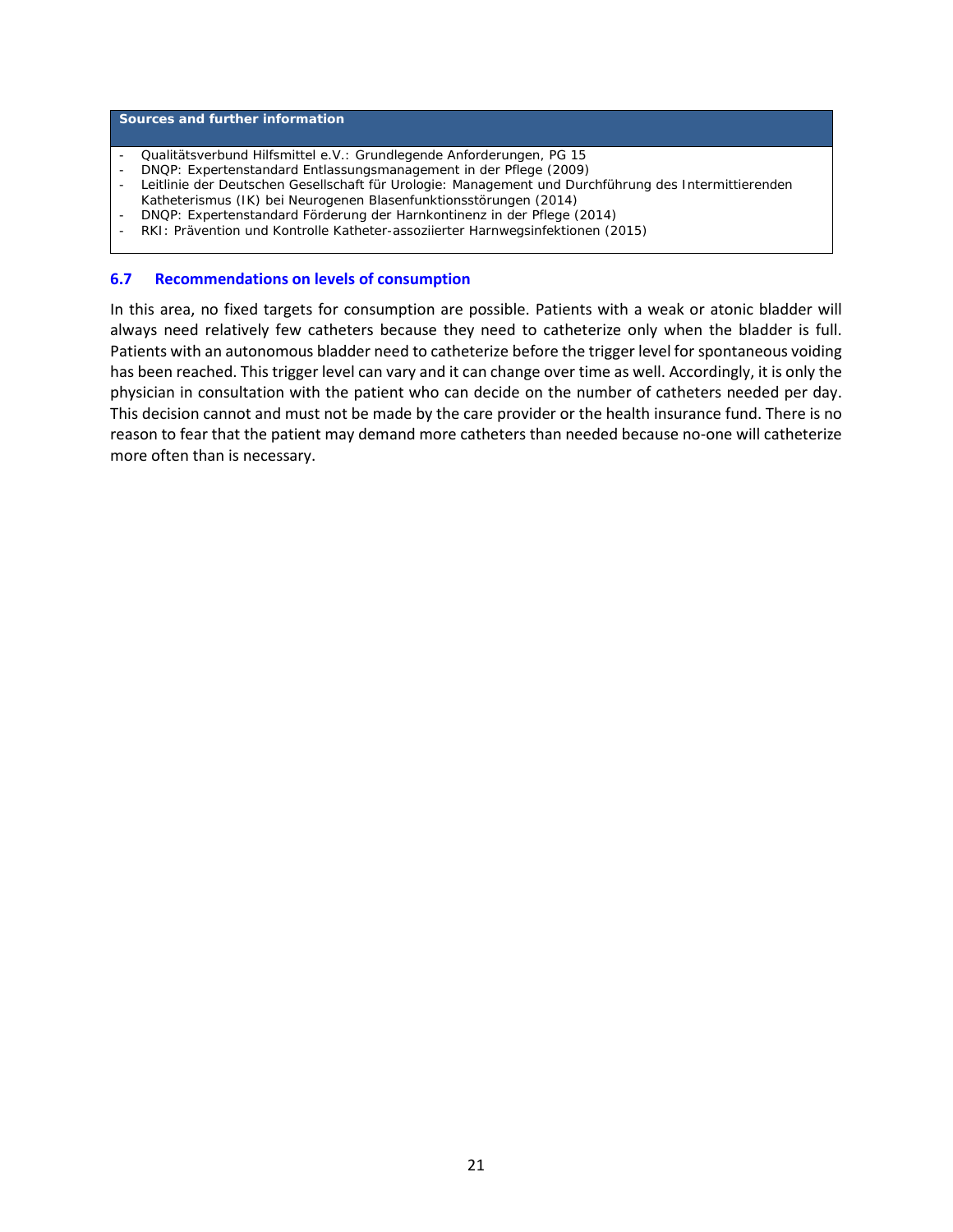# <span id="page-21-0"></span>**7. Care situation**

Those patients insured with the Statutory Health Insurance have a right to receive medical technical aids, i.e. also draining incontinence devices. The legal basis is article 33 of the Social Security Code V. The insured person's entitlement to receive benefits in kind funded by their health insurance fund is defined in more detail by the register of medical technical aids, which is developed by the Federal Association of the Statutory Health Insurance Funds.

The prescription made out by the physician is "submitted" to a provider (pharmacy, medical supply store, homecare company) in order to receive the medical technical aid prescribed. After provision of the service, the provider presents the prescription to the relevant health insurance fund for remuneration.

The entitlement to receive benefits in kind of those patients who are incontinent and insured with a Statutory Health Insurance (SHI) fund was originally limited to the relevant fixed amount stipulated. If the manufacturers were able to provide also more advanced devices for the fixed amount, these incontinence aids whose quality was above the relevant "standard" were funded by the SHI as well.

Legal changes were meant to increase competition between the Statutory Health Insurance funds (Competition Reinforcement Law, 2007, and Organizational Further Development Law, 2009). The average remuneration amounts decreased and have been decreasing dramatically since that time. If the actual prices continue to fall due to tenders and framework agreements, it will hardly any longer be possible to provide advanced devices without additional payments. The patient will have to pay an additional contribution in order to still receive their specific medical technical aid, or they will be forced to use a less suitable, even lower quality device. This situation has already become a reality under a number of contracts. The entitlement to receive benefits in kind has thus been abolished.

### **Statutory additional contributions**

Statutory additional contributions and (economic) additional contributions (see above) are often not distinguished by consumers and thus interpreted wrongly. Therefore we have included a brief description of the regulation covering additional contributions:

Incontinence aids are classified as disposable medical technical aids. For these the statutory regulation covering additional contributions states that 10% of the amount must be paid as an additional contribution, however no more than 10 euros per month for all disposable medical technical aids. The maximum amount per month includes all disposable medical technical aids. The amount must be invoiced, and the collection risk remains with the provider.

## <span id="page-21-1"></span>**7.1 Care structures**

The law allows two options for providing patients with medical technical aids and the relevant reimbursement:

- payment per incontinence aid up to the amount of the fixed remuneration stipulated by the Federal Association of the Statutory Health Insurance Funds (article 36 of the Social Security Code V).
- remuneration of contractual prices for incontinence care based on supplier contracts with the providers that result from tenders (article 127, section 1 of the Social Security Code V), negotiations (article 127, section 2 of the Social Security Code V), or individual agreements (article 127, section 3 of the Social Security Code V). These contracts may stipulate individual contractual prices per device, contractual prices per type of device, or monthly lump sums.

Fixed amounts as contractual prices have recently become less important. Also, tenders for draining incontinence care have only been implemented in a few cases, and contracts for monthly lump sums have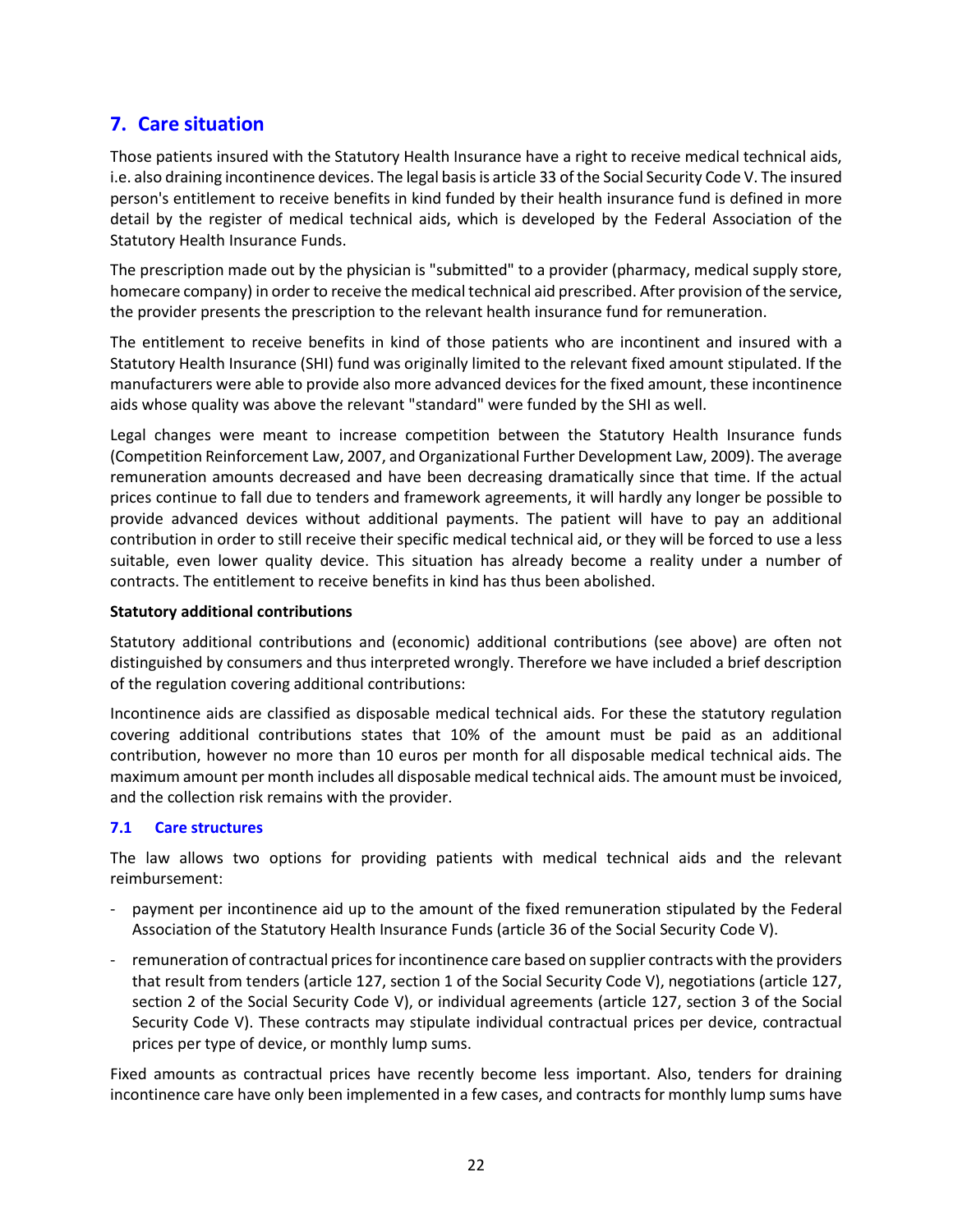been concluded rarely. At present, the dominant form are negotiated or framework agreements according to article 127, section 2 of the Social Security Code V.

# <span id="page-22-0"></span>**7.2 Fixed remunerations**

The Federal Association of the Statutory Health Insurance Funds determines the same nationwide fixed remuneration rate for each medical technical aid, which will then be the upper limit of remuneration. These fixed rates are based on the types of devices contained in the register of medical technical aids. The respective descriptions for the register of medical technical aids can be viewed on the website of the Federal Association of the Statutory Health Insurance Funds.

[https://hilfsmittel.gkvspitzenverband.de/hmvAnzeigen.action?gruppeId=15#orteTable.](https://hilfsmittel.gkvspitzenverband.de/hmvAnzeigen.action?gruppeId=15#orteTable)

By way of example, the following table lists the so-called fixed remunerations of the product group "15.25.14 Single-use catheters for ISC", which have not changed since 2007 and are nowadays used only as reference prices for contract negotiations. The amounts are inclusive of value-added tax.

| 15.25.14   | Single-use catheter for ISC (per item)                         |       |
|------------|----------------------------------------------------------------|-------|
| 15.25.14.4 | Single-use catheter, non-coated, not ready-to-use              | €0.57 |
| 15.25.14.5 | Single-use catheter, non-coated, ready-to-use (with lubricant) | £3.27 |
| 15.25.14.6 | Single-use catheter, coated, not ready-to-use                  | €2.59 |
| 15.25.14.7 | Single-use catheter, coated, ready-to-use in packaging         | £3.27 |
| 15.25.14.8 | Single-use catheter with collection bag, non-coated,           |       |
|            | ready-to-use in packaging (with lubricant)                     | €5.80 |
| 15.25.14.9 | Single-use catheter with collection bag, coated, ready-to-use  | €5.83 |

Modern developments, such as improved handling for patients with impaired movement, are not represented by the system. It does not take into account medical-technical progress and does not remunerate innovations regarding devices and processes.

## <span id="page-22-1"></span>**7.3 Flat rates**

The lump sums refer to the amounts per item for single-use catheters. Few health insurance funds try to use flat-rate contracts for regulating the costs of care. The flat rate applies to estimated monthly volumes per patient. Therefore, the remunerations the providers receive are estimated averages. If ISC users need more single-use catheters than estimated on average, the provider will have to bear the additional costs of patient care as it invoices flat rates instead of the actual quantity required. In this way, the health insurance funds are shifting the care and cost risk to the care providers. The providers are forced to use cheaper devices, to regulate quantities, or to stop offering devices from certain product groups. The users and patients are losing the ability to choose their devices themselves and to use single-use catheters as needed. This reduces the quality of care of the users and patients, whose quality of life is impaired significantly.

## <span id="page-22-2"></span>**7.4 Tenders**

Article 127, section 1 of the Social Security Code V enables the health insurance funds to put to tender the provision of incontinence aids to their insured. The benefits are not limited to supplying the medical technical aid to the patient, but include the expenditure for individual counseling given to the patient, the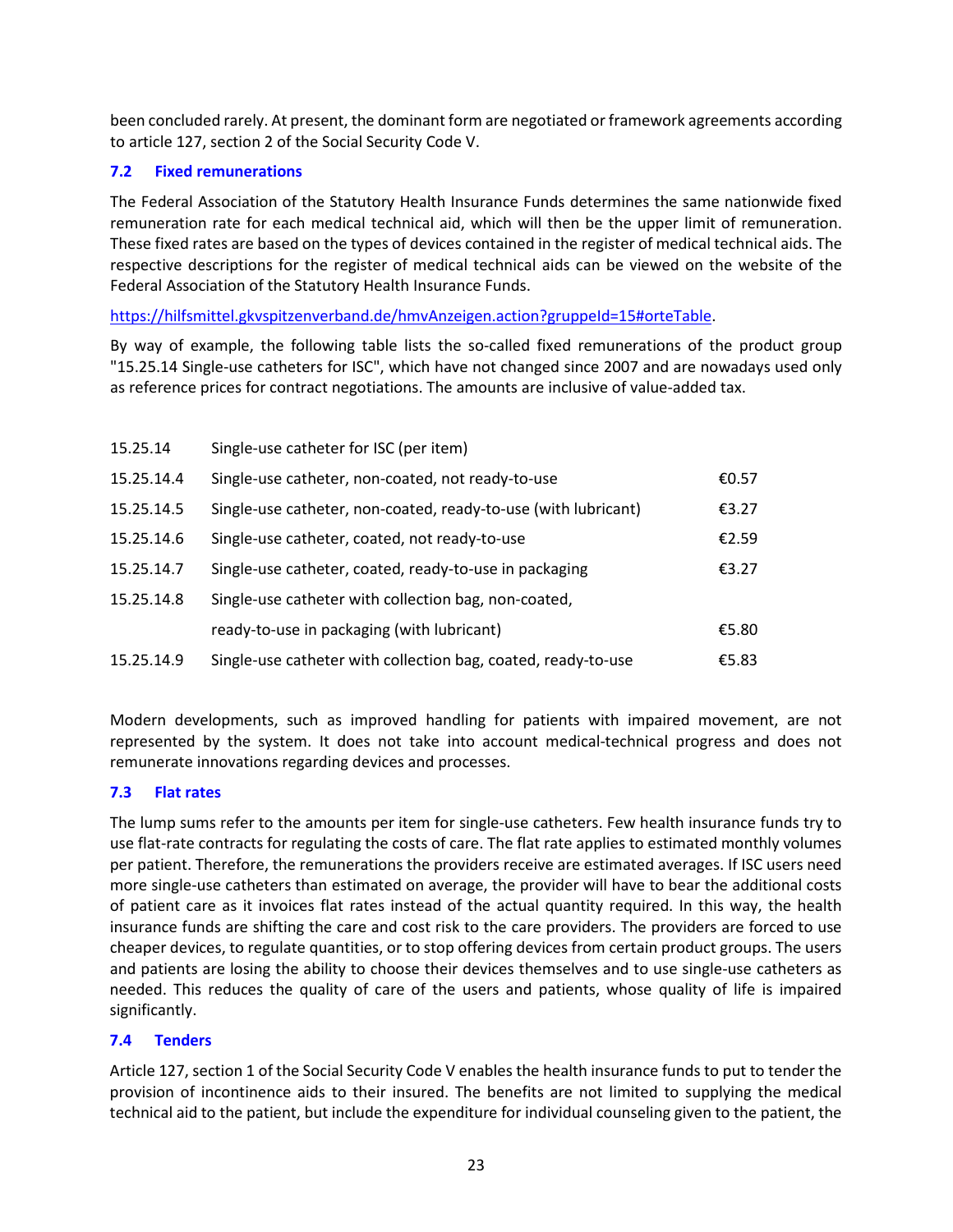needs assessment, stocking the supplies, logistics, as well as administration, such as processing the additional contributions and settling the prescriptions with the health insurance funds. Care provision is therefore more than just supplying products. Providers such as pharmacies, medical supply stores, and homecare companies can submit their tenders. With tenders too there is no incentive whatsoever to offer alternatives to the patients and to find the best type of care possible. The users and patients are losing the ability to choose their devices themselves and to use single-use catheters as needed. This also reduces the quality of care for the users and patients, whose quality of life is impaired significantly.

### <span id="page-23-0"></span>**7.5 Framework agreements**

Another form of care regulated by contracts are framework agreements according to article 127, section 2 of the Social Security Code V. The health insurance fund negotiates the conditions for the provision of care with a provider (supplier) or an association of providers. Structural and qualitative aspects of care may also be considered. The contents of the agreement are then published. Other suppliers can join the agreement based on the same conditions and become providers as well. With these types of agreement too the administrative costs that are caused by the health insurance funds and should therefore be assumed by them, are transferred to the providers.

On the one hand, it is a welcome step that large funds such as Barmer GEK, DAK-Gesundheit, and AOK Baden-Württemberg have recently decided to conclude negotiated contracts in order to ensure the required quality of care and to guarantee the insured persons' freedom of choice with regard to the provider. On the other hand, however, this has led to a significant reduction of the remuneration rates and resulted in the needs as well as the feelings of shame of the patients being increasingly ignored because of economic reasons.

### <span id="page-23-1"></span>**7.6 Additional costs**

Patients are legally entitled to receive funding for medically necessary incontinence devices for their individual needs in sufficient quantity and quality from their health insurance fund without any additional payments. At the same time, the patient can receive higher quality care as desired. The difference between the health insurance funding and the actual price is paid for by the patient themselves. These additional costs may be much higher than the stipulated additional contribution rate of €10.

With the prescription the physician defines the device that is medically necessary in the medically required quantity. Especially if the prescription lists a particular device, the medical necessity has been clearly defined and the patient is entitled to receive the prescribed quantity of this device without having to pay any additional contribution. Should the patient wish to receive a different device or a higher quantity, they have to pay any resulting additional costs themselves.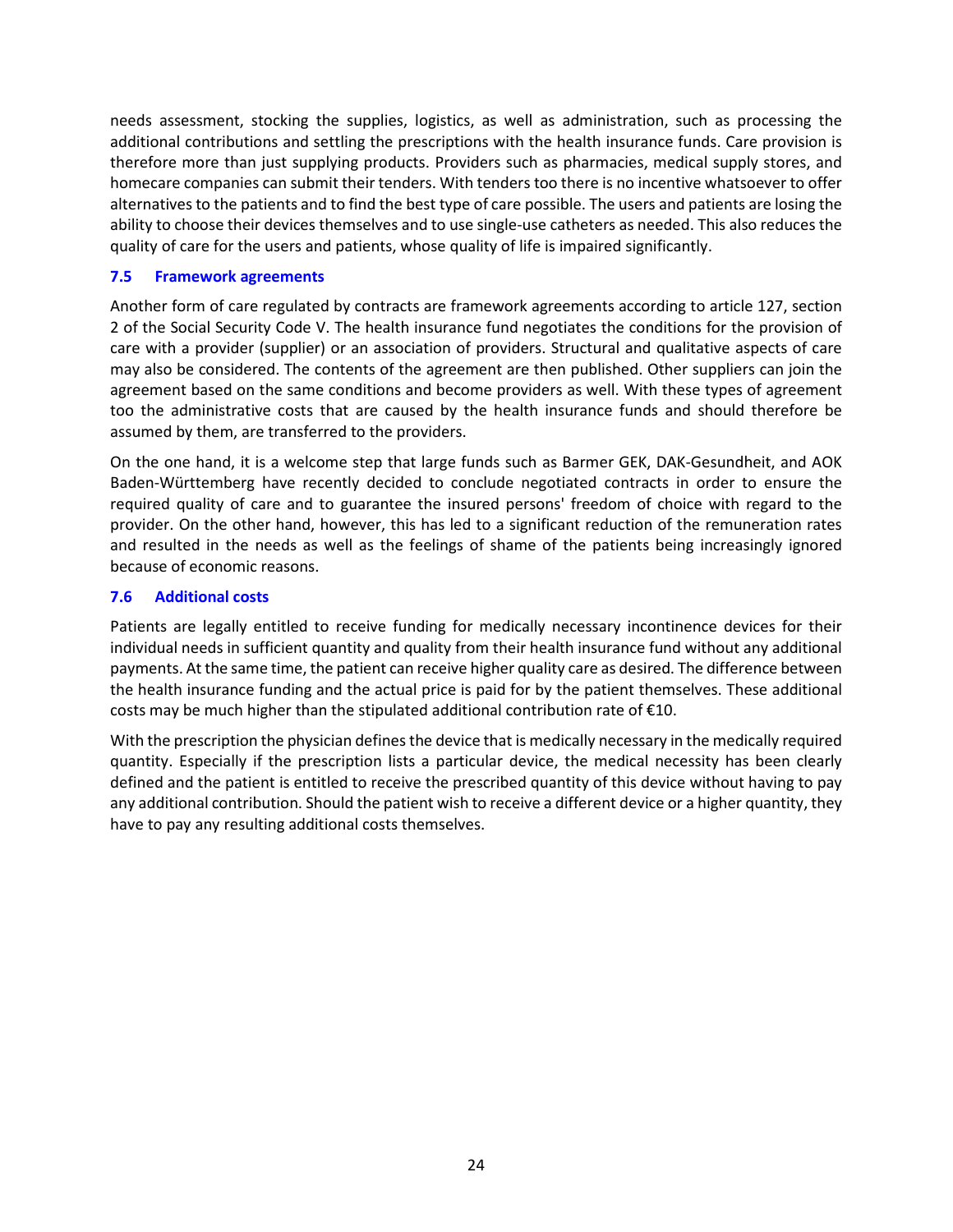# <span id="page-24-0"></span>**8. Basic quality requirements**

### <span id="page-24-1"></span>**8.1 Medical Technical Aid Guideline**

The Joint Federal Committee (JFC) has published revised regulations for the prescription of medical technical aids by a contractual physician, which came into force on 29 October 2014. Article 3, section 1 describes the benefit entitlement:

"Medical technical aids can be prescribed at the expense of the health insurance funds if they are necessary in individual cases to

- ensure successful medical treatment,
- prevent the threat of disability, or
- − compensate for a disability which impedes the fulfillment of basic everyday needs,
- − remove a weakening of the state of health which would lead to a disease in the foreseeable future,
- − counter any danger to the development of a child's health, prevent diseases or their worsening, or prevent the need for long-term care."

Unfortunately, this regulation is often not implemented in practical care, which leads to amongst others the problems described.

### <span id="page-24-2"></span>**8.2 Register of medical technical aids (article 4 Medical Technical Aid Guideline)**

"The Federal Association of the Statutory Health Insurance Funds will develop a systematically structured register of medical technical aids according to article 139 of the Social Security Code V, which lists the medical technical aids covered by the duty to provide benefits. [...]"

With the involvement of major associations (especially the manufacturers that are members of the German Medical Technology Association (BVMed)) the product group 15 of draining incontinence helps was revised in 2006 and individual devices were integrated into restructured types of devices.

The medical devices manufacturers are facing tough competition and are trying to launch innovative new devices or improvements of existing devices, which will offer greater medical benefits or increased quality of life to the users. The update of the register of medical technical aids with its types of products is not keeping pace with the developments. Many low-quality and high-quality devices are grouped in the same category despite different costs. In short: The CE quality mark is sufficient for allocating devices a relevant number in the register of medical technical aids. The differences between the devices are not adequately represented. In addition, at present the legal framework does not allow the adequate representation of all the differences between devices and the medical needs in the register of medical technical aids.

The following example helps to illustrate why: Leading manufacturers work with modern, environmentally friendly synthetic materials that do not contain any plasticizers, or with PVC that contains phthalate-free plasticizers.[20] This increases production costs, which however are not taken into account in the register of medical technical aids and therefore for remuneration. There are other examples as well: atraumatic tips, catheter eyes, as well as innovative "packaging" that consider the motor impairments of the users etc. There can be no doubt that action is required in order to open the system.

### <span id="page-24-3"></span>**8.3 Health insurance fund contracts**

A number of health insurance funds create barriers within their contracts, which ultimately restrict the choice of devices, the medically necessary quantity, or even the patient's free choice of a provider. Often this happens only to cut costs in the budget for medical technical aids without calculating the long-term total costs, which also include the costs of complications. If e.g. a patient who carries out intermittent catheterization does not have access to the medical technical aid they actually require or to the quantity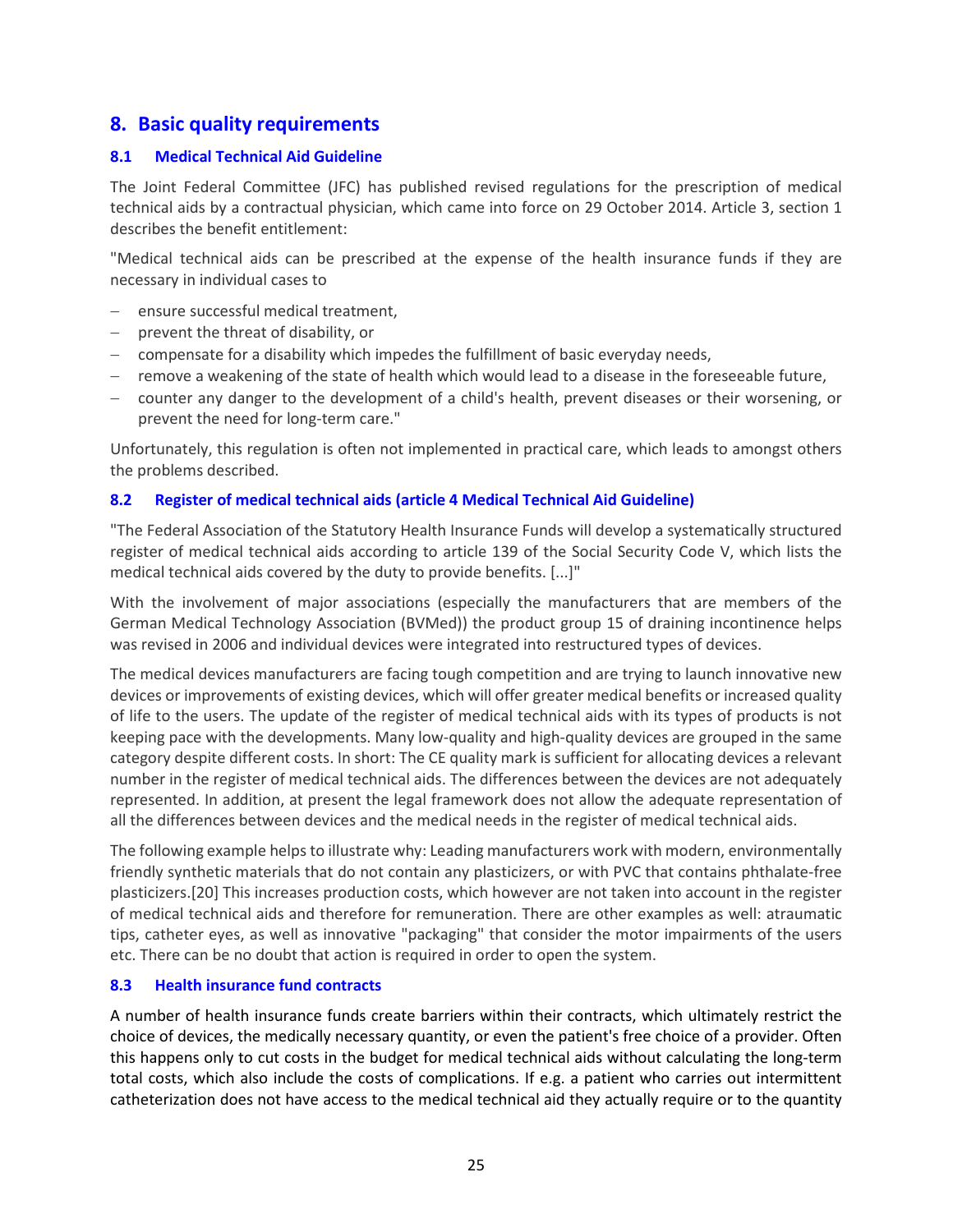needed, this can seriously harm their health and eventually lead to follow-up costs much higher than the savings generated with regard to the actual device.

The neuro-urology working group of the German-language Paraplegia Association (Deutschsprachige Gesellschaft für Paraplegie, DMGP) has commented on this issue as follows:

"[…] In addition, attempts are made by health insurance funds to regulate the quantity of urological medical technical aids that these patients may receive. With these considerations, the funds' desire to cut costs is diametrically opposed to medical requirements. Health insurance funds have approached patients asking them to use permanent catheters instead of single-use catheters. This contradicts the current standard of care.

Permanent transurethral catheters lead to serious complications, such as destructions and strictures of the urethra. Moreover, permanent transurethral and suprapubic catheters can lead to the formation of bladder stones, chronic infections with multiresistent germs, or the development of malignant tumors in the bladder. In cases of neurogenic bladder dysfunction, their use is subject to strict indications.

The Robert Koch Institute[17] recommends that the number of catheter days be kept as low as possible in order to contain catheter-associated urinary tract infections through germs with particular resistance. The economically motivated attempts by the health insurance funds to increase the number of permanent catheters used directly counteract this public goal and contradict the law. [...]"

The contracts that the funds may conclude must ensure not only the quality of the medical technical aids but also the counseling services required by the insured and the provision of other services needed as well as the provision of care near where the insured live (cf. article 127, section 1 of the Social Security Code V). Contracts may also be realized through tenders (article 127, section 2 of the Social Security Code V). The same stipulations are understood to apply here with regard to services. Moreover, the service criteria should be specified in the register of medical technical aids.

Leading funds have defined laudable service criteria in their contracts. What use are these, however, if service providers are either not able to fulfill them or do intentionally not fulfill them in order to be able "to do business" through low prices and thus force other providers to conclude "inadequate" contracts? The situation can only be remedied with tight controls conducted by the funds in order to identify and sanction the quality standards. A new quality competition must be started.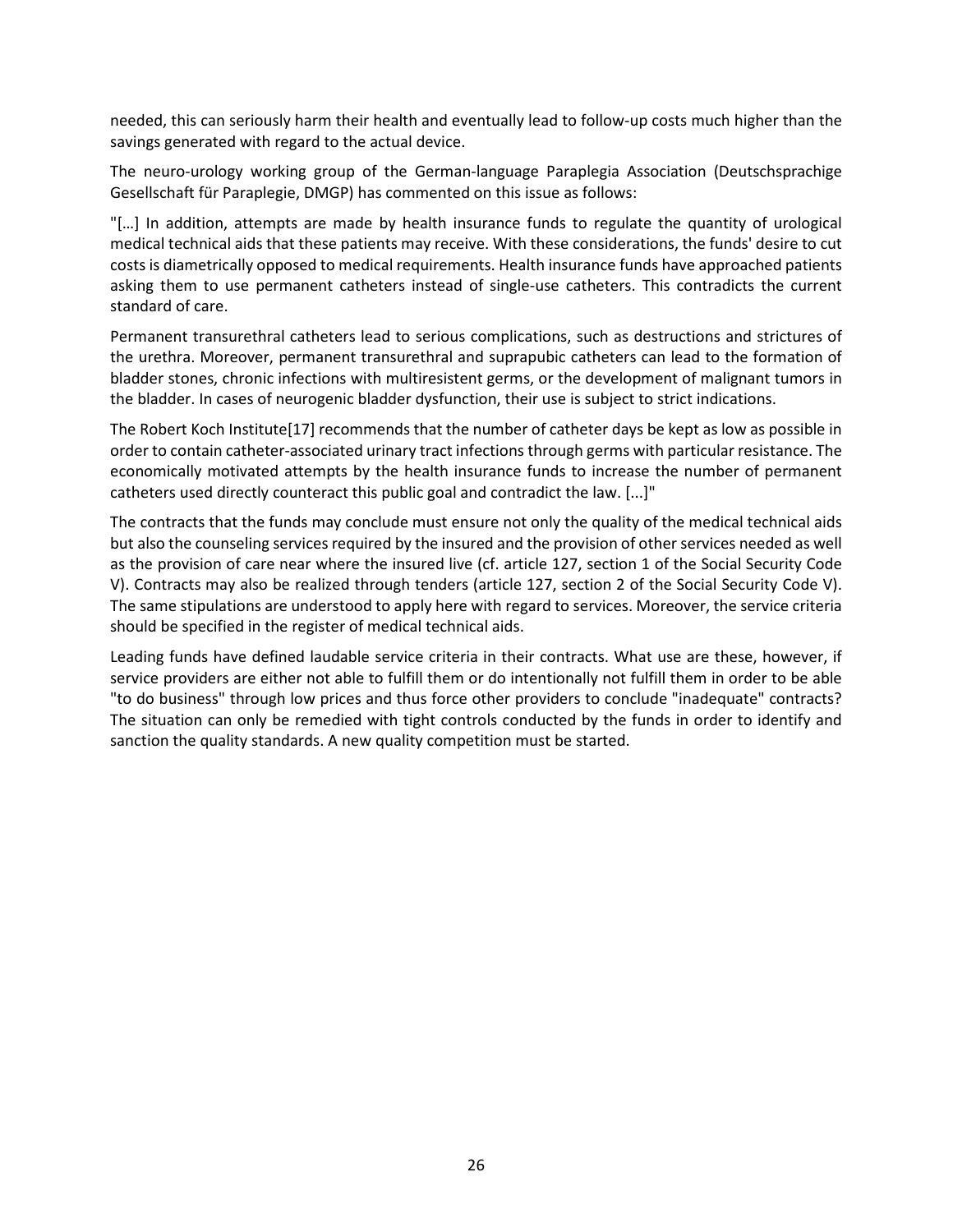# <span id="page-26-0"></span>**9. Costs of care – care providers and manufacturers under pressure**

Each of the over 100 Statutory Health Insurance funds sets the details of its contracts itself. This means an enormous administrative burden for pharmacies, medical supply stores, and homecare companies (providers). Companies that are active all over Germany and offer a large number of the 33 product groups of the register of medical technical aids have to manage thousands of contracts. It is obvious that this is associated with high costs. A working group of representatives of federal associations of leading health insurance funds and of BVMed have been trying to standardize individual parts of the contracts (regulatory approval, settlement procedure, etc.) for years, however without much success so far. Moreover, the legal regulation of article 127, section 7 of the Social Security Code V (establishment of a framework regulation for reducing bureaucracy) has not been implemented by the Federal Association of the Statutory Health Insurance Funds yet.

The providers are faced with rising general costs in order to be able to meet the requirements of the contracts. Apart form the costs for quality management and the ISO certification, a costly industry software is essential for representing the settlement and logistics processes. The number of employees working in administration and logistics has risen significantly over the past years.

The cost and time burden for advanced and further training of the employees has been increasing continuously. The largest cost item is the actual work connected with the patients or their relatives. This includes:

- choice and adjustment of the medical technical aid
- training how to handle the devices used
- consultation and coordination with the relevant physician
- instructing the patient how to be self-reliant
- giving advice how to recognize and avoid complications
- care and hygiene measures
- documentation

The professional staff working for the care provider pay regular visits to the patient at home or in care institutions. This takes some of the burden off the practice-based physicians and ambulatory nursing services. All these services surrounding the devices are included in the contractual rates. More on the services in section 6.6.

## <span id="page-26-1"></span>**9.1 Development of remuneration rates based on the example of ISC**

The current price development has been showing a significant decrease. Several years ago, the provider received a surcharge of about 15 percent on the manufacturer's list price/pharmacies' purchase price and charged this rate to the health insurance funds. This process was abolished in 2007 with the introduction of the nationwide fixed remuneration amounts. This huge initial step marked the start of a downward spiral, which has not stopped so far.

The nationwide fixed remuneration amounts, which are based on the list prices of the manufacturers for individual devices, have been fixed on the basis of the classification system of the register of medical technical aids. This means: One price per type of product, including value-added tax, was fixed. Since then, i.e. 2007, the fixed amounts have not been adjusted, even though the value-added tax was increased twice and production costs have risen (e.g. through inflation effects).

In addition, the fixed remuneration amounts have lost their effect through the Competition Reinforcement Law (GKV-Wettbewerbsstärkungsgesetz) and only function as a reference point for framework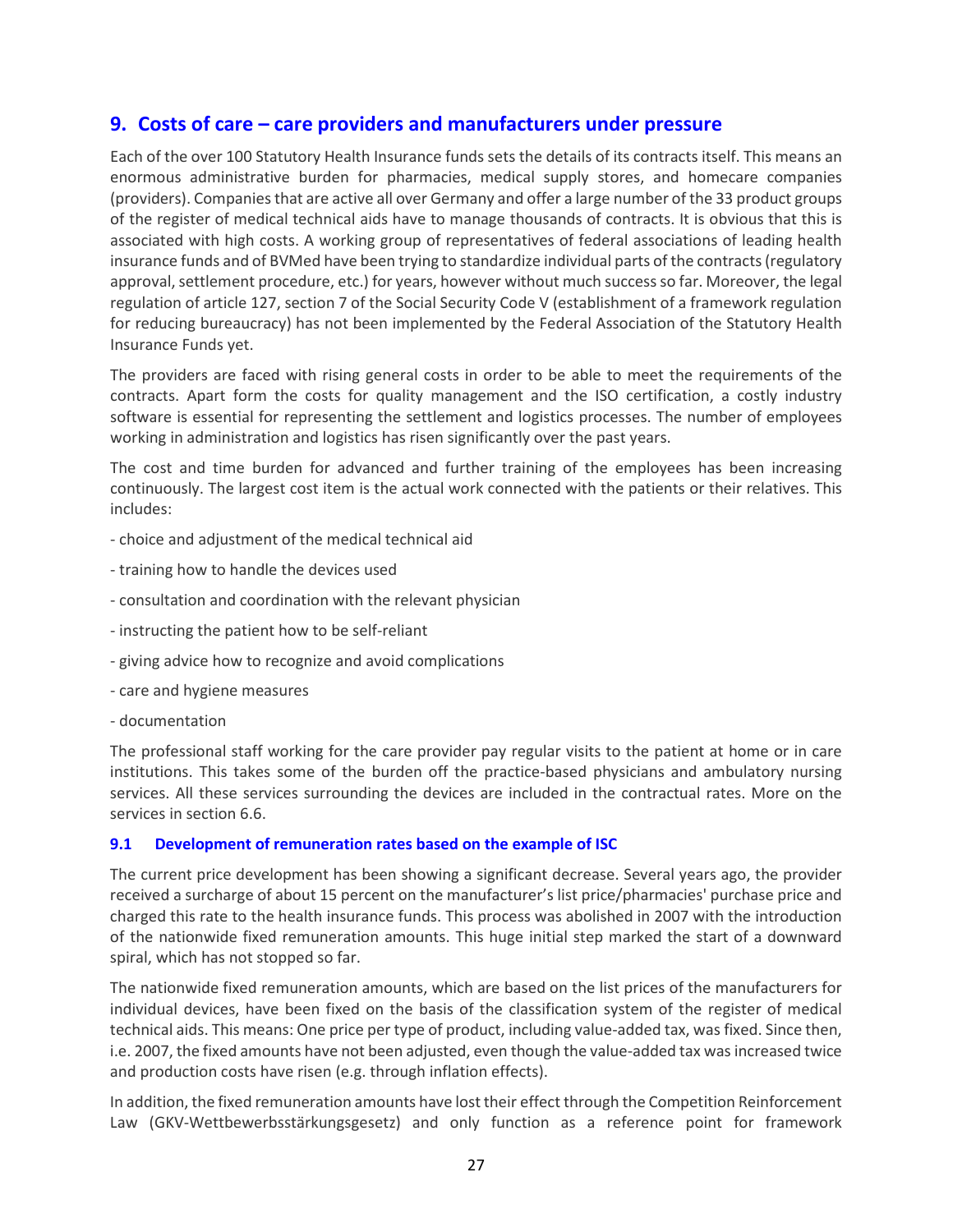agreements. This price competition supported by some of the providers and health insurance funds is ruinous, a danger to innovation, and lowers the level of service.

How is it possible today for a reputable provider to work on a break-even basis, despite the costs of duties with regard to logistics and counseling described? So far this has only been possible with the help of the manufacturers that have been trying to compensate for the margin losses of the reputable providers. It is obvious, however, that this approach cannot continue forever. The manufacturers are already burdened with rising commodity prices and the general effects of inflation, and cost reductions through process improvements have largely been exploited. Therefore, the only alternative open to the providers is supplying the cheaper device to the patient.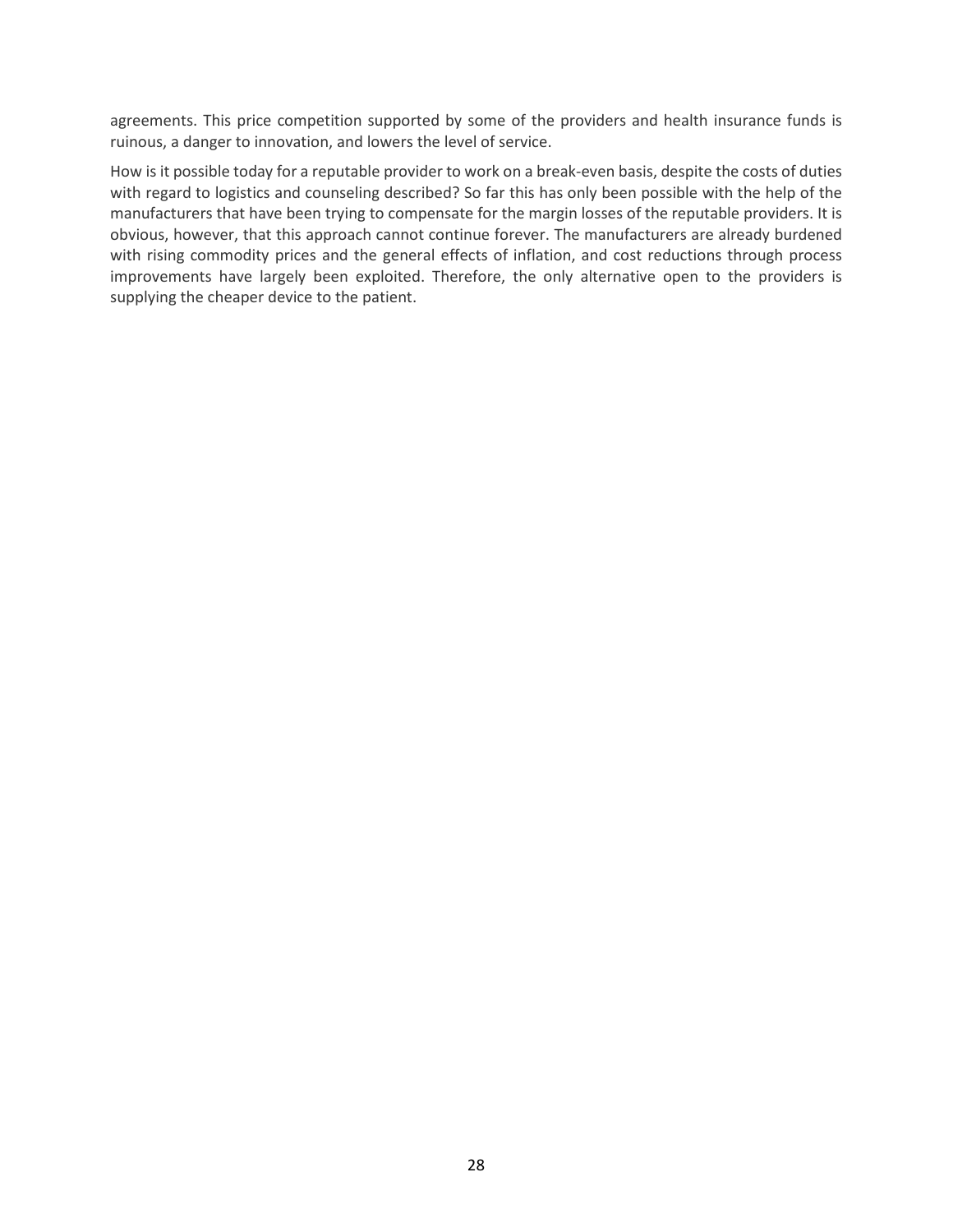# <span id="page-28-0"></span>**10. Consequences resulting from the present care situation**

Implementing further reductions of contract prices for ISC devices and other draining incontinence care devices will not result in patients receiving cheaper quality products. Instead, the choice and provision of lower-quality devices will inevitably lead to reduced quality of care, or it will become necessary for providers to introduce additional contributions for economic reasons. This cannot be in the patients' best interest. There are already an increasing number of examples where innovative devices are no longer being included in the register of medical technical aids, but are offered as over the counter products for patients who buy these devices themselves.

These are trends leading to a system of two classes of medicine. From our point of view this cannot be in the best interest of the present federal government and its healthcare policy.

Already in 2010, the sectoral interest group Ostomy and Incontinence Care (FBSI) of the German Medical Technology Association BVMed developed a position paper on the basis of the Social Security Code in order to prevent predictable negative developments. Therefore, from our point of view it is imperative that the following principles are adhered to in order to assure adequate and medically necessary provision of medical technical aids on the basis of the current state of scientific research:

### **Basic principles for a well-functioning and effective system for the provision of medical technical aids:**

#### **Maintaining the principle of benefits in kind**

The patients should continue to receive those medical technical aids which in their individual case are medically sufficient, necessary, and suitable.

#### **Right to choose the service provider**

Patients insured with the Statutory Health Insurance should have the right to choose their service provider and be offered an unlimited choice of devices based on the individually sufficient, necessary, suitable, and economic provision of care.

#### **Product variety**

In order to do justice to individual differences and demands and to enhance the competition for quality and efficiency, it is essential that the variety of available products is maintained.

Quality of life and medical-technical progress as equally important selection criteria

The patient's quality of life and medical-technical progress are important selection criteria, which according to legal guidelines and decisions by the German Constitutional Court should be taken into account when a medical technical aid is chosen and must not be excluded because of economic considerations alone.

#### **Competition for quality of care**

The quality of care provided with medical technical aids must conform to the current state of research and development. Market competition of devices and services should primarily be based on quality.

### **Remuneration related to performance and stimulating innovation**

The remuneration system must do justice to the manufacturer and the care provider without cutting the patient off from innovations and medical-technical progress. This leads to the necessity of reviewing and developing the standards on a regular basis. Therefore, the remuneration system should offer adequate incentives for the further development of care based on medical-technical progress and efficiency.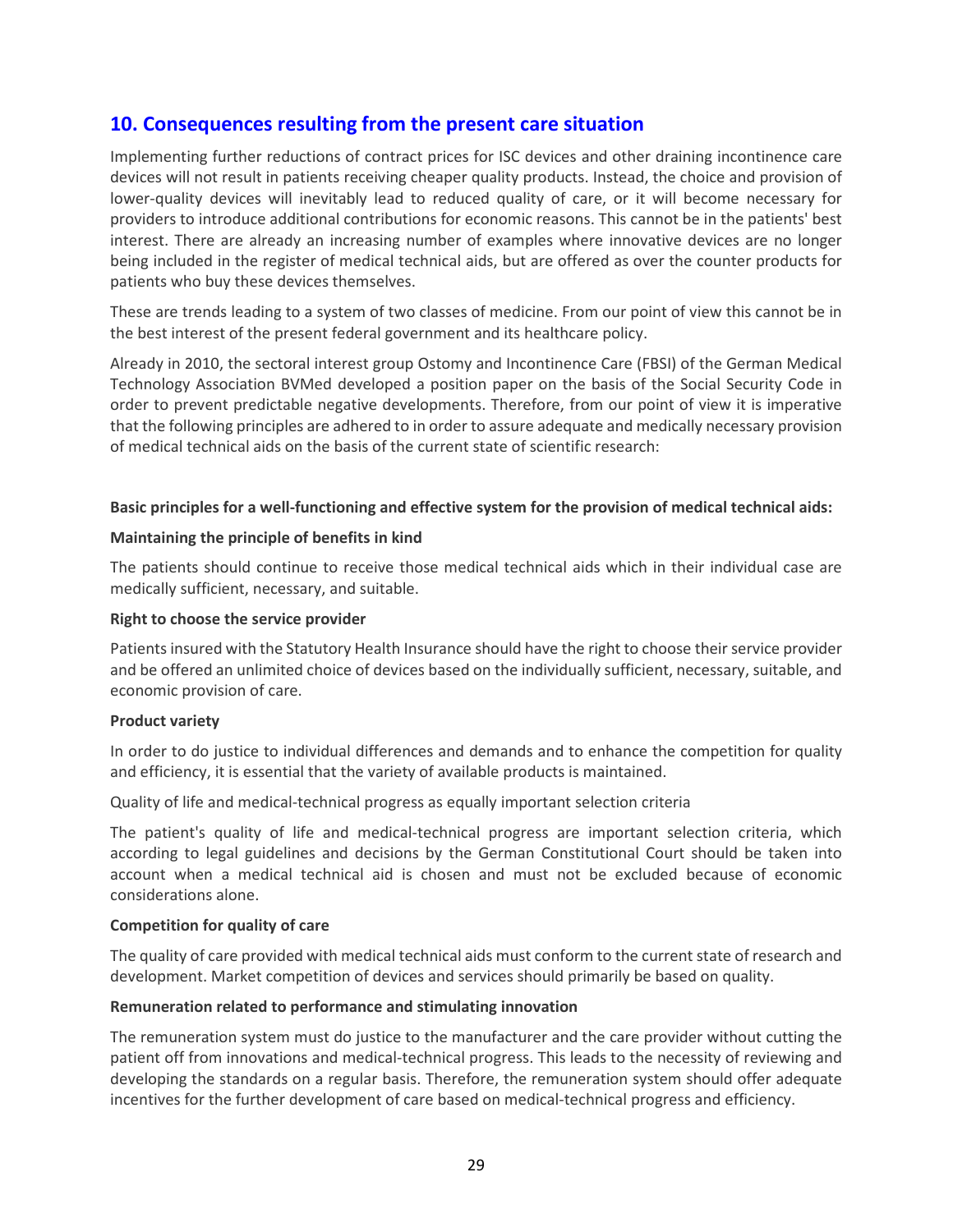The provision of medical technical aids must be viewed as a single process consisting of supplying the medical technical aid and providing the associated services (e.g. adjustment and instruction) and be remunerated accordingly.

### **Local care**

The provision of care must take place locally in order to ensure the right to choose their service provider for the patient as well as the competition between the providers.

### **Physicians' responsibility**

It is the physician alone who decides whether the provision of medical technical aids is necessary. In consultation with the patient, the physician is responsible for complying with the legally required criteria for the provision of medical technical aids.

Individual care situations, medical-technical progress, and the wishes of the patient must be taken into account even under the efficiency rule.

### **Adjusting product volumes to individual needs**

The product volumes prescribed for a given period of time should be based on the individual, i.e. different, needs of each insured person. The recommendations made by patient support groups, professional associations, and medical societies should be considered. Eventually, it should be the physician who prescribes the volume required by an individual patient on the basis of their personal medical needs.

### **Fast decisions in cases of urgent need for care**

Certain situations make it necessary to provide care immediately. Therefore, regulations for emergency care for cases of acute care requirements must be established, which the health insurance funds must follow when they review the coverage of costs.

### **Administration**

The administrative burden in relation to providing medical technical aids should be limited to what is actually necessary for the payers as well as the care providers.

The current framework basically allows for the implementation of all the above points. Unfortunately, the health insurance funds do not always implement this basic principle.

Surveys among patients have shown that even today some patients do not receive adequate care and the majority fear that their care situation will worsen.

If we compare the care situation that was presented in detail above with the basic principles outlined, it has to be noted that some funds have at least tacitly accepted these negative developments.[22] A number of surveys confirm this observation. Three quarters of those surveyed expect the care situation to worsen while one in ten say that they no longer receive the devices they need. Another survey is being prepared with the aim of highlighting the current care situation in more detail.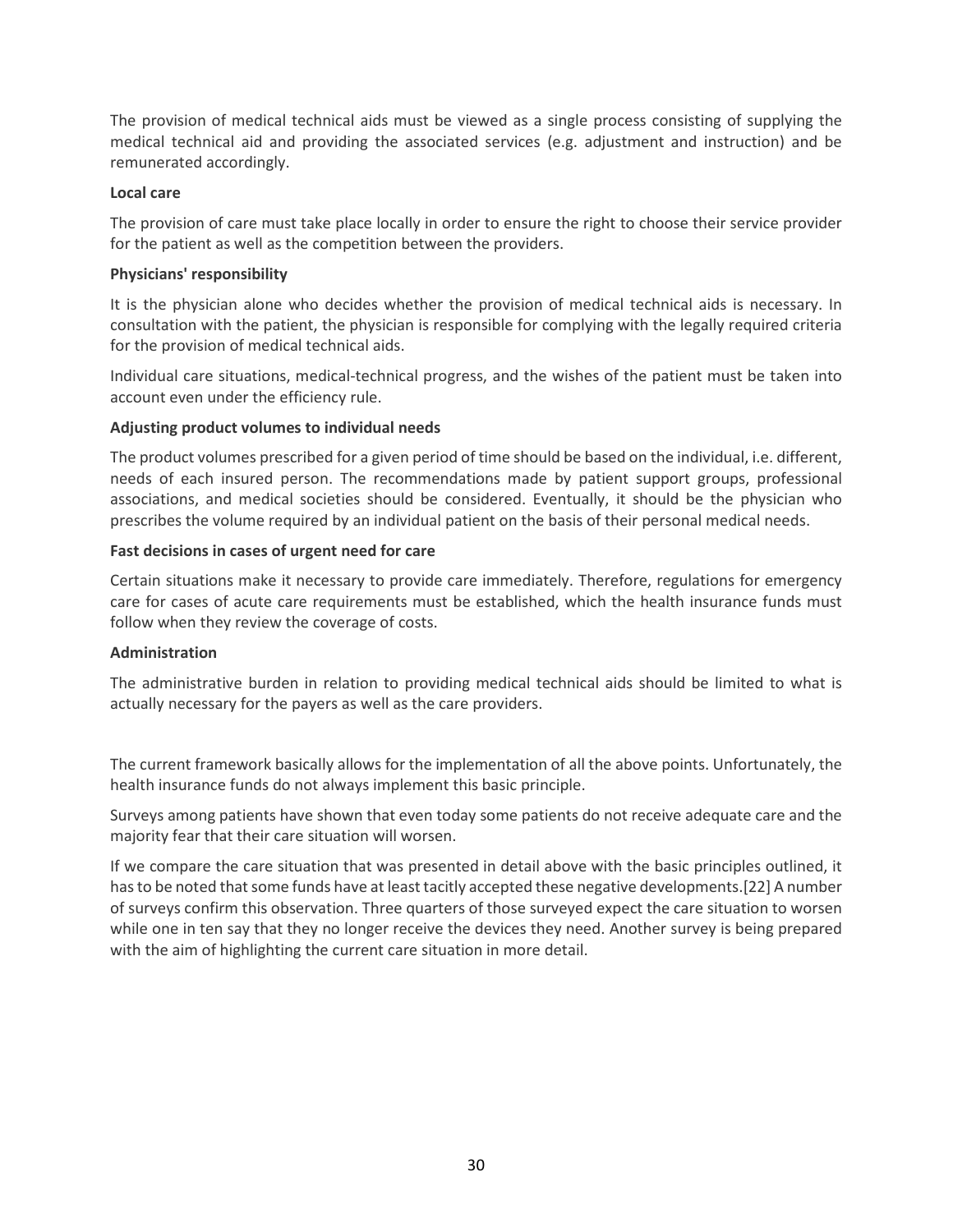# <span id="page-30-0"></span>**11. Quality of Life Factor**

The quality of life initiative "Faktor Lebensqualität" is a joint initiative of the leading German manufacturers of ISC devices<sup>(5)</sup> that are members of BVMed. It was founded in 2013 and unites the manufacturers of medical technical aids for intermittent self-catheterization that put the well-being of the patients at the center of their activities.

The initiative aims to establish quality of life as a generally recognized, measurable outcome goal of healthcare, which will shift the present focus of quality of care to one of quality of life as the core aim of the efforts of those providing care. In this respect, the concept of quality in healthcare must be developed further. The goal of quality of care is the avoidance of death and pain. With the quality of life factor, however, the individual and their well-being is placed at the center of all activities.

Chronic illness and handicaps always mean a noticeable loss of the quality of life. A system based on solidarity must do everything it can to make this loss as bearable as possible for the persons concerned. Therefore, quality of life and the ability to participate in social life must become the decisive factor for the provision of medical technical aids. A patient who feels they are living a self-determined life will always cause fewer costs for the solidarity system than someone whose primary feeling is one of helplessness.

The goals of the initiative are consistent with the intentions declared by politicians and many of the actors in the healthcare system. With the quality of life initiative we wish to advance public dialog, accelerate the development of a generally recognized quality of life factor, and prevent aspirations that run contrary to this goal for society as a whole.

**["For me, quality of life means that my life is not determined by my condition but by myself. Therefore, I need the](http://www.bvmed.de/de/versorgung/hilfsmittel/faktor-lebensqualitaet/isk-faktor-lebensqualitaet-anwendergeschichte-lueken)  [medical technical aids that are suitable for me, and not those that someone else thinks are suitable." Olaf Lüken,](http://www.bvmed.de/de/versorgung/hilfsmittel/faktor-lebensqualitaet/isk-faktor-lebensqualitaet-anwendergeschichte-lueken)  [48, multiple sclerosis](http://www.bvmed.de/de/versorgung/hilfsmittel/faktor-lebensqualitaet/isk-faktor-lebensqualitaet-anwendergeschichte-lueken)**

We invite all those involved in this process to get involved in developing a generally recognized catalog of criteria which can be used as a comparable standard for the quality of life of healthy and chronically ill persons.

<span id="page-30-1"></span> <sup>5</sup> namely Coloplast GmbH, Hollister Incorporated Niederlassung Deutschland, Teleflex Medical GmbH, and Wellspect HealthCare (DENTSPLY IH GmbH)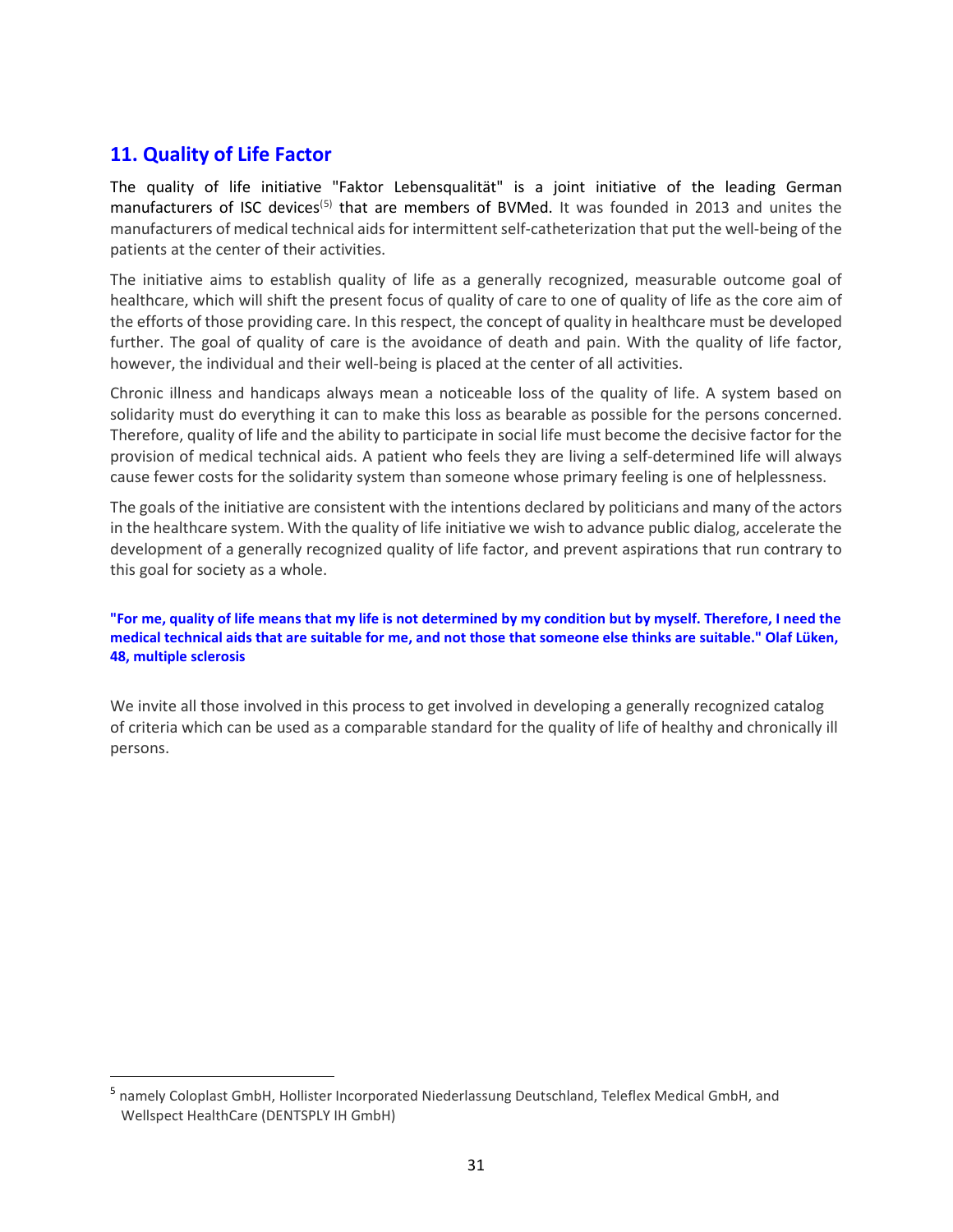# <span id="page-31-0"></span>**12. Demands/summary**

Up to now the German healthcare system has been regarded as one of the best worldwide. By reducing the number of urinary tract infections through the introduction of intermittent self-catheterization instead of permanent catheterization it has been possible to half the incidence of renal failure and mortality in paraplegic patients.[18] Amongst other things this has led to a rise in costs for medical technical aids.

The treatment of chronic renal failure with dialysis is among the most expensive therapies. Each case of renal failure avoided therefore significantly reduces the burden on the solidarity system.

However, the additional costs of ISC are possibly offset even by the lower rate of urinary tract infections and the fact that care for a permanent catheter is no longer necessary.[18]

Therefore, it is important that we help the relevant patient group regain part of their independence and self-determination – without any additional contributions. It is up to the health insurance funds to review the quality of care when developing contracts, tenders, etc. so that cost savings are not achieved at the expense of the patients. The political institutions should ensure that the contracts of the funds guarantee both the necessary product and service quality and the required volumes. This should be achieved by introducing accompanying mandatory controls to monitor the fulfillment of the details of the contracts.

Medical progress must not suffer because of economic considerations. In the interest of the patients' health a change from ISC to permanent catheterization for financial reasons must be prevented.

It is important to put a stop to a competition focusing on price alone and to take the right steps towards an economic competition for the best quality. After all, experience shows that eventually quality pays off.

Optimization and rationalization processes are desirable if through them the necessary medical care can be secured and improved. They must not, however, endanger the state of health of the patient.

In order to provide the patients with devices that comply with the current state of medical technology, the legal framework for the register of medical technical aids must be adjusted. Moreover, the register must be updated regularly.

The patients' quality of life and needs, as well as the therapy goals of the physician, must again become the measure of care instead of the sweeping calculation based on a pot of money practiced by the health insurance funds.

To this end, a system of ongoing exchange and regular discussions with all those involved in the care process, e.g. patients, health insurance funds, specialist physicians, and providers and manufacturers of medical technical aids, should be established. Only our joint efforts will be able to improve the situation.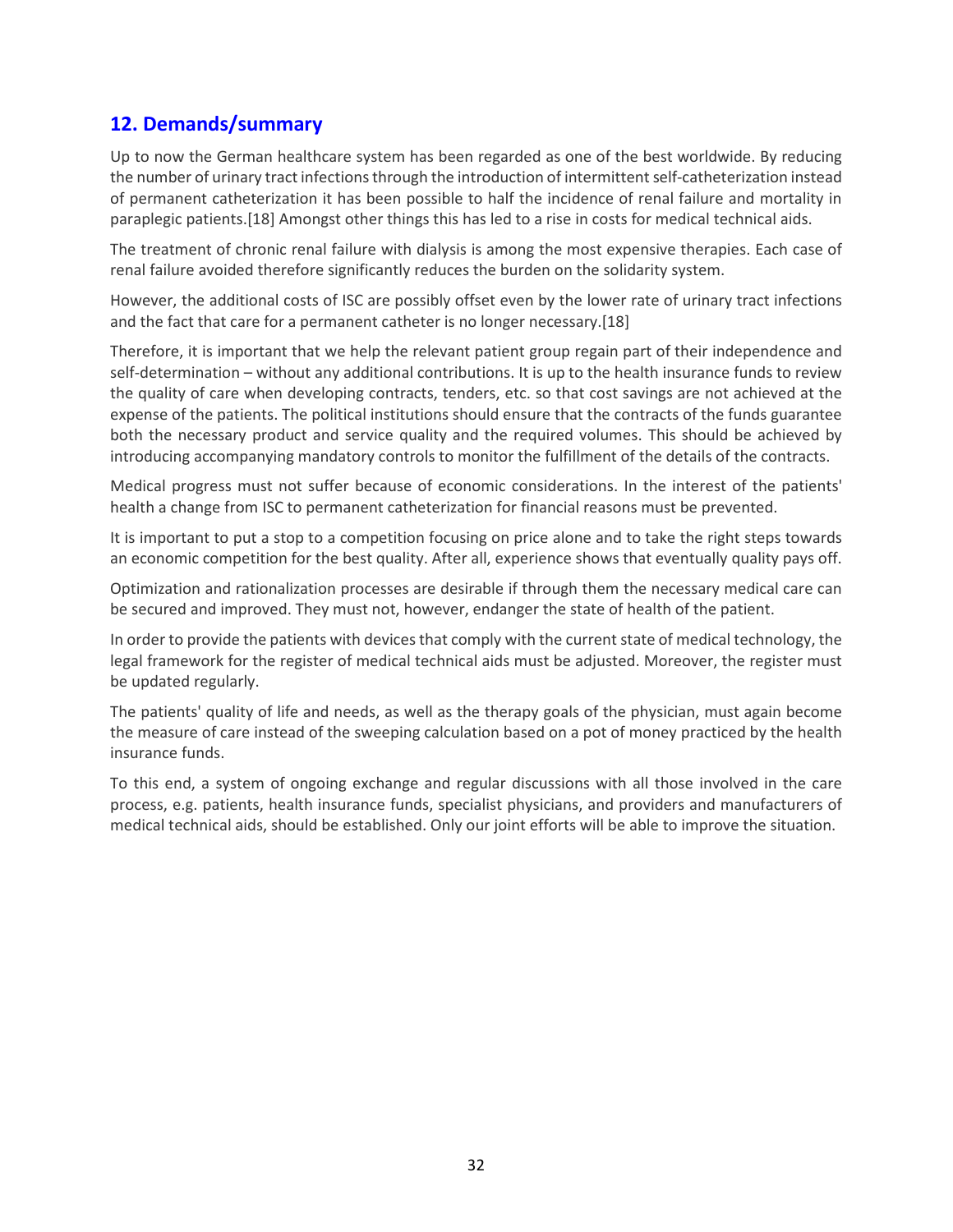# <span id="page-32-0"></span>**References**

- 1. Spiegel 11/2015-Sparen mit System, S. 47
- 2. Hofmann G, Röhl K Rückenmarkverletzungen und Querschnittlähmung; Trauma und Berufskrankheit Band 12, Heft 3, September 2010
- 3. Prävention und Kontrolle Katheter-assoziierter Harnwegsinfektionen, Empfehlung der Kommission für Krankenhaushygiene und Infektionsprävention (KRINKO) beim Robert Koch-Institut, Online-Publikation, 1. April 2015 [http://www.rki.de/DE/Content/Infekt/Krankenhaushygiene/Kommission/Downloads/CAUTI\\_](http://www.rki.de/DE/Content/Infekt/Krankenhaushygiene/Kommission/Downloads/CAUTI_2015.pdf?__blob=publicationFile) 2015.pdf? blob=publicationFile Bundesgesundheitsblatt - Gesundheitsforschung -
- 4. Deutsche Kontinenzgesellschaft
- 5. Robert Koch Institut; Statistisches Bundesamt; Gesundheitsberichterstattung des Bundes Heft 39 (Harninkontinenz)
- 6. Barmer GEK Heil- und Hilfsmittelreport 2014

Gesundheitsschutz 6/2015, S. 645

- 7. AWMF-Leitlinie 030/070: Querschnittlähmung (Deutsche Gesellschaft für Neurologie)
- 8. Cavigelli A, Curt A. Differentialdiagnose der akuten Rückenmarkerkrankungen. Therap Umschau 2000;57:657– 660.
- 9. De Seze J, Stojkovic T, Breteau G et al. Acute myelopathies. Clinical, laboratory and outcome profiles in 79 cases. Brain 2001; 124: 1509–1521
- 10. Ute Haas: Pflege von Menschen mit Querschnittlähmung, 2012, Kapitel 2 "Einführung zur Querschnittlähmung" von Robert Flieger, S. 31, Abschnitt 2.3 Epidemiologie und Ätiologie
- 11. Internetnetseite der Fördergemeinschaft der Querschnittgelähmten: <http://fgq.de/fgq/grusswort/>
- 12. 4. MDS-Pflege-Qualitätsbericht vom Januar 2015: Qualität in der ambulanten und stationären Pflege
- 13. Thietje et al.: Problematik der DRG-Abrechnung bei Querschnittlähmung; Trauma und Berufskrankheit Band 12, Heft 3, September 2010
- 14. 3. MDS-Pflege-Qualitätsbericht vom Januar 2015: Qualität in der ambulanten und stationären Pflege
- 15. "Statistik der schwerbehinderten Menschen 2013" des Statistischen Bundesamts (Artikelnummer: 5227101139005; erschienen im Dezember 2014)
- 16. Ziegler R. Von der Rehabilitation bis zur Begutachtung (2010); Internetseiten [www.dguv.de](http://www.dguv.de/)
- 17. RKI-BfArM Empfehlungen zur Prävention und Kontrolle Katheter assoziierter Harnwegsinfektionen, Bundesgesundheitsblatt 1999.42:806-809
- 18. Stellungnahme des AK-Neuro-Urologie der Deutschsprachigen Gesellschaft für Paraplegie (DMGP) zu Bestrebungen einiger Krankenkassen in Deutschland, urologische Hilfsmittel für Patienten mit neurogenen Harnblasenfunktionsstörungen über "Versorgungspauschalen" abzurechnen und den intermittierenden Einmalkatheterismus auf eine Dauerkatheterbehandlung umzustellen, Juni 2013
- 19. AWMF S2k Leitlinie der DGU: Management und Durchführung des Intermittierenden Katheterismus (IK) bei neurogenen Blasenfunktionsstörungen <http://www.awmf.org/leitlinien/detail/ll/043-048.html>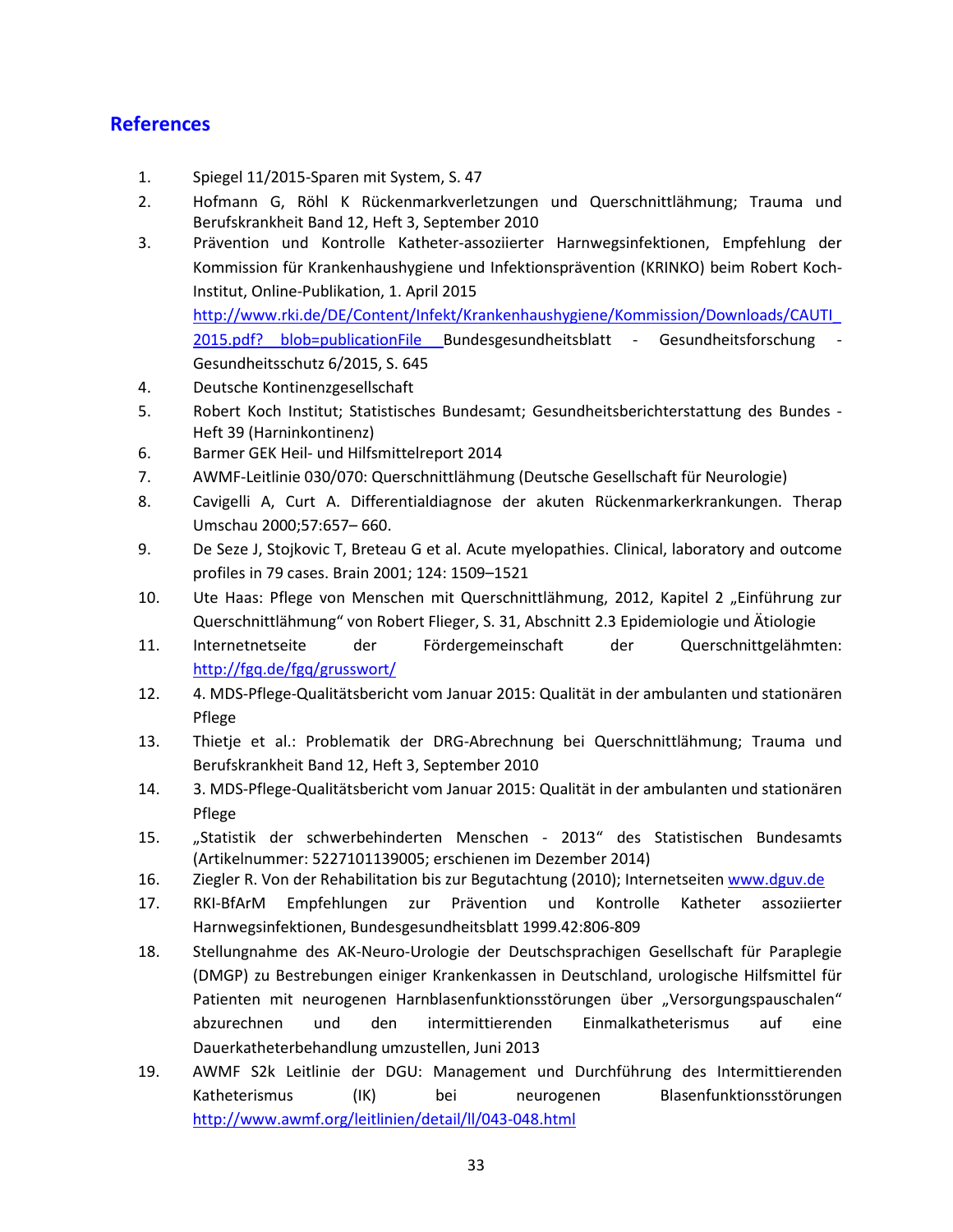- 20. Opinion of the independent Scientific Committee on Emerging and Newly Identified Health Risks (SCENIHR): "The safety of medical devices containing DEHP plasticized PVC or other plasticizers on neonates and other groups possibly at risk (2015 update)"
- 21. FBSI-Thesenpapier zur Versorgung von Versicherten der GKV mit Hilfsmitteln, die zum regelmäßigen Verbrauch bestimmt sind und einen hohen Dienstleistungs- und Beratungsbedarf haben. Dezember 2010
- 22. pollytix 2014: Die Lebens- und Versorgungsqualität von ISK-Anwendern. Eine Studie im Auftrag von FAKTOR LEBENSQUALITÄT, einer Initiative der ISK-Hersteller in Deutschland.
- 23. Bermingham, S. et al. Intermittent self catheterisation with hydrophilic, gel reservoir, and noncoated catheters: a systematic review and cost effectiveness analysis. BMJ 2013:345:e8639 doi
- 24. Bericht des MDS "Qualität in der ambulanten und stationären Pflege" April 2012
- 25. Manual zur neuro-urologischen Diagnostik und Therapie Querschnittgelähmter, Arbeitskreis Neuro-Urologie, DGMP, 2014
- 26. Gemeinsamer Bundesausschuss (G-BA) , Richtlinien über die Verordnung von Hilfsmitteln in der vertragsärztlichen Verordnung, vom 29. Oktober 2014
- 27. AWMF S2k Leitlinie der DGU: Diagnostik und Therapie der neurogenen Blasenentleerungsstörungen bei Patienten mit Meningomyelocele http://www.awmf.org/leitlinien/detail/ll/043-047.html
- 28. EAUN: European Association of Urology
- 29. Nurses Evidence-based Guidelines for Best Practice in Urological Health Care; Catheterisation; Urethral intermittent in adults: Dilatation, urethral intermittent in adults
- 30. Eucomed: Positionspaper zu einer patientenzentrierten, finanzierbaren und nachhaltigen Versorgung mit Inkontinenzhilfen
- 31. Wyndaele JJ and Maes D. Clean intermittent self-catheterization: a 12-year follow-up. J Urology 1990;143(5):906–908
- 32. Perrouin-Verbe B, Labat JJ, Richard I, Mauduyt de la Greve I, Buzelin JM, Mathe JF. Clean intermittent catheterisation from the acute period in spinal cord injury patients. 4 Long-term evaluation of urethral and genital tolerance. Paraplegia 1995;33(11):619–624.
- 33. Weld K et al. Effect of bladder management on urological complications in spinal cord injured patients. J. Urol 2000: 173;768-772.
- 34. Hedlund H, Hjelmas K, Jonsson O, Klarskov P, Talja M. Hydrophilic versus non-coated catheters for intermittent catheterization. Scand J Urol Nephrol 2001;35(1):49–53.
- 35. Wyndaele JJ. Complications of intermittent catheterization: their prevention and treatment. Spinal Cord 2002;40(10):536–541.
- 36. De Ridder DJ, Everaert K, Fernandez LG, Valero JV, Duran AB, Abrisqueta ML, Ventura MG, Sotillo AR. Intermittent catheterisation with hydrophilic-coated catheters (SpeediCath) reduces the risk of clinical urinary tract infection in spinal cord injured patients: a prospective randomised parallel comparative trial, Eur Urol 2005;48:991–995.
- 37. Cindolo L, Palmieri EA, Autorino R, Salzano L, Altieri V. Standard versus hydrophilic catheterization in the adjuvant treatment of 18 patients with superficial bladder cancer. Urol Int 2004;73:19–22. Paraplegia 1995;33(11):619–624.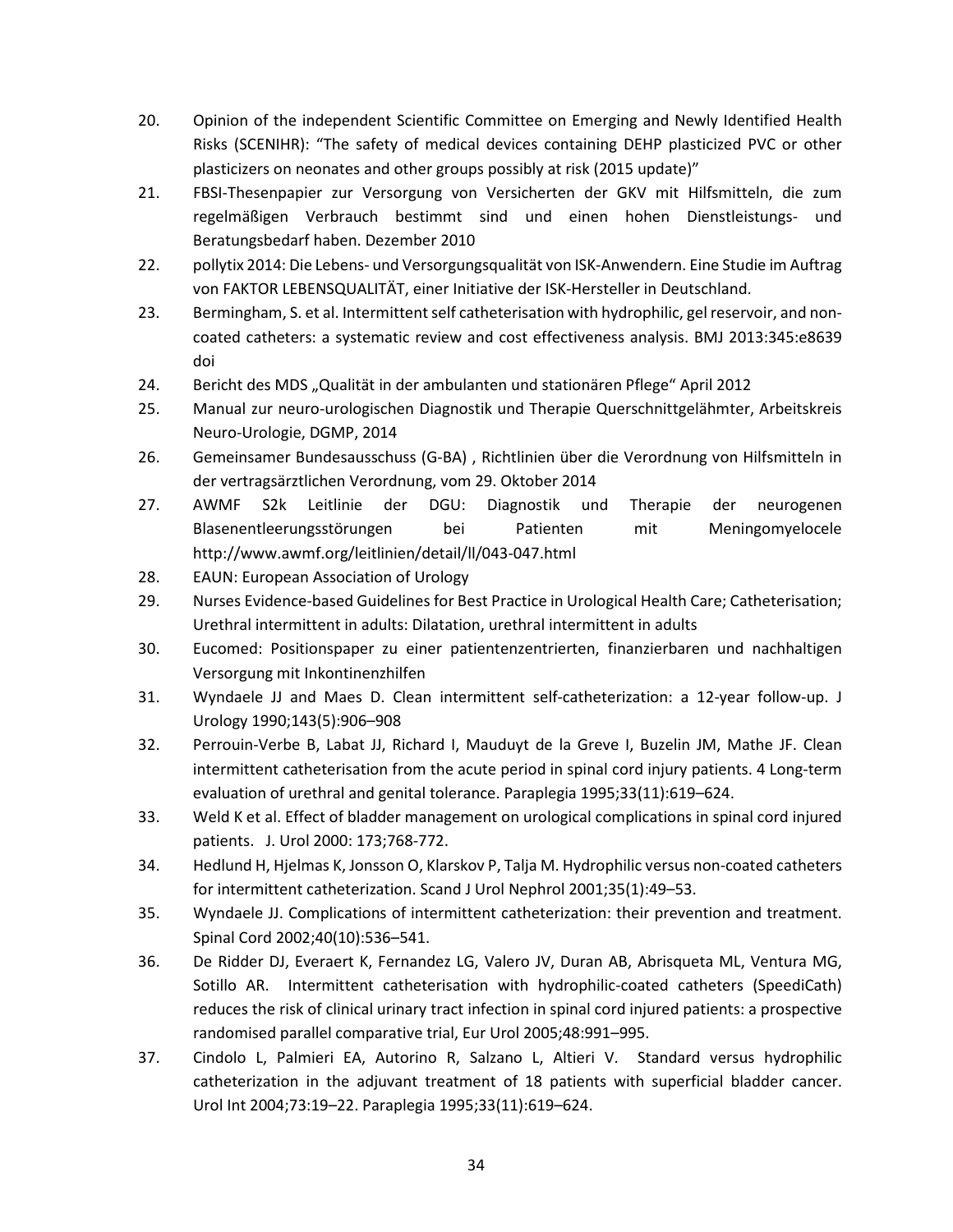- 38. Cardenas D et al. Intermittent catheterization with a hydrophilic-coated catheter delays the occurrence of urinary tract infection in patients with acute spinal cord injury: A prospective, randomized, parallel, multi-center trial PM&R 05/2011; 3(5):408-17. DOI: 10.1016/j.pmrj.2011.01.001.
- 39. Biering-Sorensen F, Nielsen K, Hansen HV. Urethral epithelial cells on the surface on hydrophilic catheters after intermittent catheterization: cross-over study with two catheters. Spinal Cord 1999b;37(4):299–300.
- 40. Fader M, Moore KN, Cottenden AM, Pettersson L, Brooks R, Malone-Lee Coated catheters for intermittent catheterization: smooth or sticky? J BJU Int 2001;88(4):373-377.
- 41. Stensballe J, Looms D, Nielsen PN, Tvede M. Hydrophilic-coated catheters for intermittent catheterisation reduce urethral micro trauma: a prospective, randomised, participant-blinded, crossover study of three different types of catheters. Eur Urol 2005;48(6):978–983.
- 42. Per Bagi, Jane Hannibalsen, Rikke Permild, Sine Stilling, Dagnia K Looms. Safety of a new compact male intermittent catheter: a randomised, cross-over, single blind study in healthy male volunteers. Urologia Internationalis (DOI: 10.1159/000321900).
- 43. Emmanuel Chartier-Kastler, Inger Lauge, Alain Ruffion, David Goossens, Kathleen Charvier, Fin Biering-Sorensen Safety of a new compact catheter for men with neurogenic bladder dysfunction: a randomised, cross-over, open-labelled study. Spinal Cord 2011 Jul;49(7):844-50. doi: 10.1038/sc.2011.5. Epub 2011 Feb 22.
- 44. Pascoe G, Clovis S. Evaluation of two coated catheters in intermittent self-catheterization. Br J Nurs 2001;10(5):325–329.
- 45. Aito, 2014, Traumatic spinal cord injuries: evidence from 30 years in a single centre, Spinal Cord, 52, 268-271
- 46. APPG for C Care, 2011, Cost Effective Commissioning for Continence Care, All Party Parliamentary Group
- 47. Biering-Sorenesen , 2007, Residual urine after intermittent catheterisation in females using two different catheters, Scandinavian Journal of Urology & Nephrology, 41, 341-345
- 48. Biering-Sorenesen , 2001, Urinary Tract Infections in Patients with Spinal Cord Lesions: Treatment & Prevention, Drugs, 61 (9) 1275-1287
- 49. Bruce, 2011, PMD69 Treatment of Urinary Tract infections is Common amongst Swedish Patients in Need of Chronic Catheterisation, Value in Health, 14 A233-A510
- 50. Bruce, 2011, Resource utilisation related to catheter-associated urinary tract infections in Swedish spinal injury patients, Value in Health, 14 A233-A510
- 51. Burki, 2014, Long-term urological management in spinal injury units in the UK and Eire: a follow up study, Spinal Cord, 52, 640-645
- 52. Callan, 2014, The Economic Cost of Urinary Tract Infections in the Community: Results from Ireland, ISPOR Amsterdam 2014 Value in Health, 17 A323-A686
- 53. Cameron, 2010, Bladder Management after Spinal Cord Injury in the United States 1972 to 2005, Journal of Urology, 184,213-217, July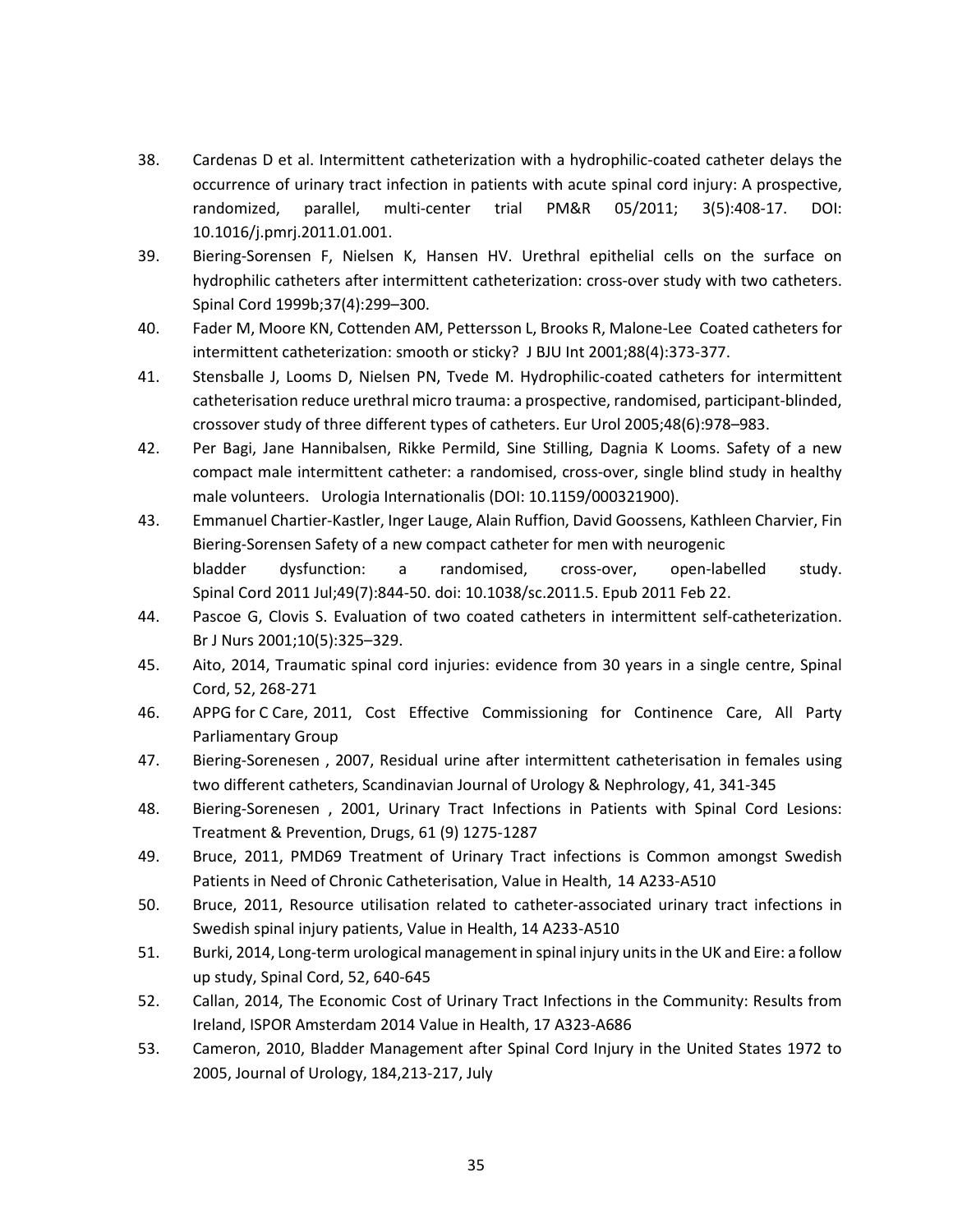- 54. Chartier-Kastler, 2013, A Prospective Randomized, Crossover, Multicenter Study Comparing Quality of Life Using Compact versus Standard Catheters for Intermittent Self Catheterisation, Journal of Urology, 190, 942-947 Sept
- 55. Consortium for Spinal Cord Medicine, 2006, Bladder Management for Adults with Spinal Cord Injury: A Clinical Practice Guideline for Healthcare Providers, Clinical Practice Guideline, 2006
- 56. Costa, 2013, Catheter length preference in wheelchair-using men who perform routine clean intermittent catheter, Spinal Cord, 51, 772-5
- 57. Cowan, 2008, James Lind Alliance Urinary Incontinence. Tackling uncertainties together. Report of the final priority setting workshop, James Lind Alliance
- 58. Easton, 2000, InstantCath from Hollister: pre-lubricated self-catheterization, BJN, Vol 9 no. 6
- 59. Editorial, 2013, The value of health economics research in spinal cord injury, Spinal Cord, 51, 586-587
- 60. Engkasan, 2015, Who decides? A qualitative study on the decisional roles of patients, their caregivers and doctors on the method of bladder drainage after spinal cord injury, Spinal Cord, 53, 130–134
- 61. Esclarin de Ruz, 2000, Epidemiology and Risk Factors for Urinary Tract Infection in Patients with Spinal Cord Injury, Journal of Urology, Vol. 164 Oct
- 62. Feinstein, 2015, Treatment of progressive multiple sclerosis: what works, what does not, and what is needed, Lancet Neurology, 14, 194-207
- 63. French, 2007, Health costs for patients with chronic spinal cord injury in the Veterans Health Administration, J Spinal Cord Medicine, 30, 477-481
- 64. Gammie, 2009, Absolute Versus Relative Pressure, Neurourology and Urodynamics, 28, 468
- 65. Getliffe, 2007, Current Evidence on Intermittent Catheterization, J WOCN, 34(3), 289-296 May/June 2007
- 66. Goessaert, 2010, No touch Intermittent Catheterisation: As safe as the standard Intermittent Catheterisation technique?
- 67. Goetz, 2013, International Spinal Cord Injury Urinary Tract Infection Basic Data Set, Spinal Cord, 51, 700-704
- 68. Gohbara, 2013, Urinary tract management in patients with incomplete cervical cord injury during the recovery phase, Spinal Cord , 51, 310-313
- 69. Güzelküçük, 2015, Ultrasound findings of the urinary tract in patients with spinal cord injury: a study of 1005 cases, Spinal Cord, 53, 139–144
- 70. Harvey, 2015, Randomised controlled trials do not always give the results we want but that doesn't mean we should abandon randomised controlled trials, Spinal Cord 53, 251
- 71. Hoffman, 2009, Validity, accuracy and predictive value of urinary tract infection signs and symptoms in individuals with spinal cord injury on intermittent catheterization, Journal of Spinal Cord Medicine, 32 568-573
- 72. Holland, 2012, Benefits of the Insertion Tip and Closed-System Sleeve for Intermittent Catheterisation, Cr Bard Inc
- 73. Kanaheswari, 2015, Urinary tract infection and bacteriuria in children performing clean intermittent catheterisation with reused catheters, Spinal Cord, 53, 209-212
- 74. Kivisild, 2014, Health-related quality of life in patients with traumatic SCI injury in Estonia, Spinal Cord, 52, 570-575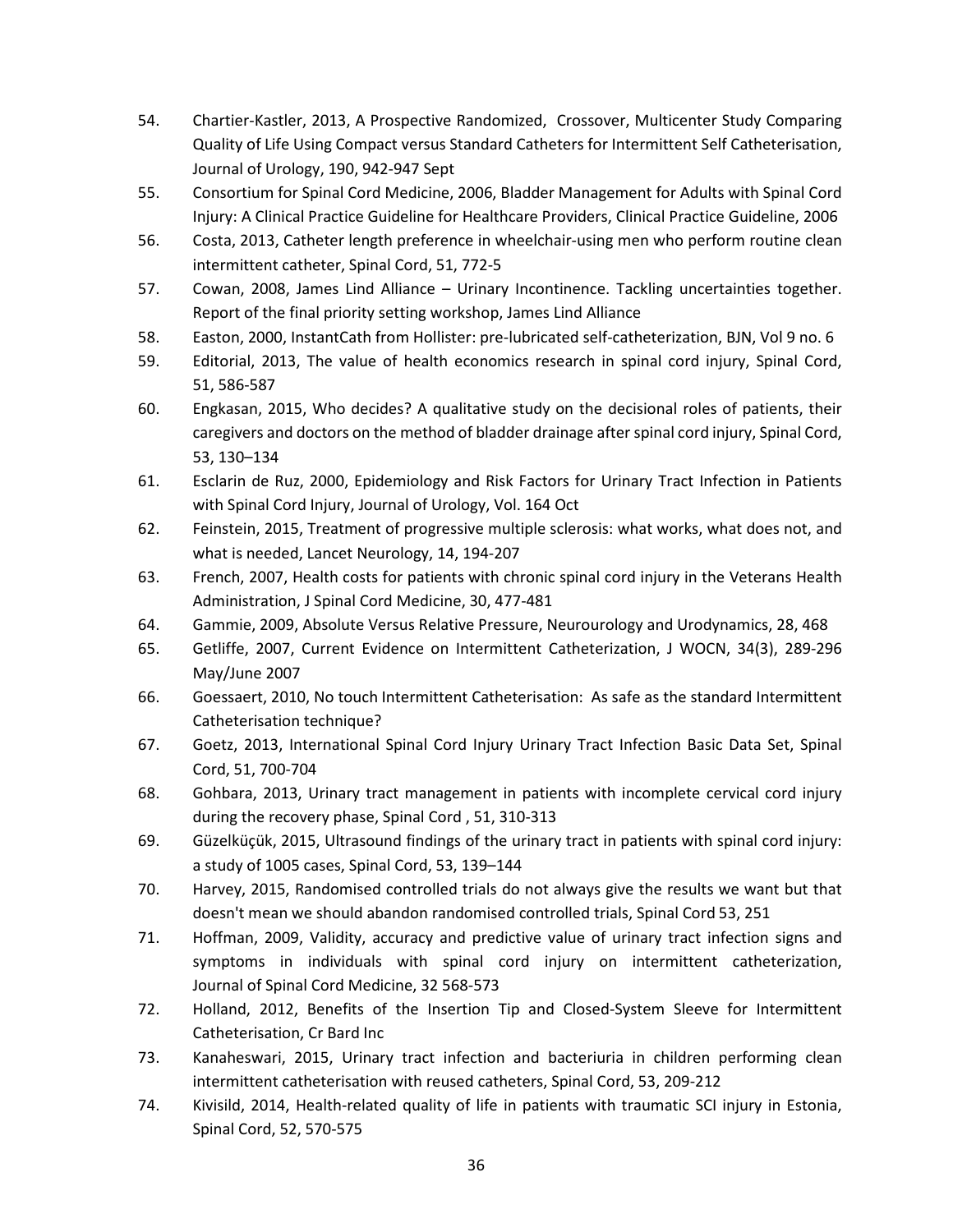- 75. Krassioukov, 2015, The good, the bad and the ugly of catheterization practices among elite athletes with spinal cord injury: a global perspective, Spinal Cord, 53, 78-82
- 76. Krebs, 2015, Urethral strictures in men with neurogenic lower unrinary tract dysfunction using intermittent catheterisation for bladder evacuation, Spinal Cord, 53, 310-313
- 77. Lidal, 2014, Editorial Note on: High-quality systematic reviews within spinal cord research, Spinal Cord, 52, 721
- 78. Lohr, 1989, Hospital acquired urinary tract infection, Pediatrics , 83 (2) 1943-199
- 79. Martins, 2013, Urinary tract infection analysis in a spinal cord injured population undergoing rehabilitation – how to treat, Spinal Cord , 51, 193-195
- 80. Media release, 2013, Incontinence takes mental toll on younger women, University of Adelaide, 14. Jun 13
- 81. Mkrtchyan, 2013, Could Public Restrooms be an Environment for Bacterial Resistomes? PLoS ONE, 8(1): e54223 doi:10.371/journal.pone.0054223
- 82. Murahata, 2010, Distribution of Gel Lubricant following urethral catheterisation in an animal model, ICS Congress
- 83. Neil-Weise, 2005, Urinary Catheter policies for short-term bladder drainage in adults (review), The Cochrane Collaboration, The Cochrane Library 2005 Issue 3
- 84. Nichols, 2012, Life management and quality of life issues for those with urinary incontinence, Int. J Urol. Nurse, 6, 2, 66-71
- 85. NSCISC, 2013, 2013 NSCISC Annual Statistical Report Complete Public Version, On line
- 86. Prasad, 2009, A bacterial interference strategy for prevention of UTI in persons practicing intermittent catheterization, Spinal Cord , 47, 565-569
- 87. Rabadi, 2015, Complications and urologic risks of neurogenic bladder in veterans with traumatic spinal cord injury, Spinal Cord, 53, 200-203
- 88. Rozensky, 2013, A Quality of Life Survey of Individuals with Urinary Incontinence Who Visit a Self-Help Website: Implications for those Seeking Healthcare Information, J Clin Psychology , 20, 275-283
- 89. Salomon, 2009, Prevention of urinary tract infection in six spinal-cord injured pregnant women who gave birth to seven children under a weekly oral cyclic antibiotic program, Int'l Journal Infections Diseases, 13, 399-402
- 90. Seth, 2014, Ensuring patient adherence to clean intermittent self catheterization, Dove Press, Patient Preference & Adherence 2014:8
- 91. Spinal Injuries Association , 2009, Preserving and Developing the National Spinal Cord Injury Service Phase 2 – Seeking the Evidence. Research Report, Mai 09
- 92. Taskinen, 2008, Patient experience with hydrophilic catheters used in clean intermittent catheterization, Journal of Pediatric Urology , 4, 367-371
- 93. Tweet, 2013, Women suffer most from UTI men more prone to be hospitalized, 08. Okt 13
- 94. van Kuppevert, 2004, Comparative randomised cross-over evaluation of a modern catheter SpeediCath with conventional catheters LoFric and EasiCath, ISCOS Poster
- 95. Waites, 1993, Epidemiology and Risk Factors for Urinary Tract Infection Following Spinal Cord Injury, Arch Phys Med Rehabil
- 96. Walker, 2014, Paraplegics Show Gain in Study of Spinal Cord Stimulation, Wall Street Journal, 18. Apr 14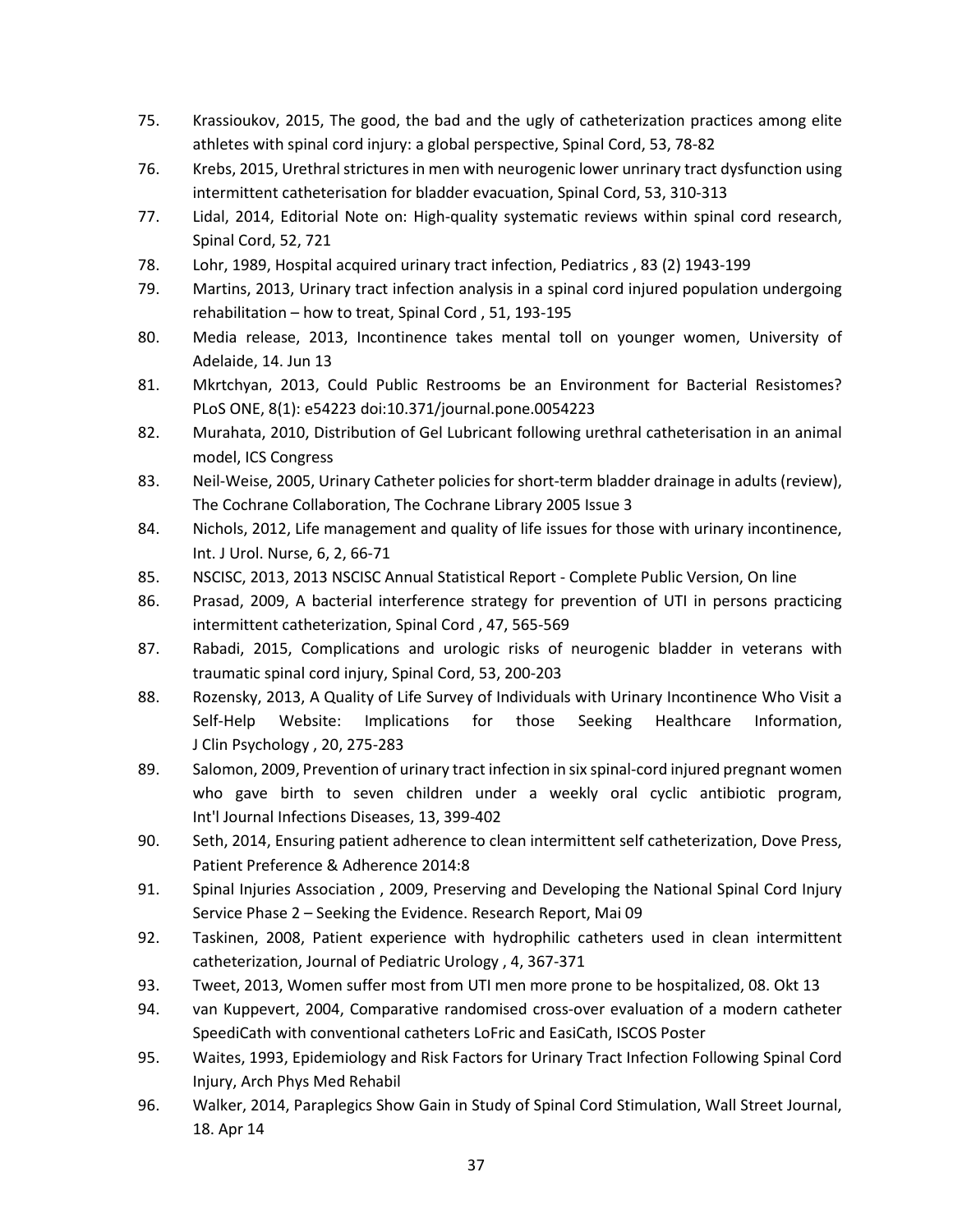- 97. Wood, 2014, Urinary Incontinence in Women BMJ, 349, g4531
- 98. Yildiz, 2011, Associated factors with compliance to clean intermittent catheterisation in patients with spinal cord injury Turkyie Fiziksel Tip ve Rehabilitasyon Dergisi, 2011 57:280
- 99. Yilmaz, 2014, Intermittent Catheterization in patients with traumatic spinal cord injury: obstacles, worries, level of satisfaction, Spinal Cord, 52, 826-830
- 100. Yuen, 2015, Patient experience survey in telemedicine for spinal cord injury patients, Spinal Cord, 53, 320-323
- 101. Zegers, 2008, Urinary Tract infections in children with spina bifida: an inventory of 41 European Centres, Pediatric Nephrology, 24, 783-788
- 102. Konzept zur trägerübergreifenden umfassenden Behandlung und Rehabilitation querschnittgelähmter Menschen (2007); Bundesarbeitsgemeinschaft für Rehabilitation
- 103. Leitlinien zur umfassenden Behandlung und Rehabilitation Querschnittgelähmter Deutschsprachige Medizinische Gesellschaft für Paraplegie (2002)
- 104. WHO Bericht: Querschnittlähmung Internationale Perspektive (2013)
- 105. Statistisches Bundesamt, Fachserie 13, R 5.1, 2011
- 106. J. Pannek et al., 2014, Guidelines on Neuro-Urology, European Association of Urology
- 107. M. Gail Woodbury et al., 2008, Intermittent catheterization practices following spinal cord injury: a national survey, The Canadian Journal of Urology, 15(3), 4065-4071